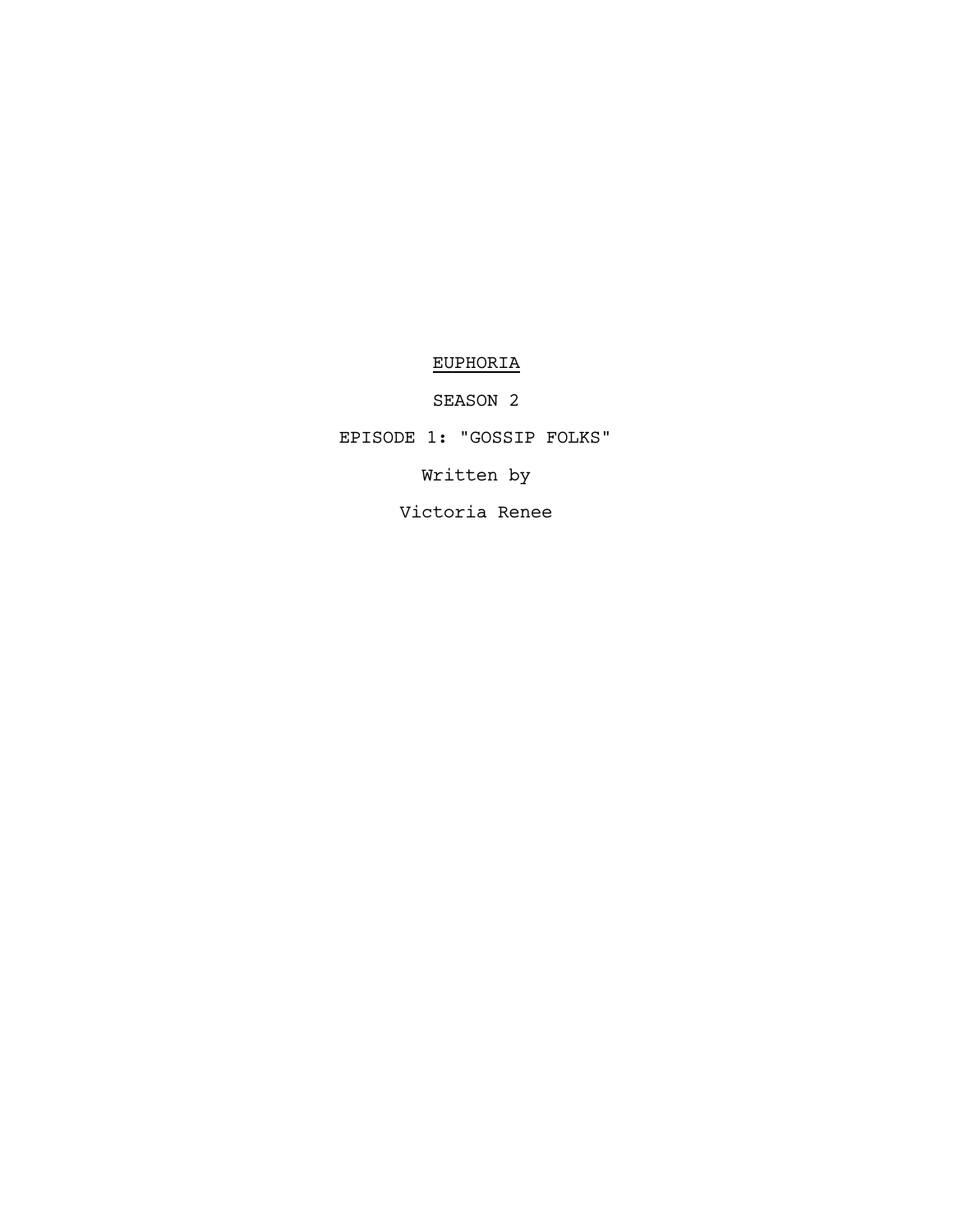# Previously on Euphoria

This episode serves as the premier episode for Season 2.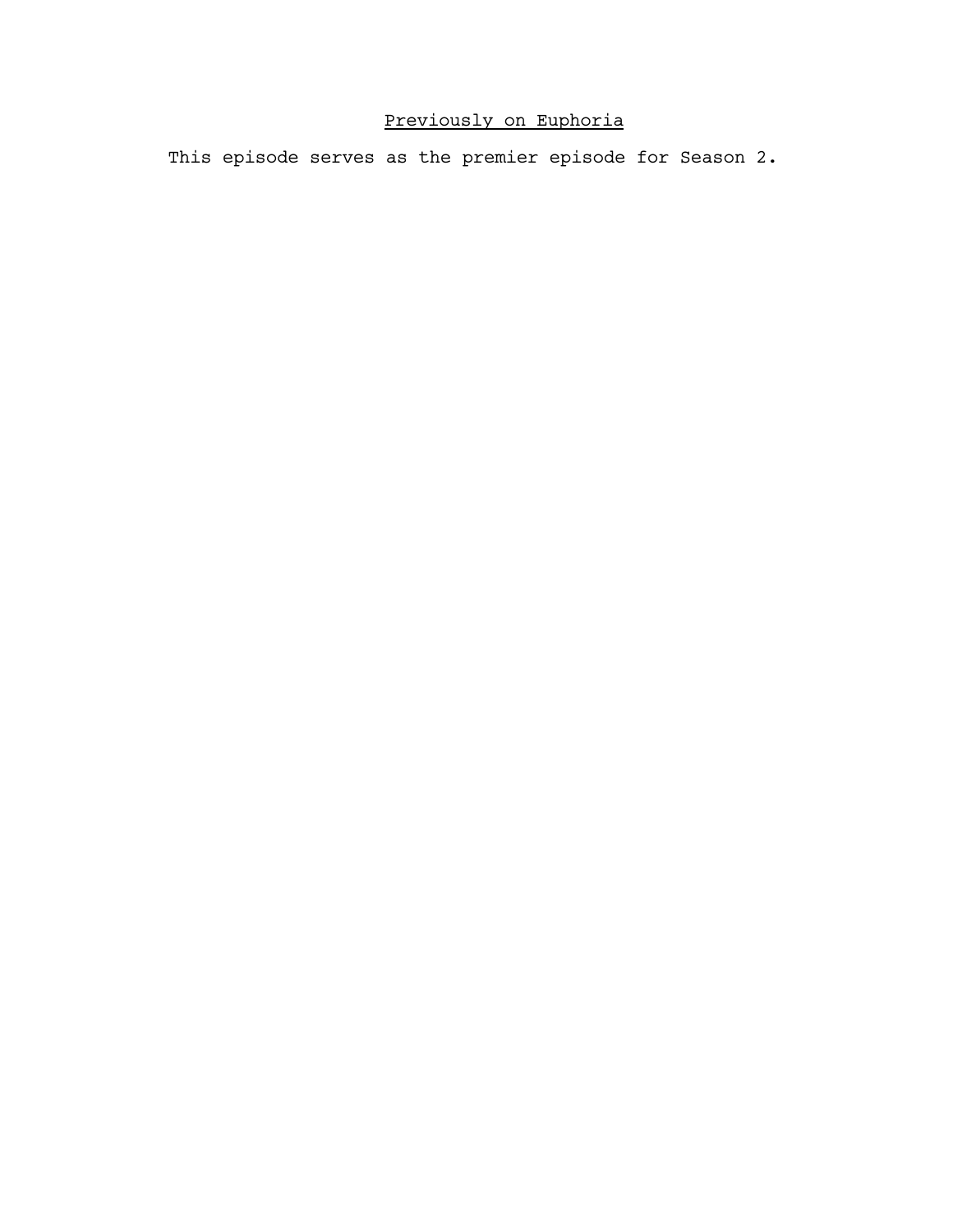INT. FEZCO'S APARTMENT: LIVING ROOM - DAY

MOUSE'S PARTNER stares at the blood on the money, then he looks up at MOUSE.

> FEZCO So, we all good?

RUE (V.O.) I bet you're wondering how a kid like Fez even got caught up in this life.

FLASHBACK

INT. FEZCO'S APARTMENT: DINING ROOM - DAY

Fezco's GRANDMA (42) sits at the table counting money. Fezco's Dad, SEAN (23) enters. Grandma waves her hand. Sean tosses her a stack of money. Grandma extends her hand, indicating for him to have a seat. Sean bags up the coke on the table.

> RUE (V.O.) Believe it or not, it's sort of his family's trade.

INT. FEZCO'S APARTMENT: BEDROOM - NIGHT

Sean lies shirtless in bed. A freshly red-manicured hand sprinkles a line of coke down the middle of his chest. Fezco's mom, BRITTANY (21) brunette and topless, leans over Sean and snorts the coke off of his chest. She kisses Sean. Sean kisses her back and climbs on top of her.

> RUE (V.O.) Things started off fine. Business as usual.

INT. FEZCO'S APARTMENT: BEDROOM - DAY

Brittany scurries into the room. She dives for Sean's jeans on the floor. She shakes them upside down. Nothing falls out except lent and a couple of hundred dollar bills. She turns around and faces the door. She lunges for jacket hanging on the hook. She finds four small bags of coke.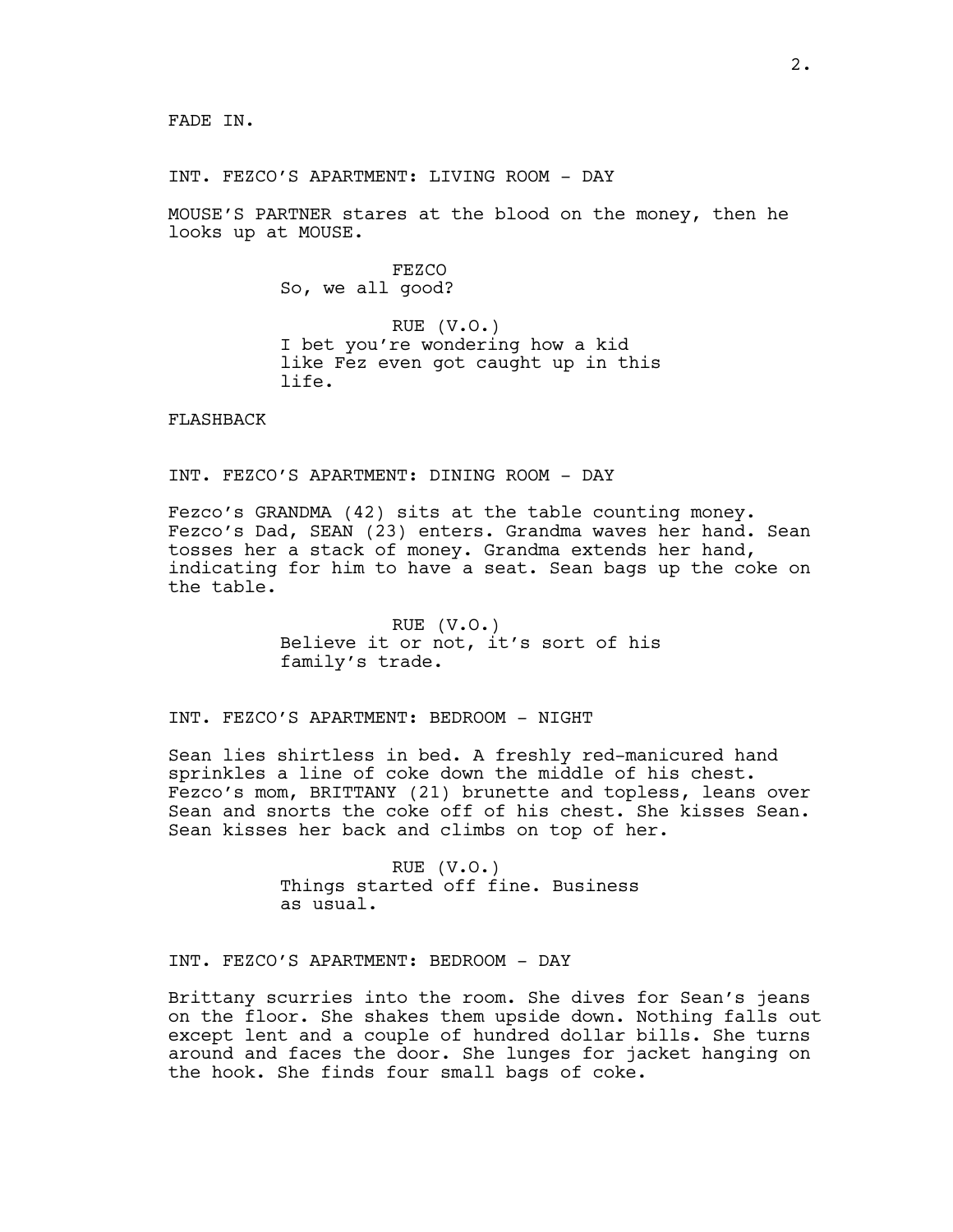She pours a long line of coke on the dresser and snorts all of it.

She pulls out a dresser drawer and finds more coke. She stuffs the baggies into her bra.

> RUE (V.O.) But can you ever really have too much of a good thing?

INT. ASHTRAY'S APARTMENT: BEDROOM - DAY

Sean sits up against the headboard smoking a joint. A covered head moves up and down over his crotch area, simulating fellatio. Sean closes his eyes in ecstasy. Ashtray's Mom, HEATHER (20), skinny blonde, goes to sit next to him. She takes a hit of his joint.

INT. FEZCO'S APARTMENT: LIVING ROOM - NIGHT

Barney and friends is on full blast on the tv. Little FEZCO (2) cries in the playpen. The Barney song drowns him out.

Sean enters and turns off the tv. He grabs his son. He puts little Fezco on his hip and dances a bit for him to calm down.

Grandma enters the room. She grabs little Fezco and heads for the kitchen.

Sean storms towards the bedroom.

INT. FEZCO'S APARTMENT: BEDROOM - NIGHT

Brittany lies in bed, high as hell, wearing an oversized shirt and some booty shorts.

> BRITTANY Hey Baby, you got something for me?

She laughs. Sean grabs her. She kicks and screams.

BRITTANY (CONT'D) Let me go! Let me go!

Sean grabs Brittany by her wrists and drags her out the room.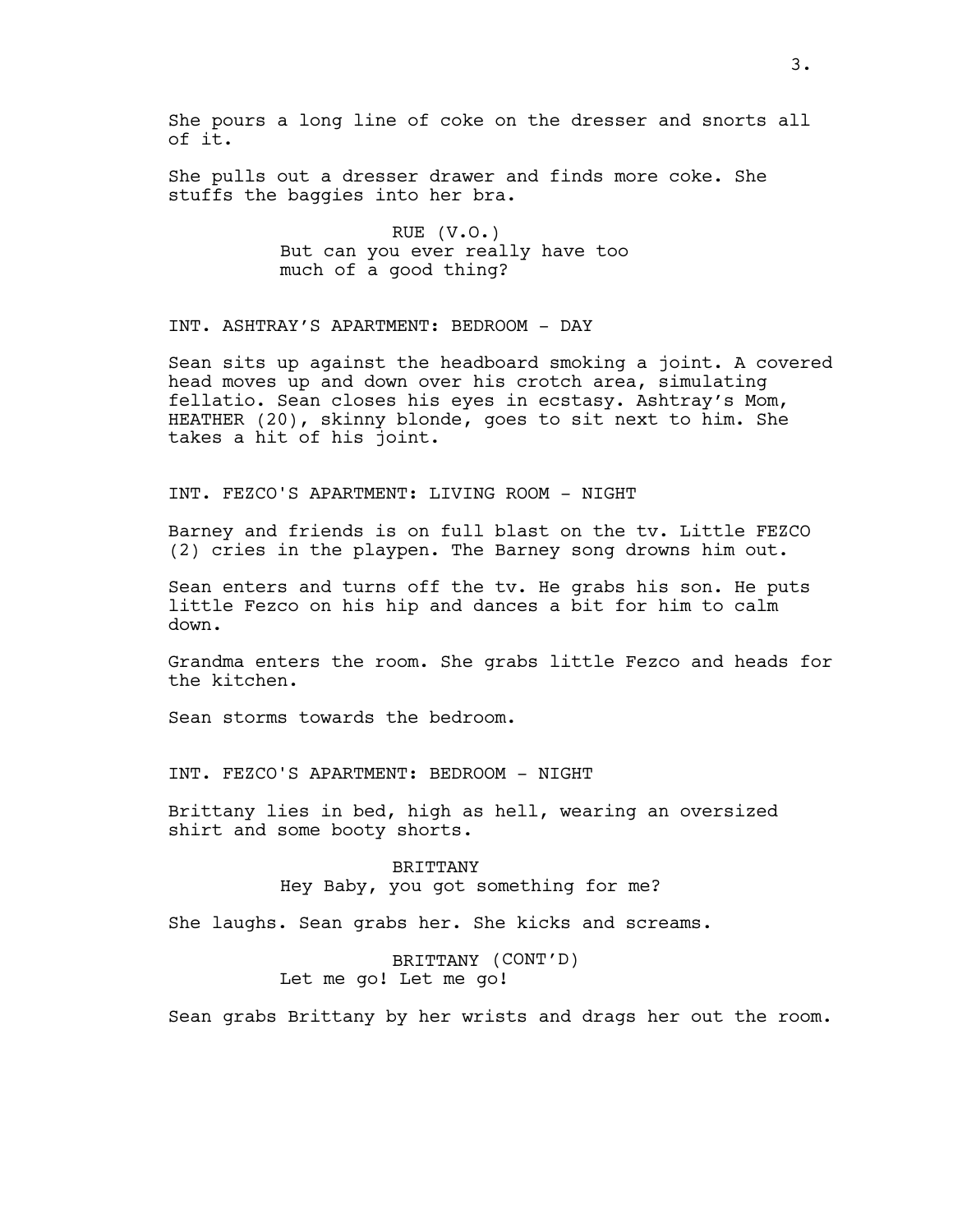INT. FEZCO'S APARTMENT: LIVING ROOM - NIGHT

Sean drags her from the living room. She kicks at everything. She knocks over Grandma's plant, spilling soil.

## BRITTANY Let me go, Dammit!

Little Fezco drops his bottle and starts crying again.

#### GRANDMA

She's gonna fuck up all our shit. Throw her ass out!

Grandma picks up the bottle and tries to give it back to lil Fezco.

Sean puts Brittany on the other side of their door.

EXT. FEZCO'S APARTMENT - NIGHT

Sean's slams the door on her face. Brittany jumps up. She kicks and screams!

> BRITTANY How you gonna do me like this? Where am I supposed to go?

Brittany cries hysterically.

NEIGHBOR (O.S.) Shut that shit up!

Brittany slumps down right next to the door.

BRITTANY I'm sorry. Please baby! Please I won't do it anymore. This was the last time.

BEGIN MONTAGE

EXT./ INT. FEZCO'S APARTMENT - NIGHT

RUE (V.O.) So, alas began their family routine for a bit.

Sean drags Brittany out of the house again. Brittany looks sick and unkept. Fezco (5) watches Dragon Ball Z on the tv. He quickly moves out of his Dad's way as he drags her mom.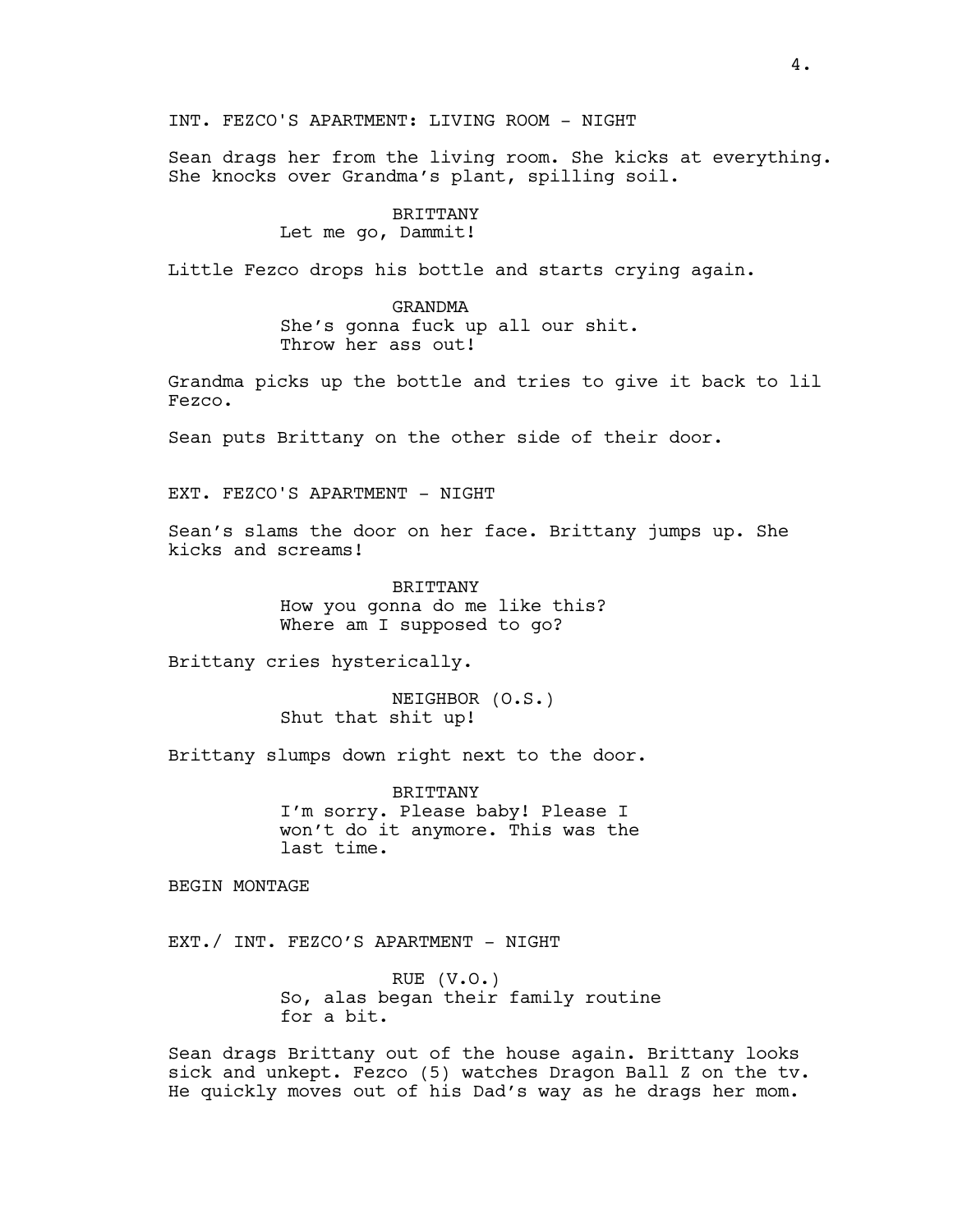Sean drags Brittany out of the house again. Brittany looks worse. Fezco (10) stands in his dad's way, as an attempt to block him. Sean pushes him.

SEAN

Move, boy.

BRITTANY (To Fezco) Help me!

Sean puts Brittany out. He slams the door. Brittany whines from the other side of the door.

> BRITTANY (O.S.) (CONT'D) Help me. I need help. Please.

RUE (V.O.) Like most kids, Fezco loved his mother and wanted to help her.

FEZCO Can't we do something? She wants help.

SEAN Listen, don't trust nothing a junkie says. Ain't no helping them.

RUE (V.O.) Fez's dad always gave fatherly advice. He was a true family man.

INT. ASHTRAY'S APARTMENT: BEDROOM

Sean (33) sits up against the head board. He plays peekaboo with ASHTRAY (1), who stands on his chest. Sean holds him up.

> SEAN Asher, say "Dada." Say "Dada."

HEATHER (29) watches them through the mirror as she lights a fire under her crack pipe. She inhales and smiles.

INT. BEST WESTERN MOTEL ROOM - NIGHT

Brittany (31) withered and worn, glances over at the heavyset DRUG DEALER (28), sleeping next to her. He snores.

Brittany carefully gets out of bed. She tiptoes over to his belongings. She goes through his pants' pocket.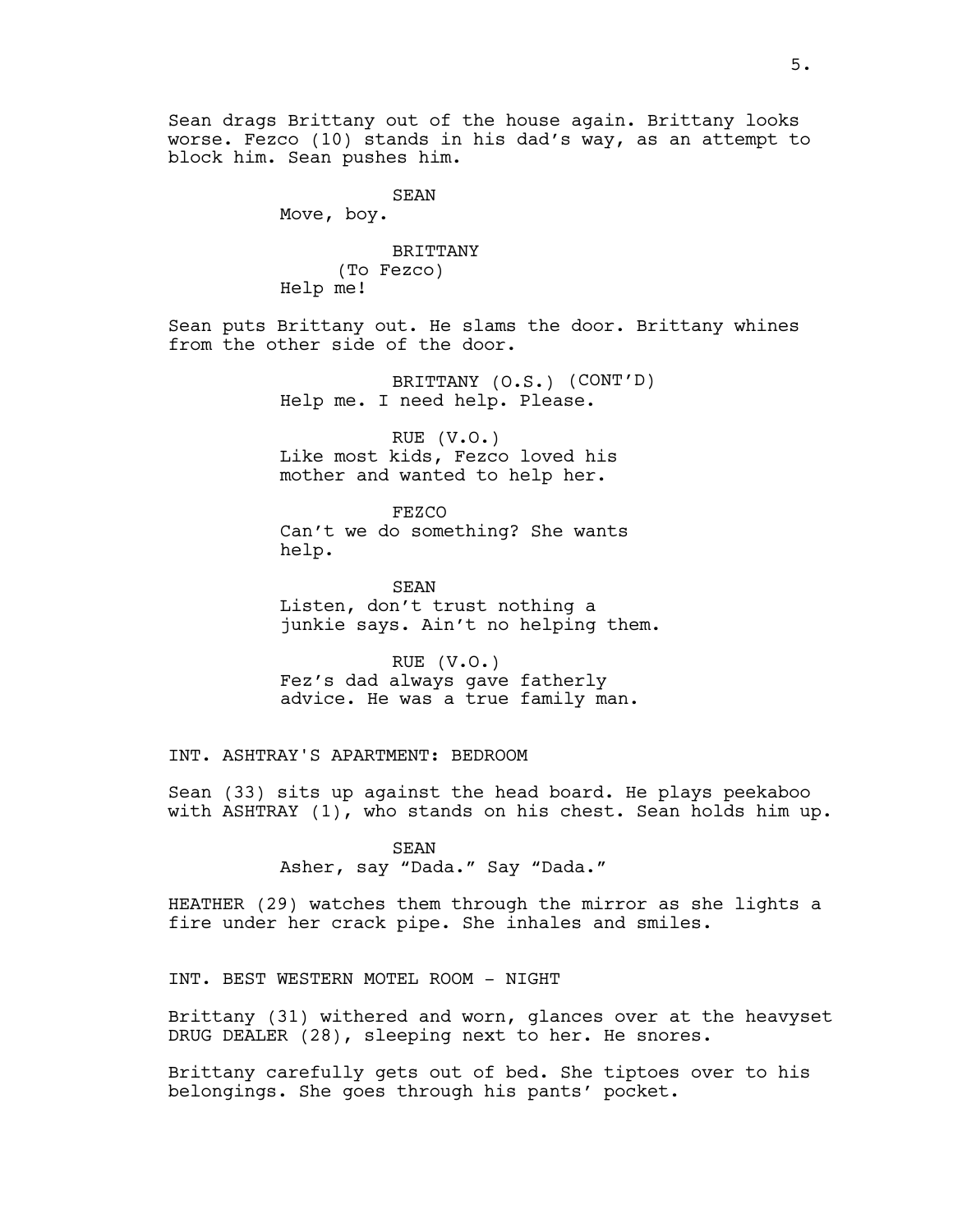She finds a small bag of coke and a wad of bills. She pours the coke out onto the desk. She snorts it.

GUNCOCK.

EXT. BEST WESTERN MOTEL ROOM- NIGHT

GUNSHOT. Birds fly off the roof towards the moon.

INT. FEZCO'S APARTMENT: DINING ROOM - NIGHT

Fezco (12) sits at the table with his math book open. He doodles on his paper.

The dinning room and living room are connected as one large room.

INT. FEZCO'S APARTMENT: LIVING ROOM - NIGHT

RUE (V.O.) For better or for worse, Fezco's Dad would ride or die for his family.

Sean storms into the living room with his GLOCK in hand. He cocks it.

Grandma sits in front of the TV watching Judge Judy and eating crackerjacks.

Fezco stares in confusion from the table.

GRANDMA Look at you. You're still letting her fuck with you.

Sean scoffs and storms out the door. He slams it.

Grandma rolls her eyes and keeps eating her crackerjacks. Fezco frowns.

EXT. ALLEY - NIGHT

GUNSHOT.

Brittany's Drug Dealer lies slain on the ground in a dark alley.

Sean puts his gun away. Unfazed, Sean struts off.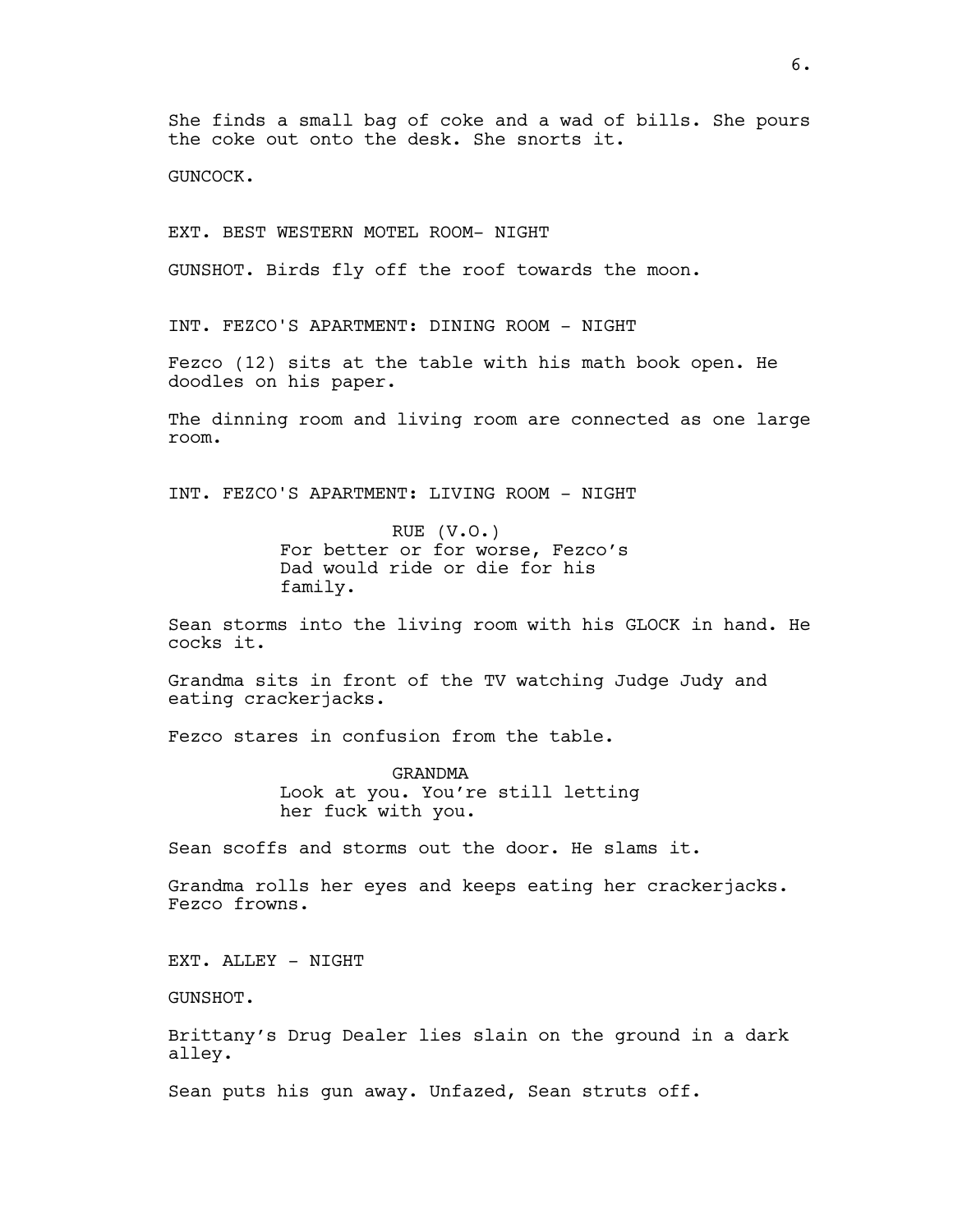EXT. FEZCO'S APARTMENT COMPLEX PLAYGROUND: SWING-SET - DAY Fezco (12) swings next to bright eyed, RUE ( ).

EXT. FEZCO'S APARTMENT - DAY

RUE (V.O.) But as they say, no avenged deed goes unpunished.

The COPS drag Sean down the apartment steps in handcuffs.

EXT. FEZCO'S APARTMENT COMPLEX: PARKING LOT - DAY

Everyone in the parking lot and nearby playground stares.

Fezco and his father lock eyes as he is placed in the back of the police car.

INT. FEZCO'S APARTMENT: DINING ROOM - DAY

Fezco (15) sits next to his Grandma. She points at the drug bags. Fezco fills the bag up with coke. Grandma takes the bag and puts it on the scale on the table. She nods in approval.

Grandma gets up from the table. Fezco continues to bag the drugs.

Grandma returns with two pistols. She slides one over to Fezco.

Someone KNOCKS at the door.

EXT. FEZCO'S APARTMENT - DAY

Ashtray (5), small and waif, stands at the door wearing a white beater and sweat pants.

> ASHTRAY (reluctantly) Hey, y'all got some extra food?

Fezco furrows his brow at Ashtray.

INT. FEZCO'S APARTMENT: LIVING ROOM - DAY

Grandma comes up behind Fezco and opens the door wider and examines Ashtray. Fezco looks at his Grandma. She sucks her teeth.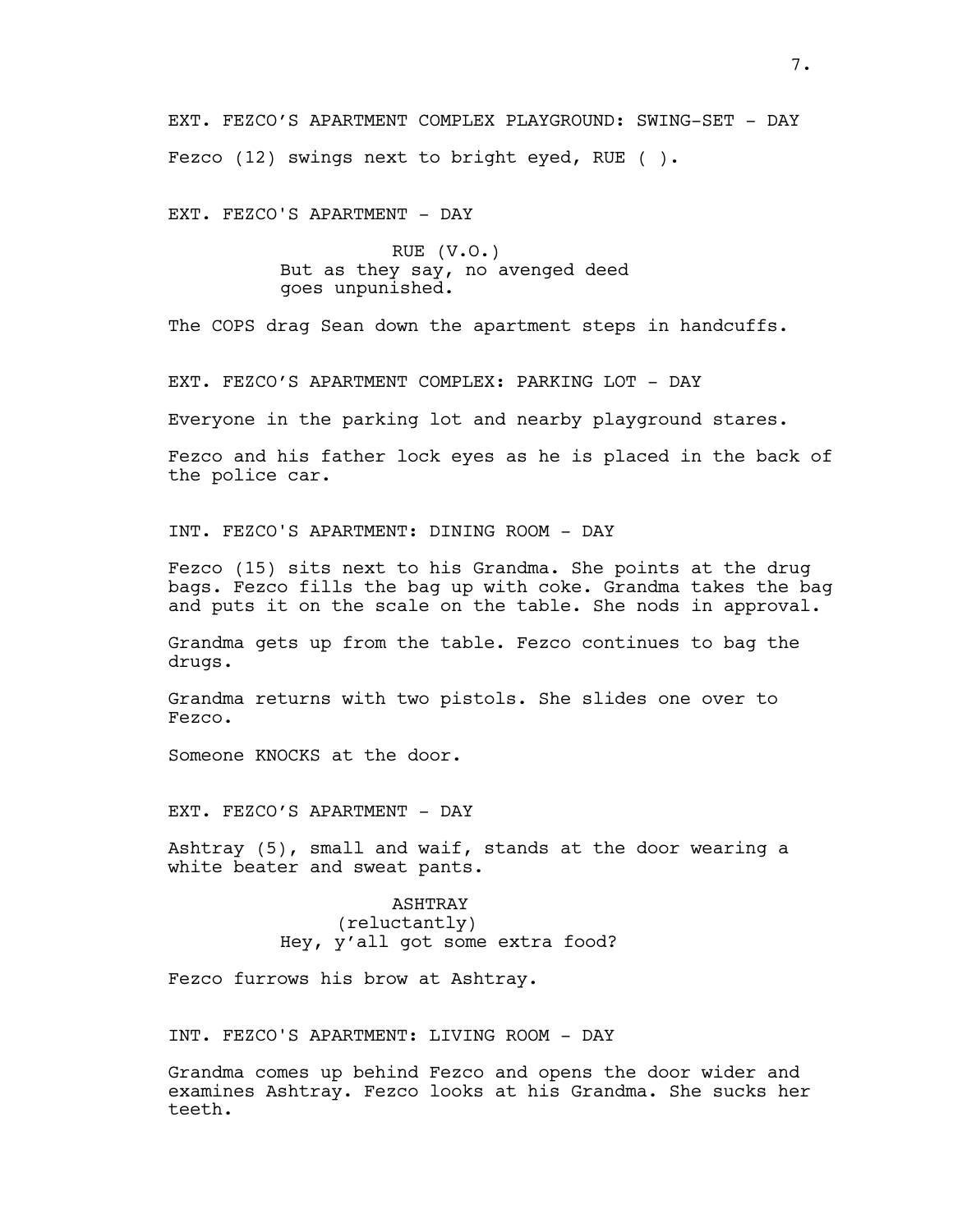RUE (V.O.) Fez's Grams took one look at Ashtray and knew she was looking at her second grandson.

GRANDMA Come in, I'll fix ya a plate.

INT. FEZCO'S APARTMENT: DINING ROOM - DAY

Grandma puts a plate of meatloaf and mashed potatoes before Ashtray. Ashtray eagerly eats. Fezco stares at the cigarette burn marks on Ashtray's inner elbow and upper arm.

> RUE (V.O.) So naturally, she inducted them into the family trade and taught them everything she knew.

Grandma takes her seat and sternly looks at the boys.

GRANDMA Now, both of y'all gonna have to earn your keep...

RUE (V.O.) Things were fine until...

BLACK SCREEN

FLATLINE NOISE

INT. FEZCO'S APARTMENT: GRANDMA'S BEDROOM - DAY

Grandma lies comatose in her bed.

RUE (V.O.) She had a massive stroke.

SLOW HEARTBEAT.

FADE TO BLACK.

TITLE CARD: EUPHORIA

Gossip Folks by Missy Elliot plays.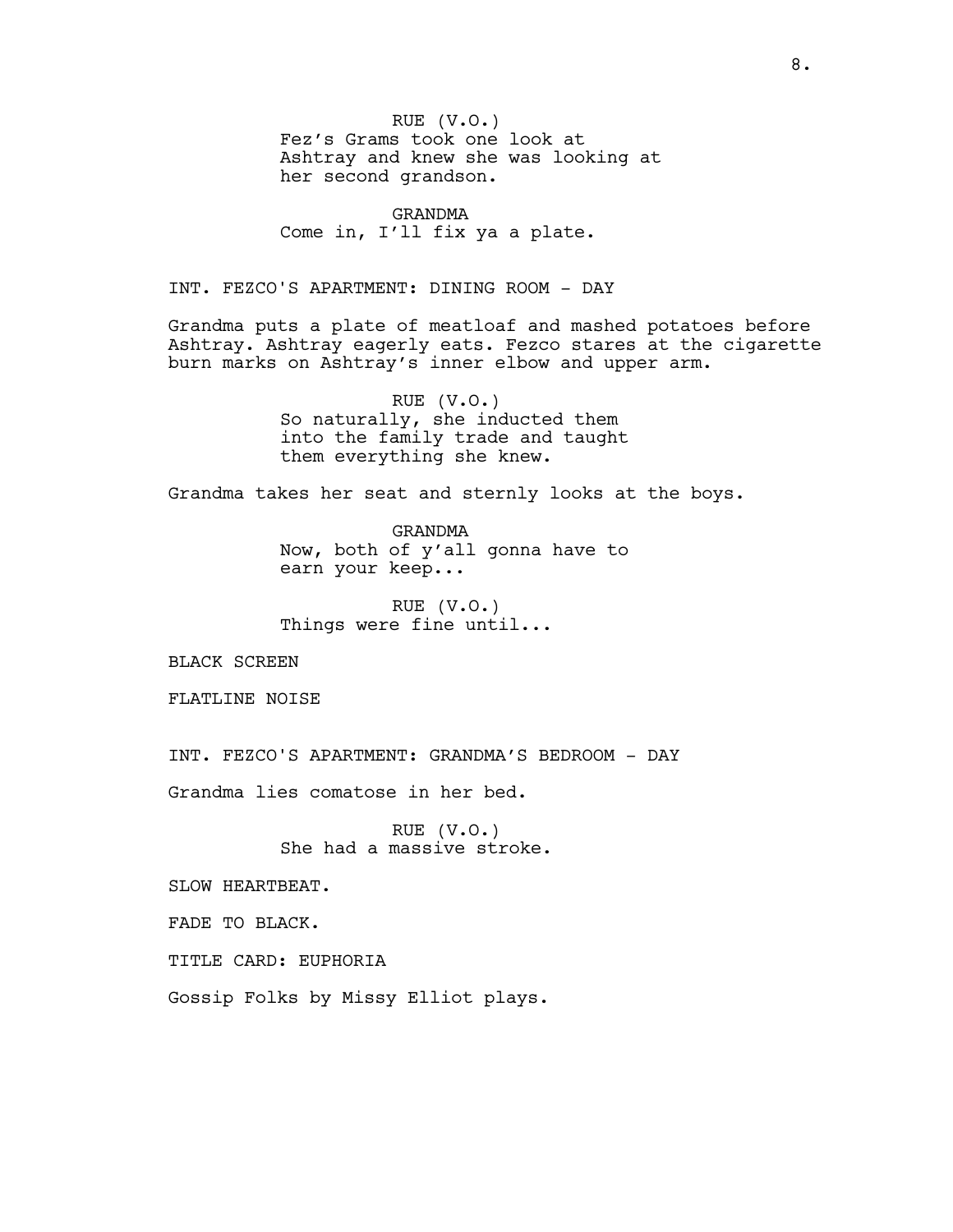INT. RUE'S HOUSE: RUE'S BEDROOM - NIGHT

RUE lies sullen in a hunched up fetal position buried under her comforter watching Love Island on her computer. The hosting site pauses and prompts her, "Are you still there?"

Rue grabs her phone. She opens her text conversation with Jules.

INSERT: RUE'S PHONE: TEXT CONVERSATION WITH JULES

Rue has sent over 50 unanswered texts to Jules. The last one was "At least let me know you're ok."

Rue follows her last text up with "???"

PULL BACK

EXT. BAR - NIGHT

JULES stands with TC and ANNA outside of a sketchy bar in the city. TC and Anna have already passed the BOUNCER and Jules is next in line to show her ID.

She hands the bouncer her fake ID. Jules stares at the bouncer while he quickly skims her ID. He looks up at her. Jules returns his glance with a nervous smile. He returns her smile and nudges his head to the side, indicating for her to go ahead.

She beams as she reunites with Anna and TC.

INT. BAR - NIGHT

Anna takes Jules hand and leads her over to the bar. The bar is crowded but Anna nudges her way to the counter.

Jules receives an incoming text from Rue.

TEXT WORDS ON SCREEN: Rue: "???"

Jules sighs and dismisses the texts. Jules gets another incoming text.

TEXT WORDS ON SCREEN: Dad: "It's about time for you to come home. I'm worried about you."

Jules starts to reply. Anna snatches Jules phone out of her hands. Anna stuffs the phone in her cleavage. Anna pulls Jules in and kisses her. Anna hands Jules a fireball shot. They clink their glass and down the shots.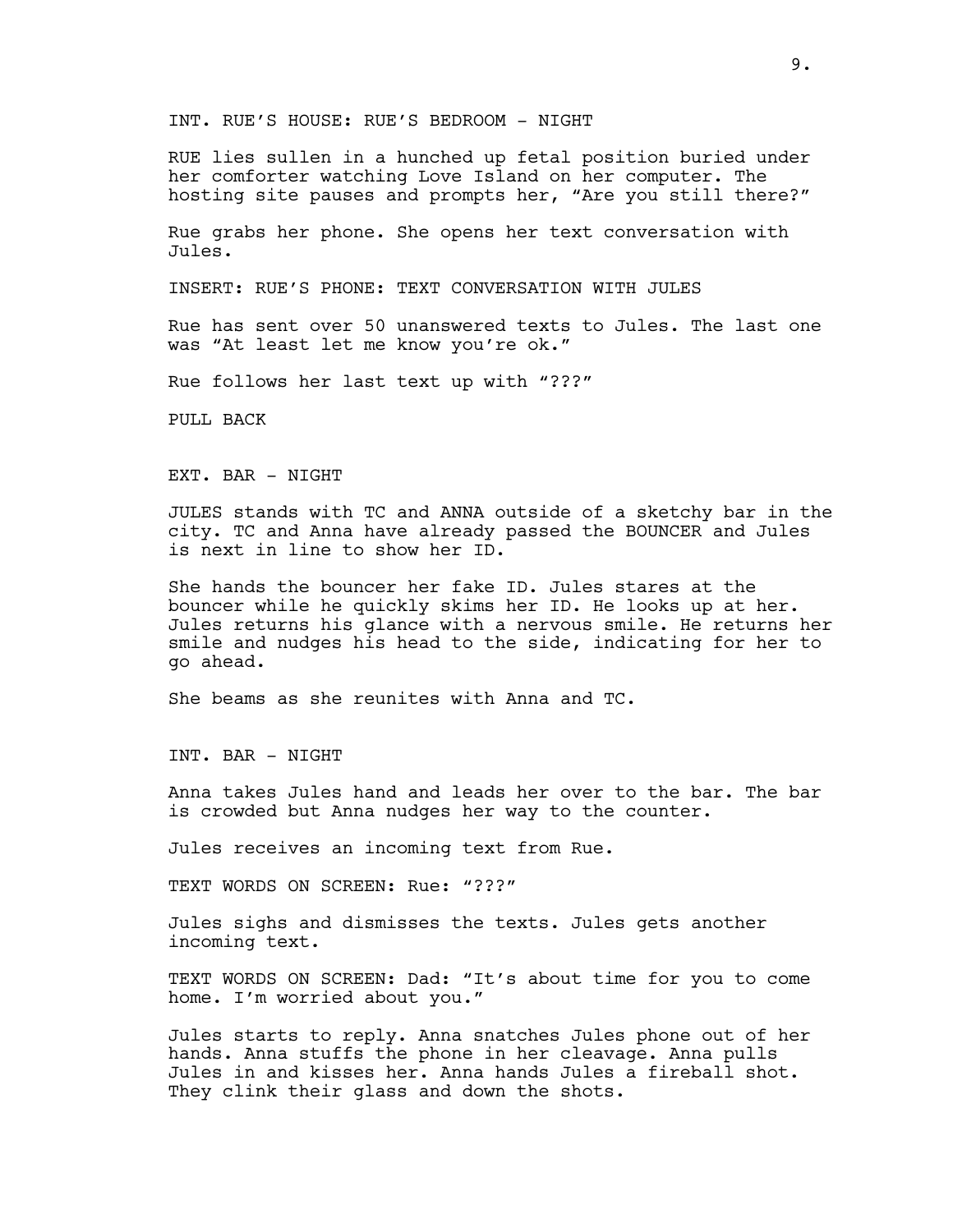INT. JULES' DAD'S PRIUS - NIGHT

JULES' DAD sits in the driver seat of the car staring at his phone.

INSERT - JULES DAD'S PHONE - TEXT CONVO WITH JULES

Jules Dad also has a series of unanswered texts to his daughter. The last one is "It'a about time for you to come home. I'm worried about you."

PULL BACK

Jules Dad sighs deep and looks up through his windshield at the front of the "East Highland Police Station."

INT. EAST HIGHLAND POLICE STATION - NIGHT

Jules Dad plods to the front desk.

The FRONT DESK ATTENDANT opens the window in the wall that separates the waiting room from her area. She piques up.

> FRONT DESK ATTENDANT How may I help you?

JULES DAD I need to file a missing person report for my daughter.

EXT. MOVIE THEATER - NIGHT

KAT waits outside the theater all dolled up.

ETHAN approaches her.

ETHAN Sorry, I'm late.

They awkwardly hug.

KAT It's fine. You better hurry up and get your ticket though. When I got mine, they were almost sold out.

ETHAN I bought our tickets online. Why would you buy your own ticket when I asked you out?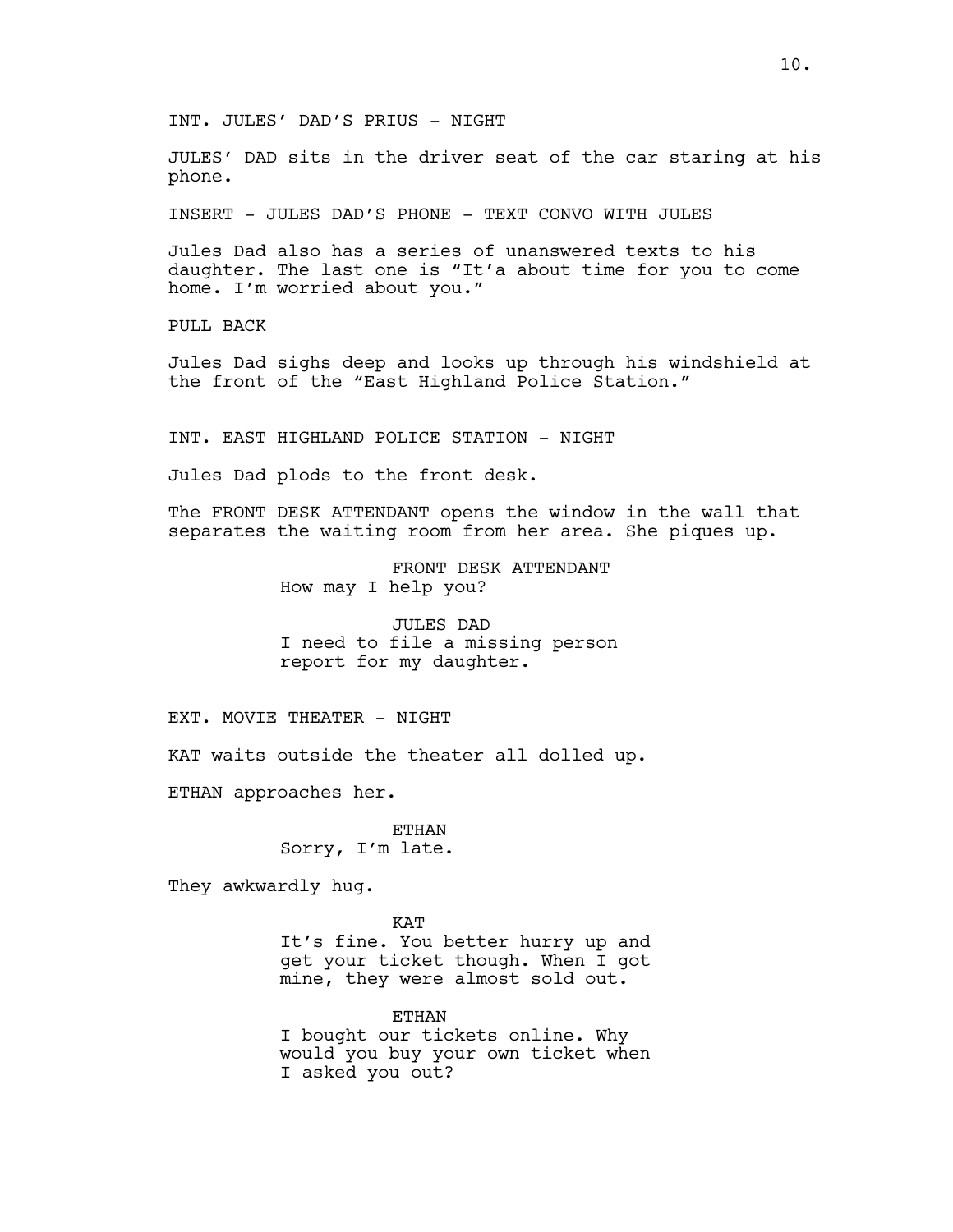**KAT** Uhh idk. I just--

ETHAN Well, can I at least get a popcorn and a slushie for my date?

Kat blushes and smiles.

INT. RUE'S HOUSE: RUE'S BEDROOM - NIGHT

Rue paces back and forth in front of her bed. She calls Fezco's phone. He doesn't answer. She texts him.

TEXT ON SCREEN: "WYA?!"

She calls his phone again. No answer. She tries to FaceTime him. No response.

> RUE (V.O.) Desperate times call for desperate measures.

Rue paces out her room.

INT. RUE'S HOUSE: KITCHEN - NIGHT

Rue's mom, LESLIE sits at the kitchen table reading a book.

Rue takes a mug from the cabinet and pulls out some out some Swiss Miss hot chocolate.

> LESLIE Still no word from Jules, huh?

Rue makes her hot chocolate on the stove. She removes POWDERED NUTMEG from the cabinet.

## RUE

Nope.

She pours a large table spoon of nutmeg into her pot of hot chocolate.

> LESLIE I'm sorry to hear that. I'm sure she's fine, though.

Rue carefully puts the nutmeg back. She closes the cabinet and stirs her hot chocolate.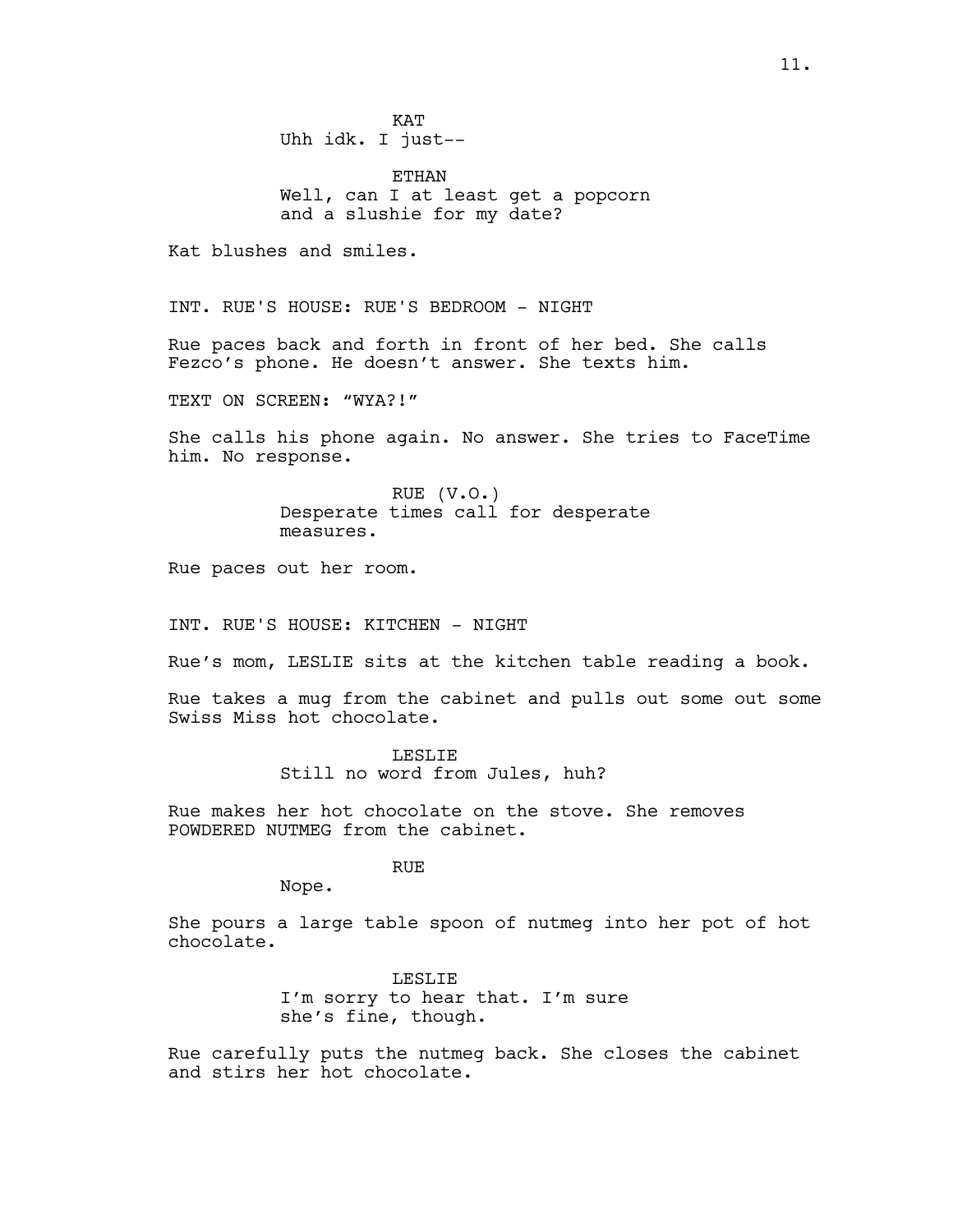RUE (V.O.) Now, I know what you're thinking. That's a shit load of nutmeg.

Rue turns off the stove. She pours her hot chocolate into her "Girls Rule the World" mug.

> RUE (V.O.) But trust me, there's always a method to my madness. Well, at least I think so.

Rue reaches into the fridge and grabs a can of whip cream. She sprays a generous amount whipped cream a top her mug.

Leslie glances up at Rue from her book.

# LESLIE You alright, Rue?

Rue grabs her mug and walks past her mother, heading back to her room.

# RUE

I'm fine.

RUE (V.O.) Or at least I thought I would be.

INT. RUE'S HOUSE: RUE'S BEDROOM - NIGHT

Rue licks at the top of her whip cream. She looks at herself in the vanity mirror and smirks. She chugs her hot chocolate.

> RUE (V.O.) Now you're probably over there thinking I just want a sugar rush but I'm really trying to get high off nutmeg.

BEGIN MONTAGE OF YOUTUBE VIDEOS

Various kids trip and hallucinate off nutmeg. Paranoia. Vomiting. Diarrhea. Migraines.

> RUE (V.O.) Bet you didn't know you could hallucinate off of what's in your uncle's eggnog and what your grandma adds to her pies.

A TEENAGER (16) spazzes out. He runs around the room.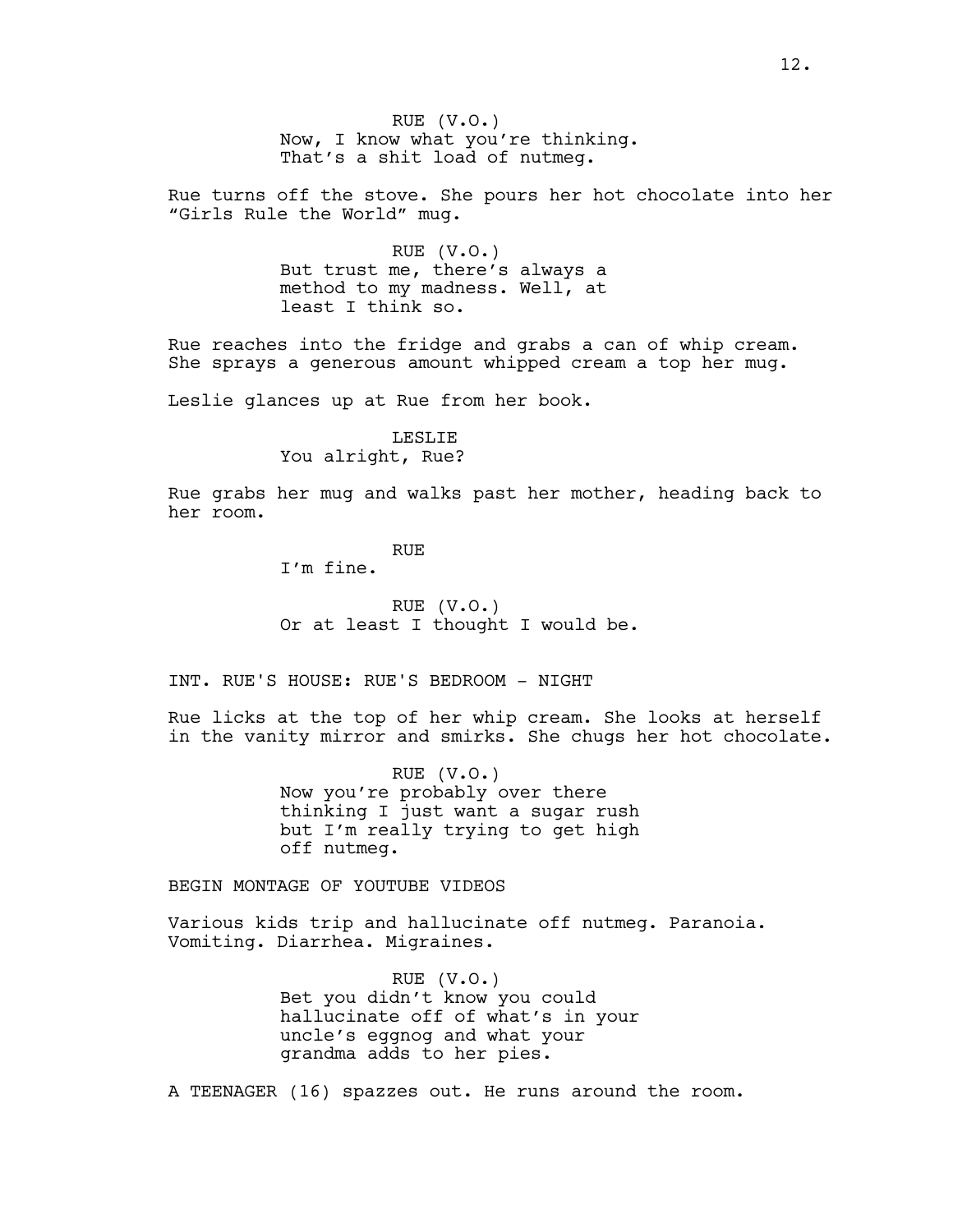Different clip.

A YOUNG ADULT (24), puts his hands over his face.

YOUNG ADULT I was like high for two days out of mind. I thought I was gonna die, man.

RUE (V.O.) I wouldn't recommend it... Unless you're desperate.

END MONTAGE

INT. RUE'S HOUSE: RUE'S BEDROOM - NIGHT

Rue flops on her back onto her bed and stares at the ceiling.

RUE (V.O.) Desperate. Pathetic. I've been it all.

Her pupils gloss over and dilate.

INT. MADDY'S HOUSE: MADDY'S BEDROOM - NIGHT

MADDY sits on her bed next to CASSIE and KAT, as they watch a computer screen. Cassie and Kat appear wide-eyed with their mouths agape.

> **KAT** I have no words.

CASSIE Do you think this is why Jules left?

MADDY I don't know. Maybe.

CASSIE I just don't know why she would have sex with an old man.

MADDY Some girls will do anything for money.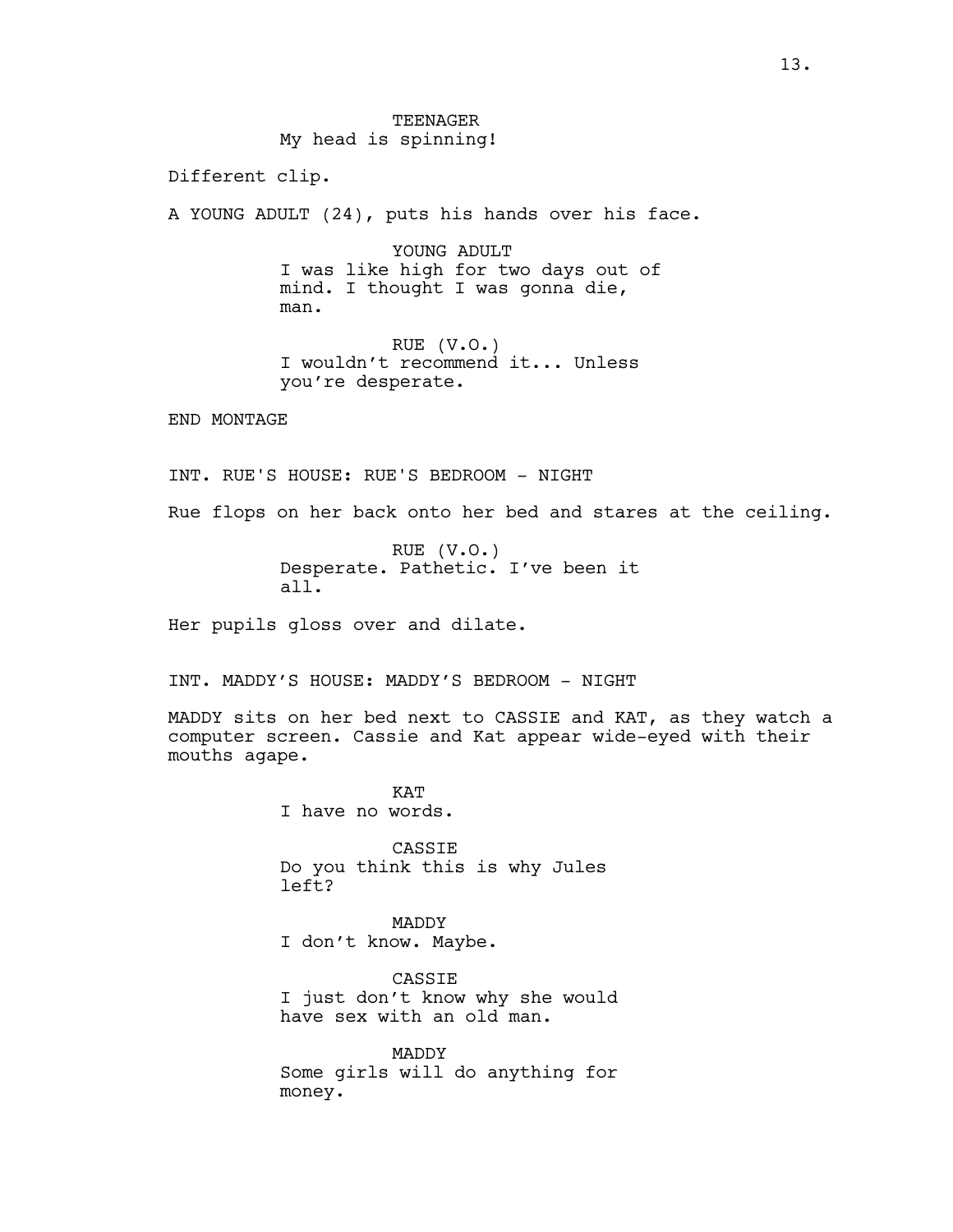Embarrassed, Kat blushes and shifts herself in the bed.

INT. DANIEL'S HOUSE: DANIEL'S BEDROOM - NIGHT

Daniel sits at his desk browsing cam videos on his Macbook desktop.

INSERT - DANIEL'S MACBOOK SCREEN

The mouse scrolls over a video titled, "THUNDER KIT-KAT TWERKS." The mouse clicks on the video.

PULL BACK

INT. DANIEL'S HOUSE: DANIEL'S BEDROOM - NIGHT

Intrigued, Daniel leans forward. Over his shoulder, a woman pops her booty while wearing a black cat mask.

INSERT - DANIEL'S MACBOOK SCREEN

The cat-masked dancer accidentally stubs her knee against her dresser. It reddens as she bends down rubs it in pain. The dancer gets up and cuts the video off.

PULL BACK

INT. DANIEL'S HOUSE: DANIEL'S BEDROOM - NIGHT

Daniel squints his eyes.

INT. RUE'S HOUSE: RUE'S BEDROOM - DAY

Rue gasps as she wakes up on her bed. She's sweating profusely. Her hair is frazzled. She pants like a dog as she reaches for some water on her nightstand. She guzzles it.

Rue reaches for her phone.

TEXT WORDS ON SCREEN: Rue sends a pancakes emoji.

INT. EAST HIGHLAND HIGH SCHOOL: HALLWAY - DAY

Kat and ETHAN strut down the hall holding hands. Kat wears a skirt. Their peers watch them with wide eyes. Some smirk. Others whisper to one another.

DANIEL opens his locker and sees Ethan and Kat stop at Ethan's locker. Daniel inconspicuously spies on them.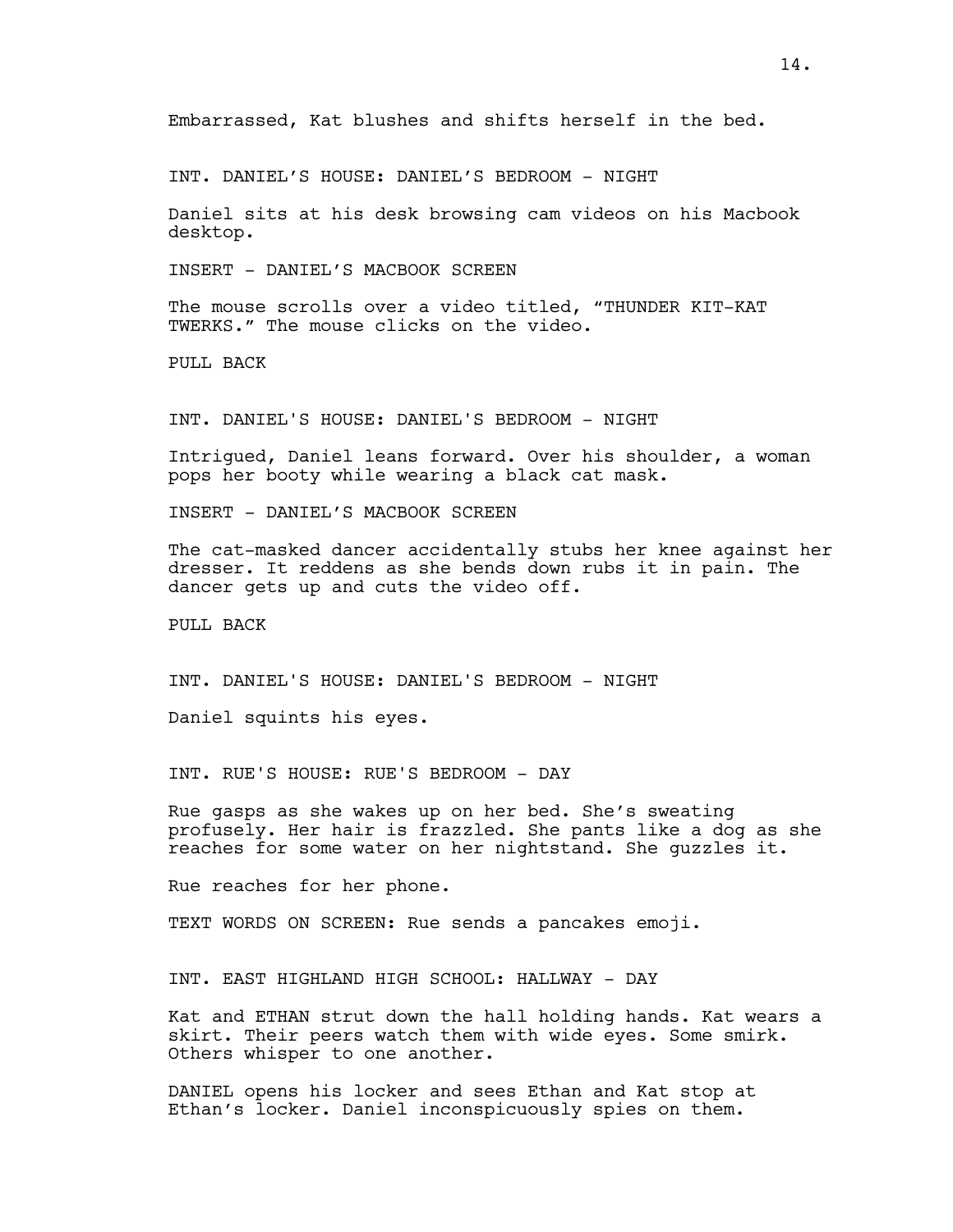ETHAN So, I'll see you after third period?

KAT

Ok.

Kat gives Ethan a quick peck on the lips before she strolls off.

Daniel raises his eyebrows. Daniel tears a piece of looseleaf paper from his notebook. Daniel scribbles on the paper and folds up the note.

Ethan grins as he closes his locker and walks away.

Daniel closes his locker. Daniel puts the note in his pocket.

Daniel strides over to Ethan's locker and slips the note inside.

INT. DINER - DAY

Rue sits in the same booth from her last meetup with ALI. Ali pours himself a cup of coffee and takes a sip. Rue stabs her pancakes with her fork.

> AT<sub>I</sub>T So, we're playing hooky today?

RUE I didn't want to be surrounded by teenage angst today.

ALI Oh, but you think I do?

RUE It's just... I'm fucked up.

Ali raises his brows as he takes another sip of his coffee.

RUE (CONT'D) I tried to get high off nutmeg last night. ALI

So, you really do have a death wish?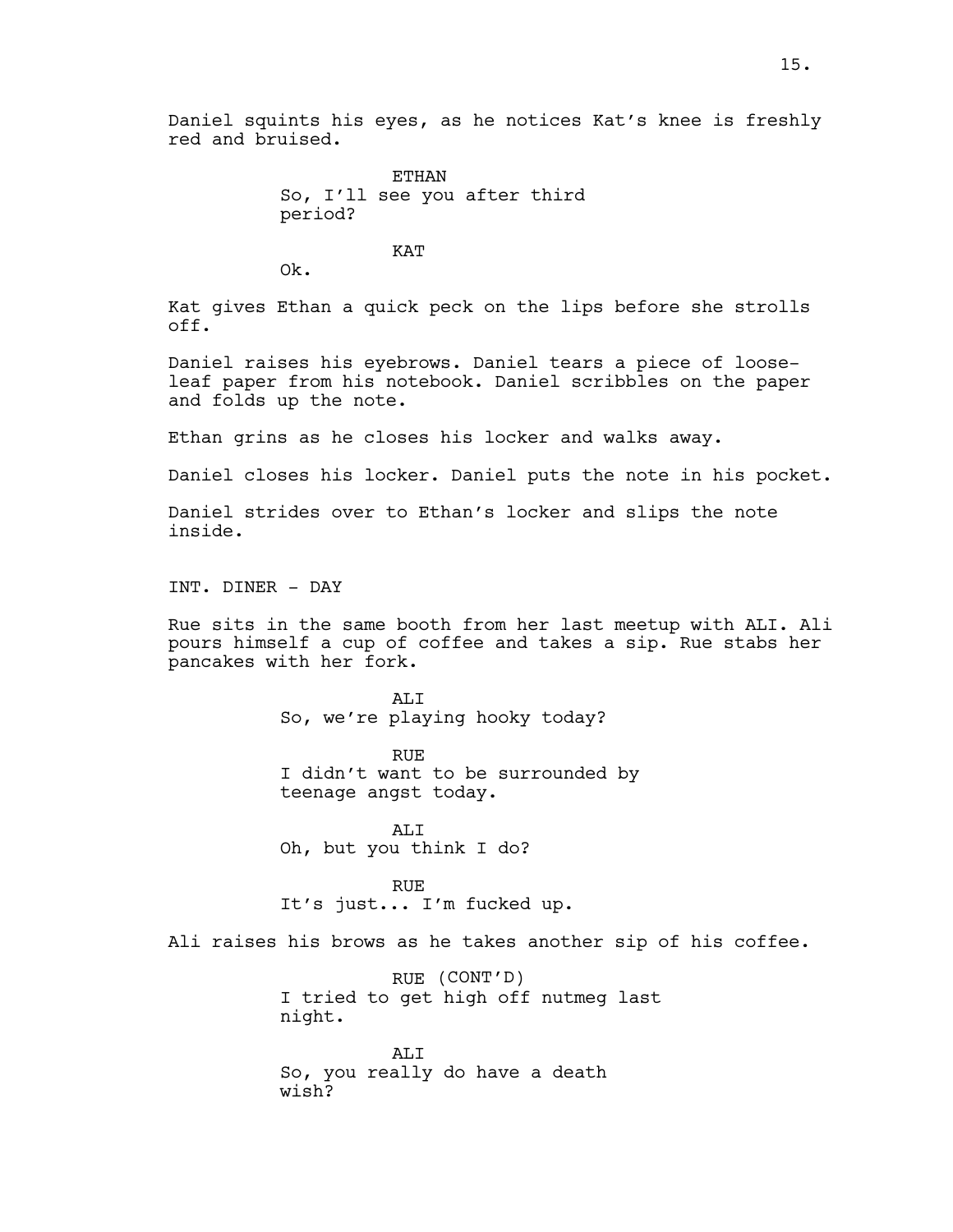RUE It didn't even really work. Turns out you have to use real nutmeg, not the watered down powder my mom has in the cabinet.

Ali smugly stares at Rue.

RUE (CONT'D) I already know what you're gonna say, but it's like, I can't stand to be alone. I was so much better when I was with Jules.

Rue groans. Ali remains unbothered.

RUE (CONT'D) Aren't you gonna say something? Give me some advice. Tell me I'll get through this and everything's gonna be ok.

ALI Why? It's obvious you want to kill yourself. So do it.

Confused, Rue scrunches up her face.

ALI (CONT'D) Your girlfriend left you. Boofucking-who, Rue! Life could be much worse... and for many of us it is.

Rue frowns.

RUE But that doesn't--

Ali reaches in his pocket for his wallet.

ALI

I say, if you want to kill yourself go ahead and do it. Spare your mother and your sister all of your bullshit and do it already.

Ali tosses the money on the table.

ALI (CONT'D) Or else quit whining and do what you need to do to get yourself clean. It's either you wanna live or you wanna die.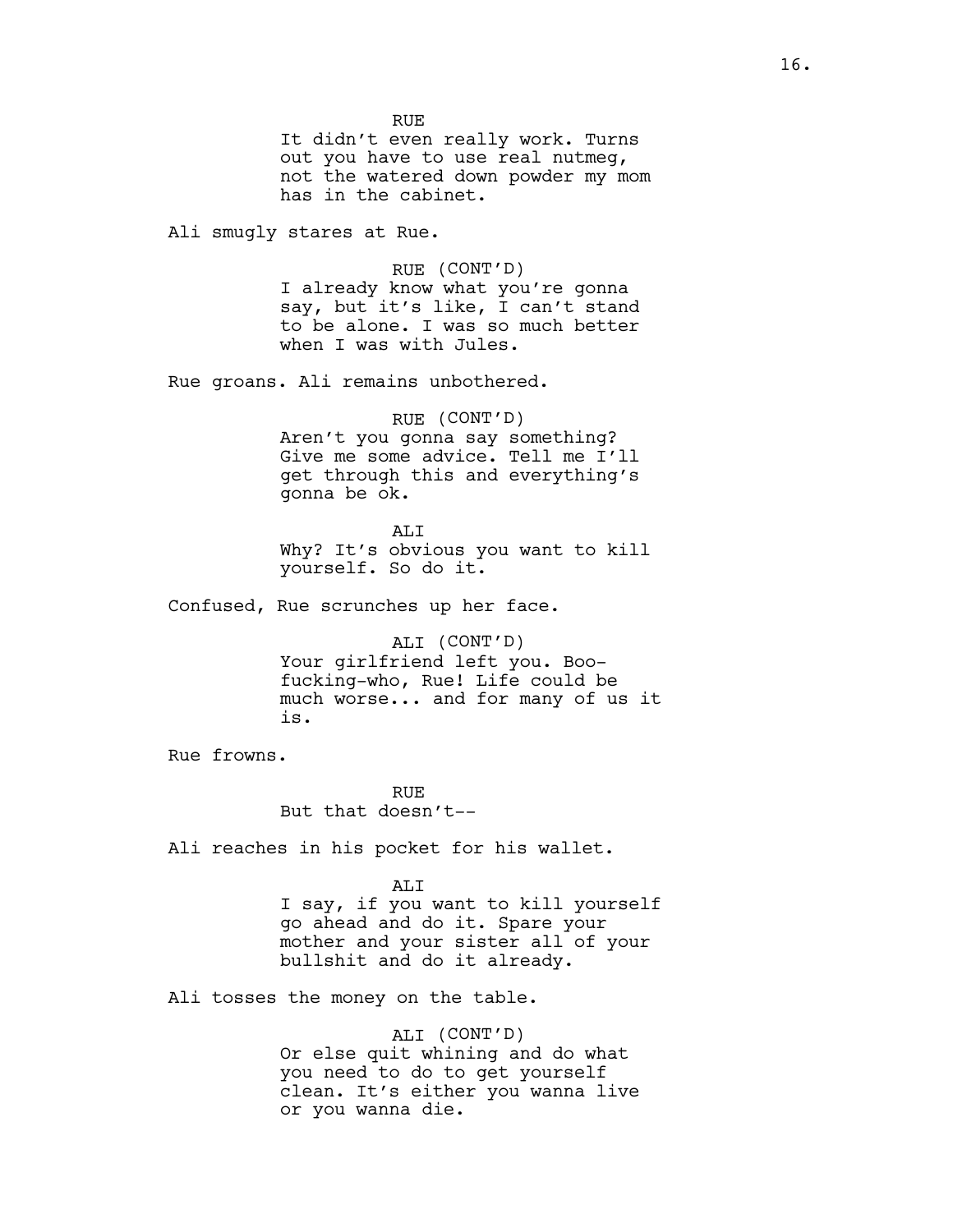Ali rises from the booth.

ALI (CONT'D) It's that simple.

Ali walks off.

INT. EAST HIGHLAND HIGH SCHOOL: HALLWAY - DAY

The SCHOOL BELL RINGS. Students pour out of their classes into the hallway. Daniel exits his class and sees Ethan. Ethan walks to his locker. Ethan opens his locker and sees a note on top of his books. Ethan opens the note.

INSERT - NOTE

"Does your gf like cameras?"

PULL BACK

Ethan furrows his brows in confusion. Ethan looks over his shoulder.

Daniel sees Ethan's reaction and smirks. Daniel walks away and links up with a CLASSMATE.

> DANIEL Can you believe Ethan is dating Kat?

Daniel and his Classmate approach Cassie, who's pulling her notebook out of her locker. Cassie quickly glances at Daniel and turns back towards her locker.

CLASSMATE

Who's Kat?

DANIEL You know, Kat with the slick tongue and strong back.

Daniel and his Classmate pass Cassie. His Classmate laughs.

CLASSMATE You hit that?

DANIEL Yeah, who hasn't?

The Classmate daps Daniel up as they continue to walk down the hall.

Cassie stares like a deer in headlights.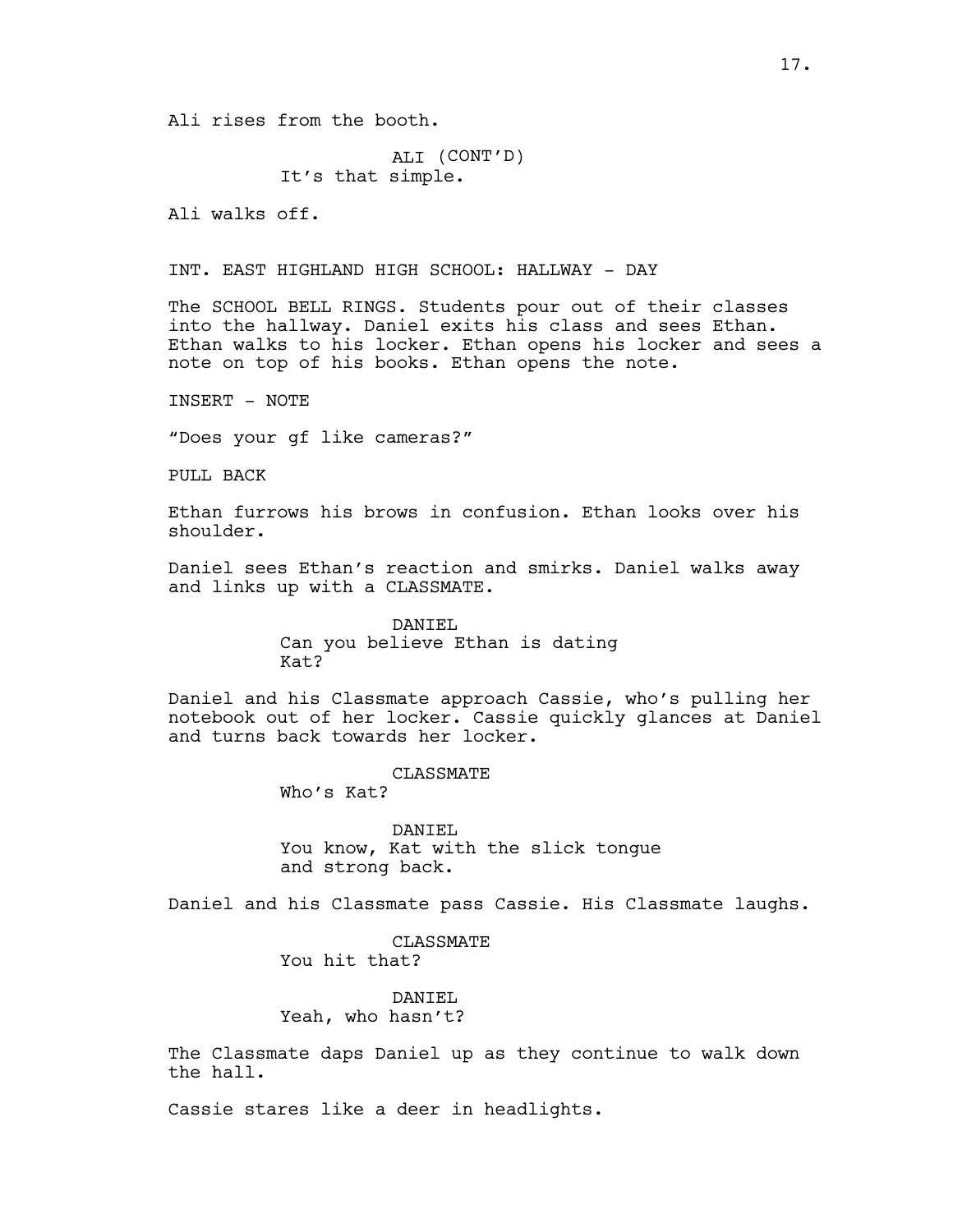EXT. COFFEE SHOP - DAY

Jules opens the door to a hipster coffee shop with a HELP WANTED sign posted right by the door.

INT. COFFEE SHOP - DAY

Jules is next in line to buy her latte.

BARISTA Your total is  $$8.23$ .

Jules hands over her credit card. The BARISTA swipes it. She tilts her head. The Barista swipes the card again.

> BARISTA (CONT'D) I'm sorry but your card has declined. Twice.

Confused, Jules scrunches up her face.

JULES Okay, can you take off the scone and run it again?

The Barista removes the additional item from the register.

The caffeine deprived PATRONS waiting behind Jules grow impatient. Sighs. Groans. Folded arms and anxious foot tapping.

> BARISTA Your new total is \$5.36.

Jules hands back over her card. The Barista runs it and shakes her head.

BARISTA (CONT'D)

Sorry.

Disappointed, Jules frowns and steps to the side. A light brown-skin, thick WOMAN (24), wearing Prada shades orders next.

Jules heads for the door. The Woman wearing shades taps her lightly on shoulder. She speaks with a Mexican accent.

WOMAN

Uh, miss.

She hands Jules her latte with her name written as "Jewels" on it. Jules grins.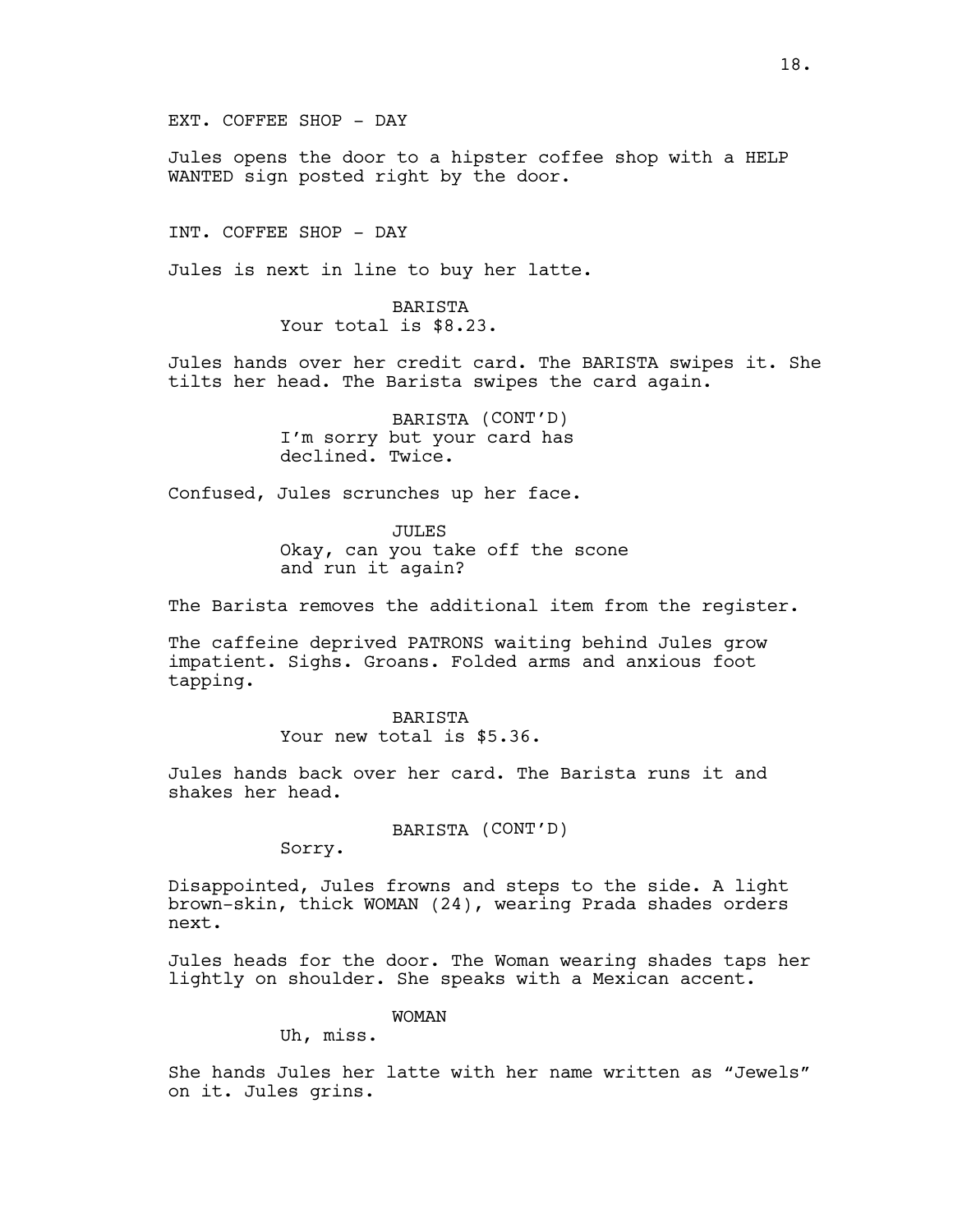WOMAN You're welcome. I just couldn't let that be the way you start your day. I'm Sophia, by the way.

SOPHIA extends her hand for a shake. Jules shakes her hand.

JULES I'm Jules. I appreciate it.

SOPHIA Are you in a rush?

JULES No, not really.

Sophia struts over to a table and Jules follows her. They sit.

> SOPHIA So, I haven't really seen you around before...

JULES I just moved here... I needed a fresh start.

SOPHIA Same reason I moved here.

Sophia lowers her shades and smirks at Jules.

SOPHIA (CONT'D) Girls like us need not be stuck in small- minded towns. Feels too much like a prison.

Jules smiles.

SOPHIA (CONT'D) Besides, a city like this has several places for you to meet others in the community.

Jules's eyes curiously light up.

JULES

Like where?

Sophia smiles.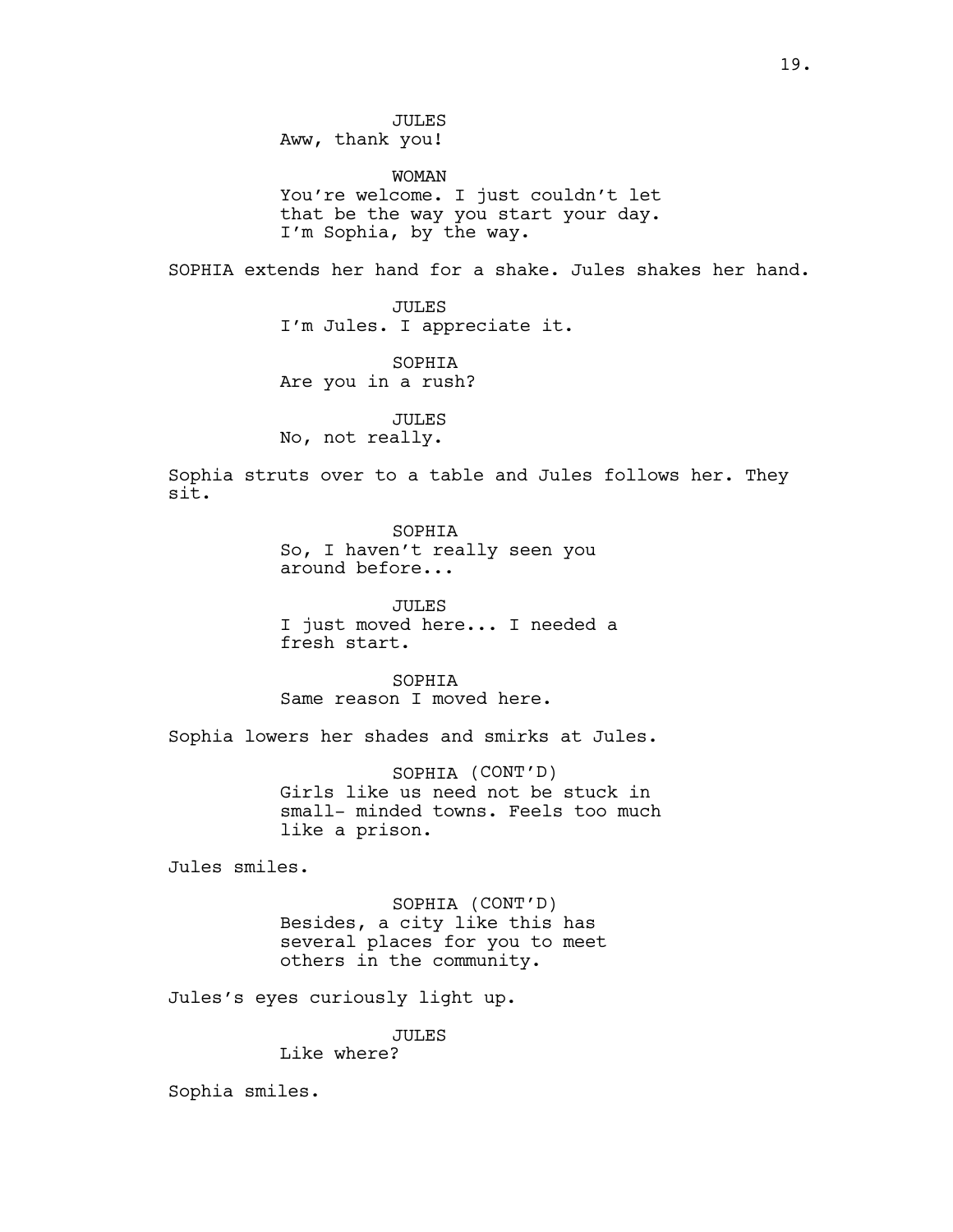I can show you better than I can tell you. Here, take my number.

Jules pulls out her phone.

INT. EAST HIGHLAND HIGH SCHOOL: HALLWAY - DAY

Cassie puts her notebook away in her locker as BB approaches her.

> BB You heard about Jules and Nate's Dad?

Cassie smugly nods.

BB (CONT'D) How sick is that? They're a family full of fucking freaks.

CASSIE

Yeah, it's probably why Jules ran away.

BB Damn. You think he threatened to hurt her the same way Nate hurt Maddy?

#### CASSIE

Listen, don't tell anyone else about it. It's disgusting and like illegal.

BB I'm not going to tell anyone. I'm just asking you because I figured you knew.

CASSIE Hey, did you know Kat fucked Daniel?

BB

Oh shit!

BB's eyes widen as she laughs. Cassie frowns.

BB (CONT'D) Kat really let her cat out of the bag, huh?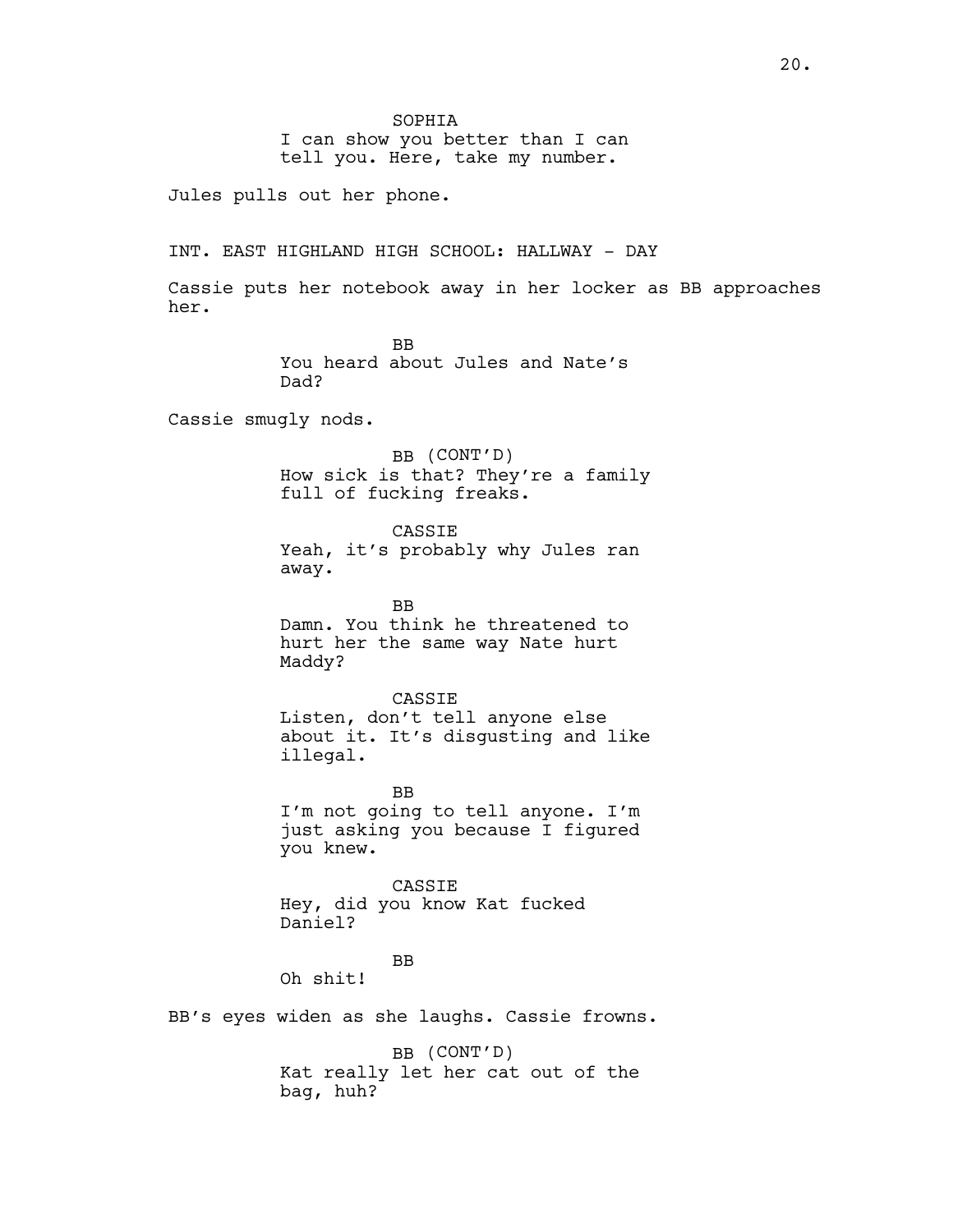# CASSIE

# Apparently.

Kat approaches and opens her locker diagonally across the hall.

> BB Do you think she fucked him while you were messing with him?

Ethan approaches Kat and helps her with her books. Cassie glares at Kat, unbeknownst to her. BB eyes her too.

> CASSIE I didn't mess with Daniel. He's a fucking jerk.

BB Yeah, but you wanted to. And if you weren't with McKay at the time, you probably would've.

Kat gives Ethan a kiss and they stroll off holding hands.

**CASSTE** Whatever, BB.

Cassie storms off. BB rolls her eyes.

INT. COFFEE SHOP - DAY

Jules sits at the same table alone. She signs the bottom of a paper job application. She rises from her seat and approaches the counter.

> BARISTA How can I help you?

JULES I want to turn this in.

Jules hands over the application.

## BARISTA

Ok, give me one second and I'll give this to our manager now. You should be good because we really need someone for the evenings.

The barista goes to the back. Jules waits.

MANAGER (44), mean and surly, emerges from the back with Jules' application in hand.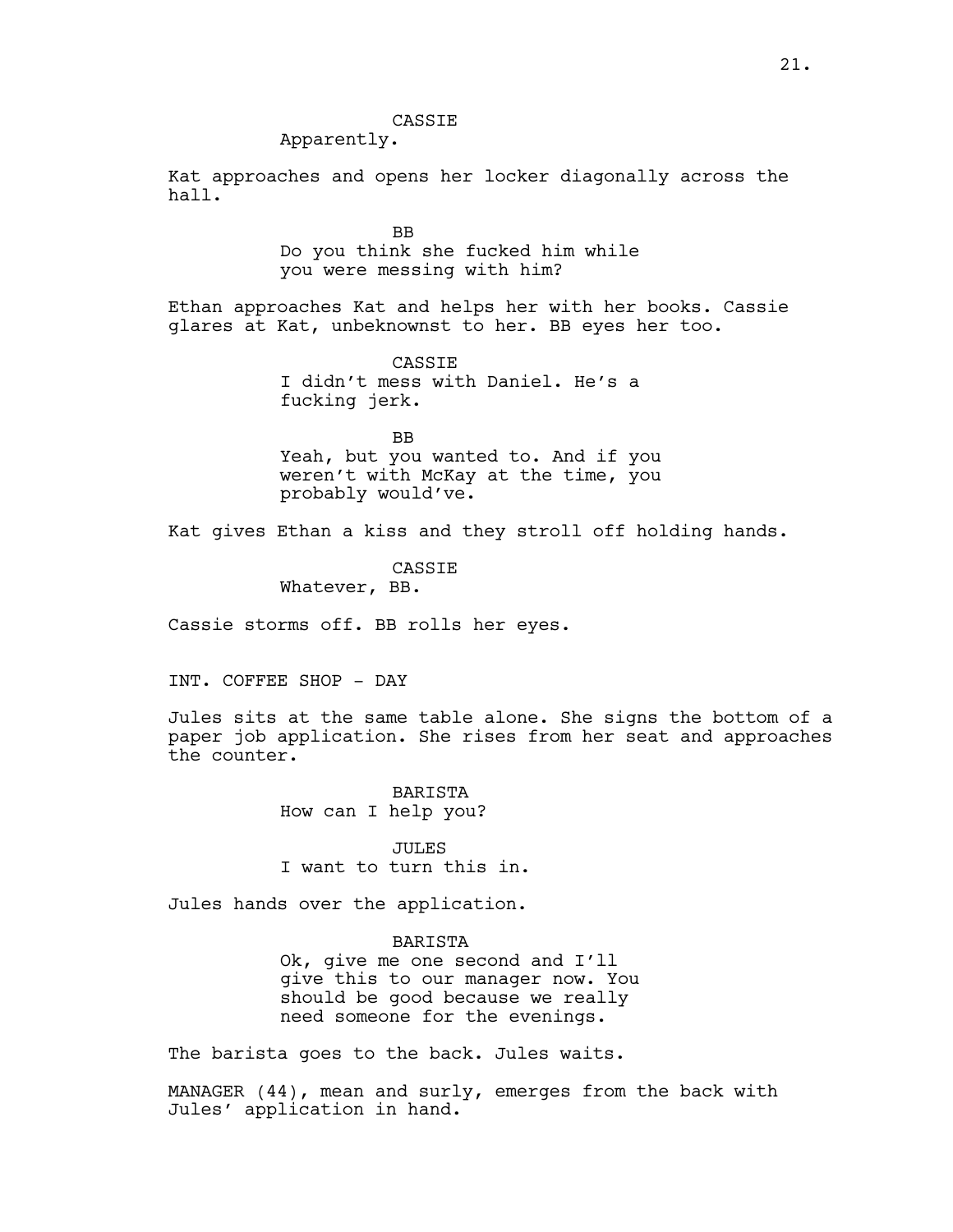The Barista trails her but returns to the register. The manager heads straight for Jules. Jules forces a smile.

> MANAGER Tell me about yourself.

> > JULES

My name is Jules. I'm originally from--

# MANAGER

Listen, so the job is in the evenings. You will work from 3pm - 11pm. You get a 30 minute lunch break and 2 fifteen minute breaks.

Jules nods.

MANAGER (CONT'D) Punctuality is key. And good customer service is everything.

JULES

Got it.

MANAGER You're at least 18, right?

JULES

Uhh--

## MANAGER

To be honest with you, I really don't care. As long as you can do the work. I'll pay you under the table if I have to. Shit. I already do that for my cleaning crew because ICE is a bitch, ya know.

JULES Yeah. I've heard--

MANAGER Can you start tonight?

JULES

Sure.

MANAGER Alright. You're on for tonight. Don't be late and be kind to the customers. Let KATEY (indicating the barista) train you up.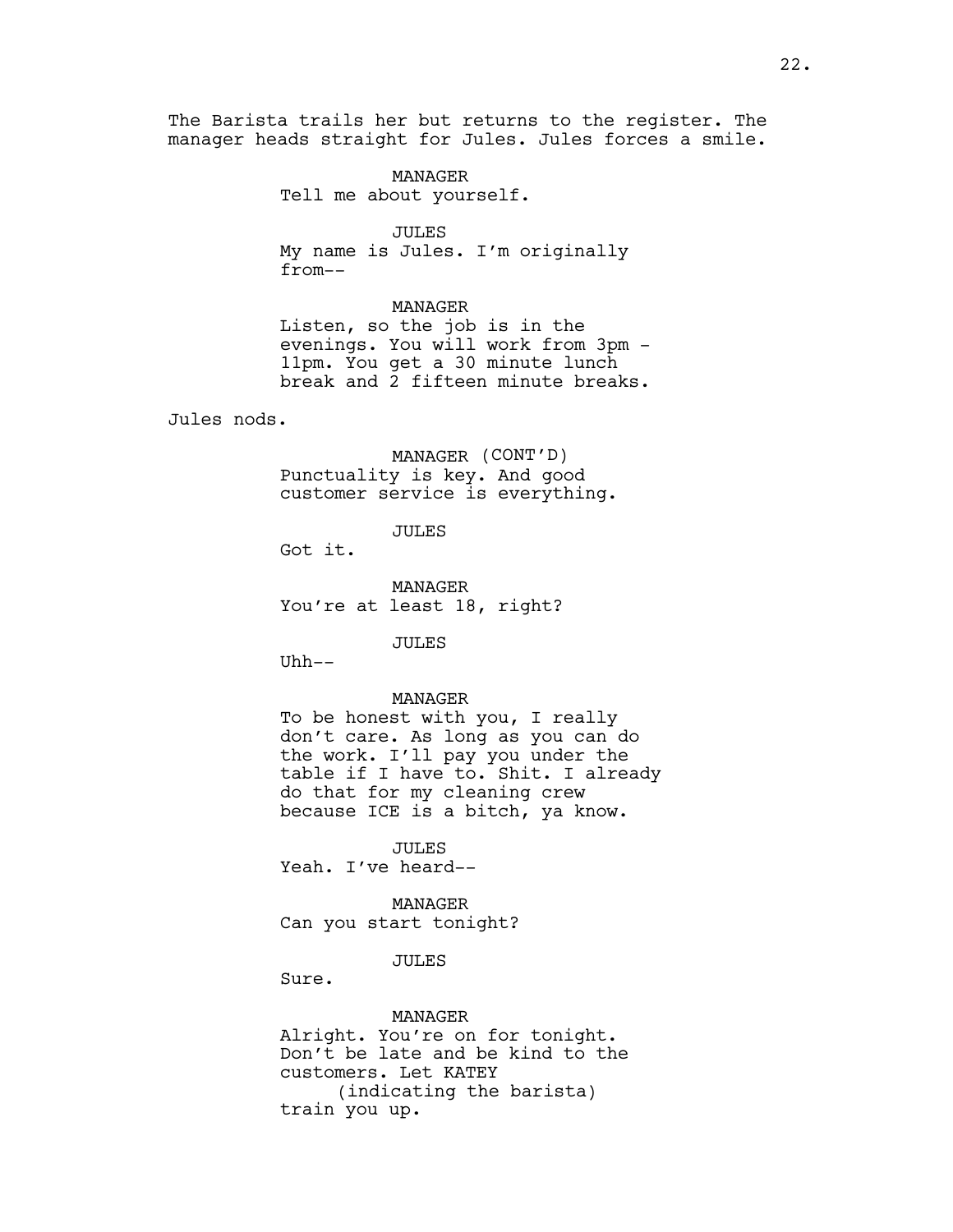The Manager goes back to the back of the house. The Barista, KATEY, winks and smiles at Jules. Jules cheeses.

INT. EAST HIGHLAND HIGH SCHOOL: HALLWAY - DAY

BB walks up to Lexi at the water fountain as Lexi takes a sip of water.

> BB Have you heard from Rue?

Lexi swallows her water as she rises up to face BB.

LEXI

No, why?

BB I'm just wondering if Rue knew about Jules and Nate's dad.

LEXI What are you talking about?

BB (whispers) There's a tape of Nate's Dad fucking Jules.

Nate walks by, heading for his locker.

LEXI (loud) No way, Nate's Dad is a fucking pedophile?!

Nate glares at Lexi from the corner of his eye. Lexi and BB freeze in fear. Other peers in the hallway stare at Nate. Nate frowns but keeps walking by, undeterred.

> BB (whispers) Yes. Are you telling me or the whole school?!

LEXI (whispers) Sorry. I just can't believe it.

They whisper for the remainder of the conversation.

BB Believe it. Maddy has the tape.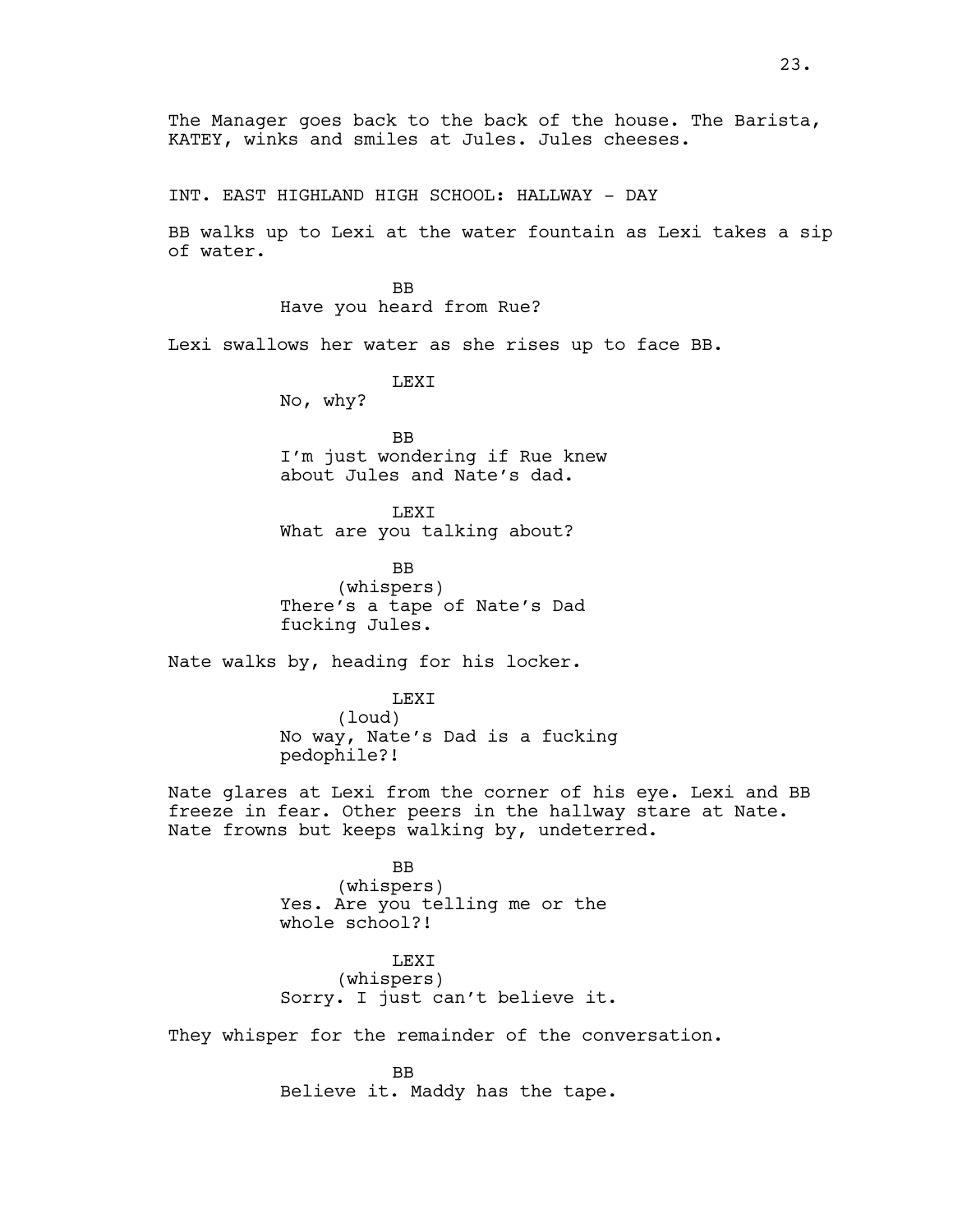**LEXT** No fucking way. She has to get rid of it. That's evidence of a crime. He needs to be in jail. Nate and his Dad.

BB I know right. They're fucking sick.

LEXI Maddy needs to go to the police.

BB Yeah, you're probably right. But I was thinking maybe that's why Jules left. Maybe she wanted to be with older men and that's why Rue isn't here because she's heartbroken over it.

LEXI Or maybe, Nate and his Dad are fucking psycho and threatened Jules, so she left in fear.

BB

Damn.

LEXI Either way, Maddy has to turn in that tape.

INT. NATE'S HOUSE: CAL'S OFFICE - DAY

Nate carefully enters the office. He closes the door behind him.

Nate opens the office's closet door. He reaches up and grabs a black case. He sits it down on the desk. The word "Smith & Wesson" is imprinted on it. He opens it. Nate smirks at the sight of the .45 GUN.

He holds it out as if he's about to shoot it. His finger is on the trigger. He breathes deeply. Sweat beads form on his forehead. The weight of the gun gives him an terrifying, yet exhilarating rush.

FOOTSTEPS power up the stairs.

Nate aims right at the door, as if he's waiting to get a clean shot on whoever enters. He pulls the trigger. It dry fires.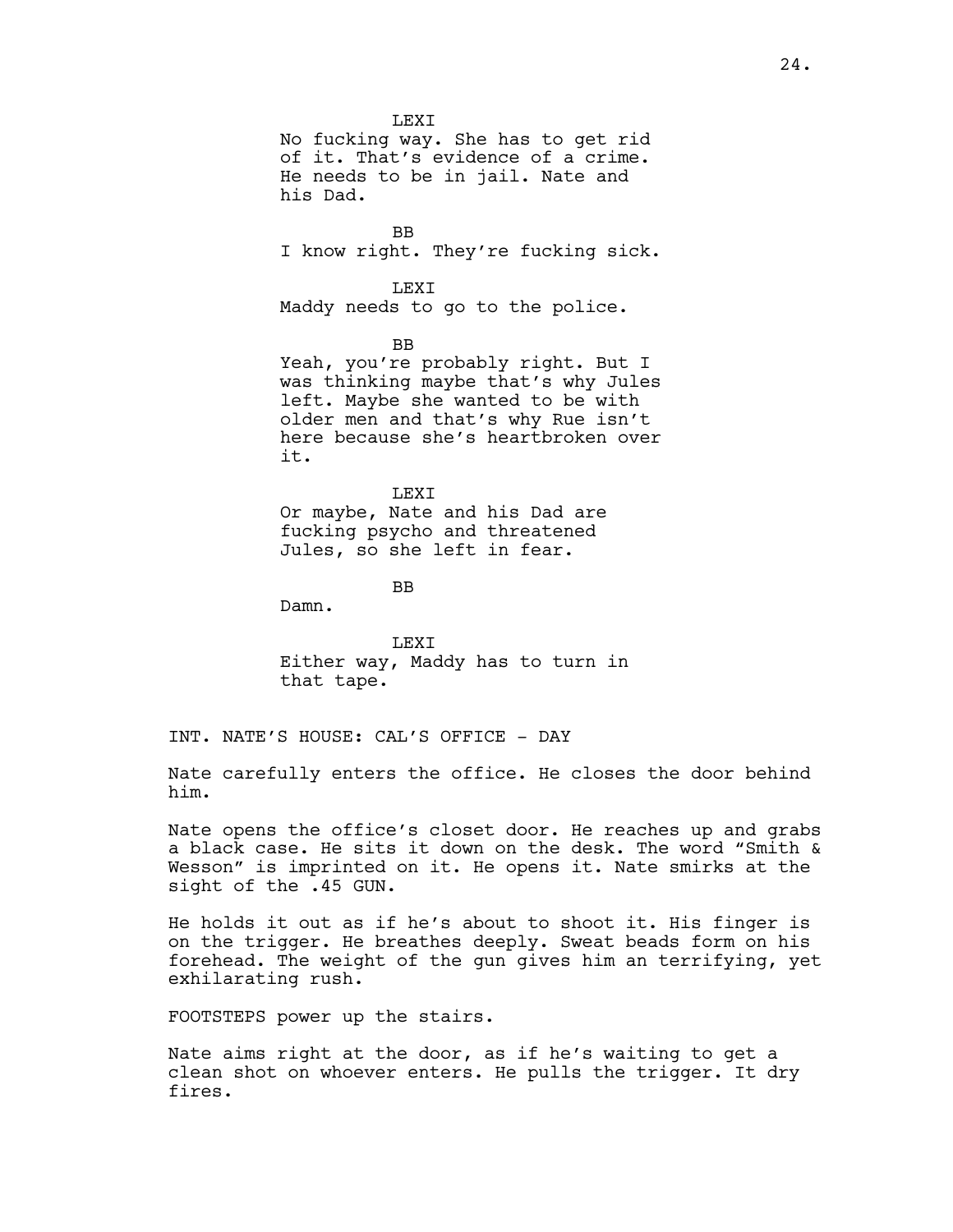Nate pulls out the chamber. TWO BULLETS ARE MISSING.

Nate scrambles to put the gun away.

INT. NATE'S HOUSE: HALLWAY OUTSIDE OF NATE'S OFFICE

Cal listens with his ear against the door, as he hears THE GUN CASE CLOSE and BUCKLES LOCK. He grits his teeth as he moves away from the door down the hall to his bedroom.

EXT. EAST HIGHLAND NEIGHBORHOOD - DAY

Rue speeds on her bike to Fez's place.

EXT. FEZCO'S APARTMENT - DAY

Rue bangs loudly on the door. No one responds. Rue continues to bang. A neighbor yells.

> **NETGHBOR** Shut that shit up!

RUE Aye, fuck you!

RUE (V.O.) Something was up with Fez. Ya know? Something just didn't feel right. So I went over to see what's up... and re-up on some opioids.

Ashtray cracks the door open.

ASHTRAY

Dammit Rue!

RUE Where's Fez?

ASHTRAY Shit. He ain't here.

RUE Where is he?

Rue tries to barge her way in. Ashtray flashes the gun on his hip.

> RUE (CONT'D) Ash, what the fuck?!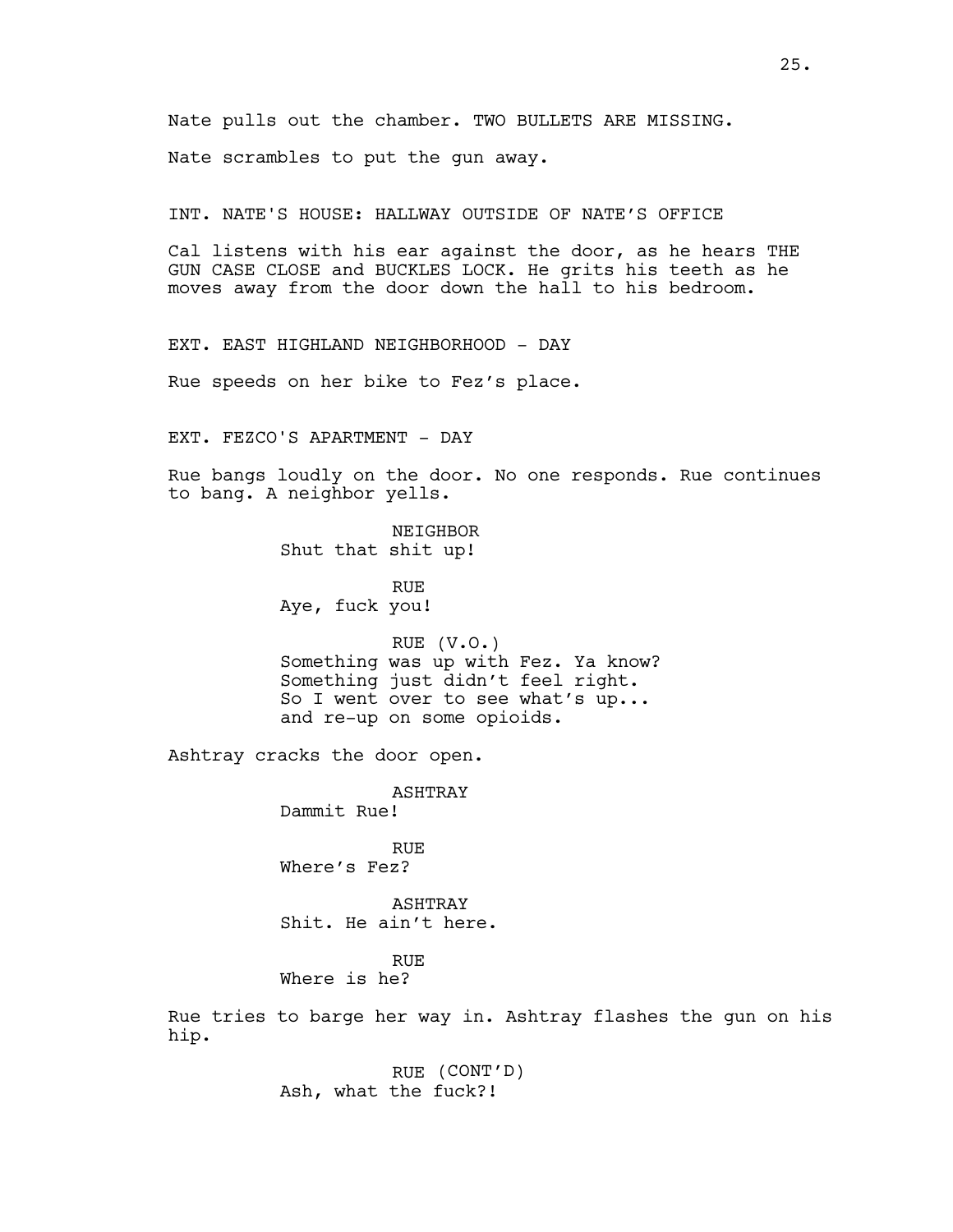ASHTRAY Look, he ain't here. And I can't disclose his whereabouts.

RUE Well, just let me get some Oxy and I'll go.

#### ASHTRAY

You know I can't sell to you, Rue. Besides we're out of stock at the moment.

RUE Out of stock? This shit is crazy. Come on Ash, please.

Rue steps forward. Ashtray grabs at his gun.

ASHTRAY Rue, just go. Quietly.

Rue breathes heavy and frowns.

ASHTRAY (CONT'D) (whisper) If I see Fez, I'll tell him you stopped by. Now beat it.

Ashtray looks left and right then shuts the door. Rue sighs.

# **EXT. COFFEE SHOP - NIGHT**

Jules stuffs her barista apron in her backpack while her COWORKER locks up the door.

> COWORKER Good work today.

> > JULES

Thanks.

Jules Coworker walks off.

Sophia, who's all done up wearing a vibrant red wig and illustrious makeup, waits for Jules with her hand on her poked out hip. Sofia's stance in her 6-inch pumps commands attention from all around.

SOPHIA

You ready?

Jules grins.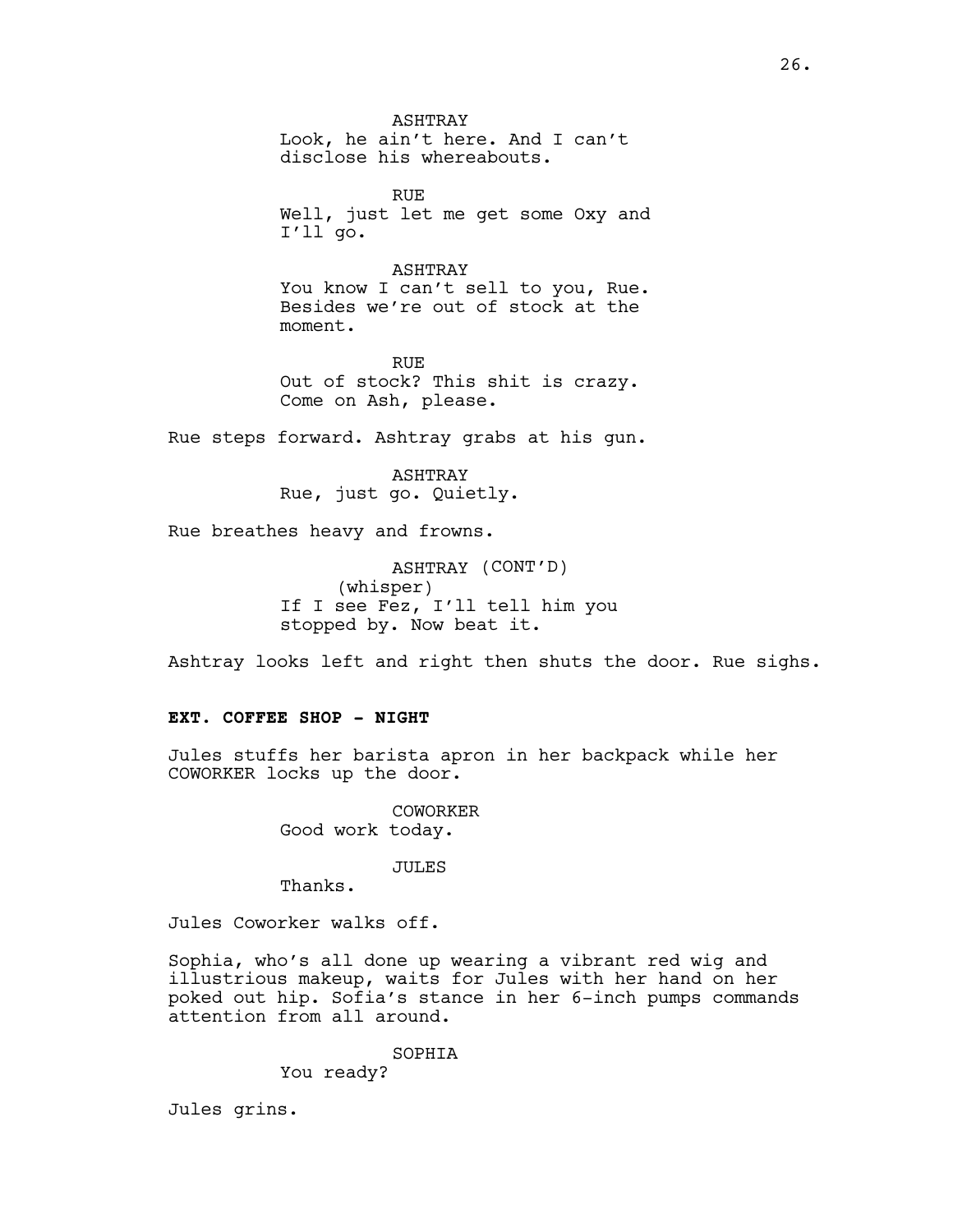JULES Yeah. Where are we going?

SOPHIA You're so nosey. Don't you like surprises?

Jules shrugs.

SOPHIA (CONT'D) We're heading downtown.

An Uber pulls up. Sofia and Jules hop inside.

EXT. DOWNTOWN NIGHT CLUB - NIGHT

Jules follows Sophia, as they approach the door for PRECINCT DTLA night club. Sophia opens her arms towards the SECURITY GUARD.

> SECURITY GUARD Aww Sophie!

> > SOPHIA

Leo!

Sophia embraces LEO the Security Guard. They hug and the kiss each other's cheeks.

Jules shifts through her purse to find her ID.

SECURITY GUARD LEO Don't worry. If you're with Sophia, you're good.

The Security Guard waves them both inside.

SECURITY GUARD LEO (CONT'D) Take no prisoners tonight, Sophie. Slay, bitch.

SOPHIA Every single follicle will be snatched out of their edges tonight, Leo.

Sophia snaps as she gloats. Jules beams as she follows Sophia.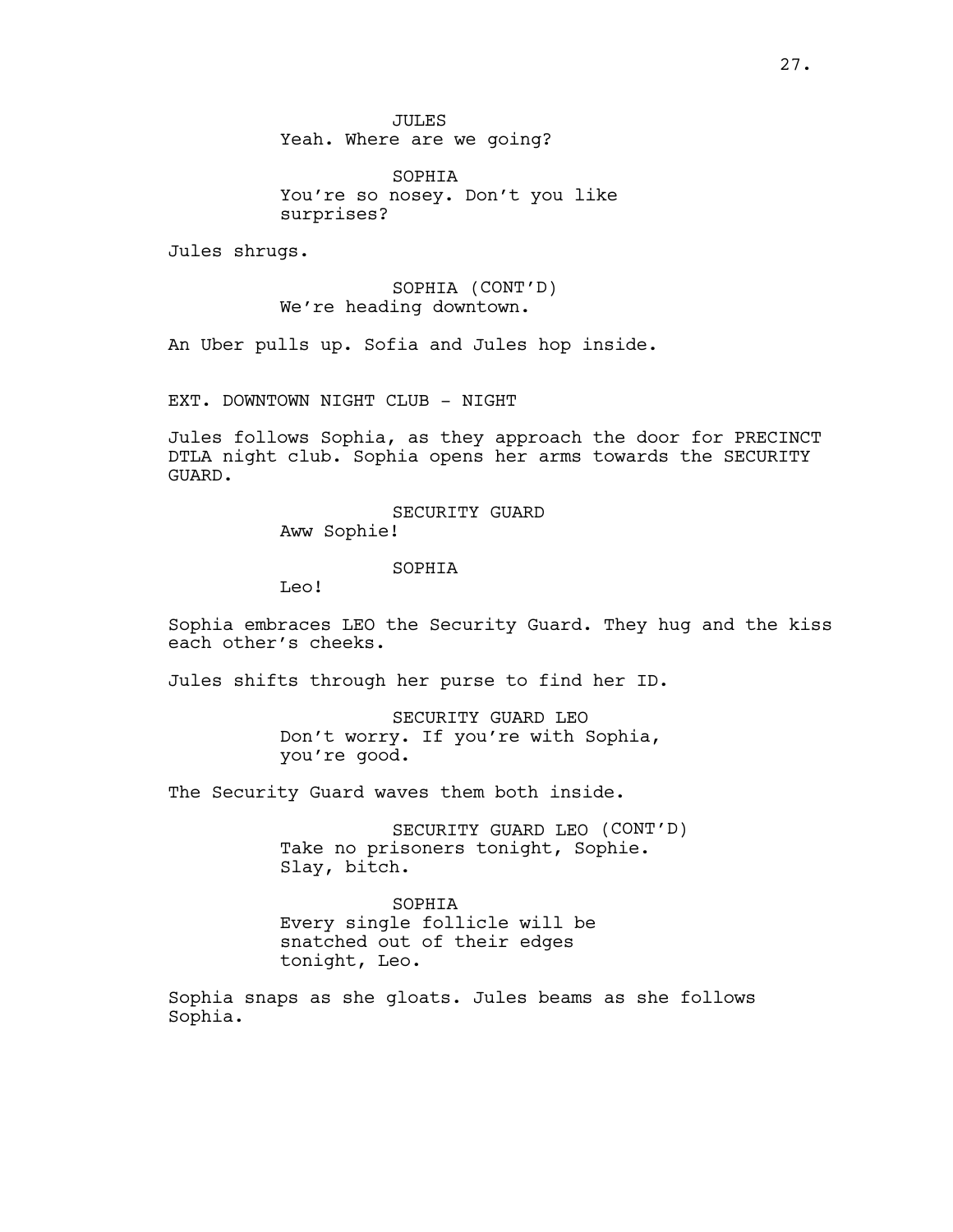INT. UPTOWN NIGHT CLUB - NIGHT

Sophia takes Jules hand and leads her over to the dance floor. They become engulfed in a sea of people, fog, and rainbow strobe lights. Sophia waves and hugs other club goers as they walk by.

They reach the middle of floor. Jules looks up at the stage before her.

> SOPHIA I'm about to head backstage for a second. Dance, live a little, and I'll be back.

Sophia struts off back stage. Jules takes it all in.

A MALE WAITER (19) saunters by wearing spandex booty shorts, carrying a test tube rack of shots, and flashing a strobe light to clear his path. Jules smiles at him.

> MALE WAITER Well, aren't you a pretty new face. First time here?

Jules nods her head.

MALE WAITER (CONT'D) Well, please allow me the honor of popping your cherry.

Jules laughs.

### JULES

What?

The waiter removes a reddish, pinkish, shot from his test tube rack and hands it over to Jules.

> MALE WAITER Cherry Bomb. It's a shot that is sure to make you pop.

The Male Waiter winks, giggles and sashays away.

The LIGHTS DIM.

People stop dancing and face the stage as a SPOTLIGHT centers the red curtains. People CLAP.

Jules's eyes light up in anticipation.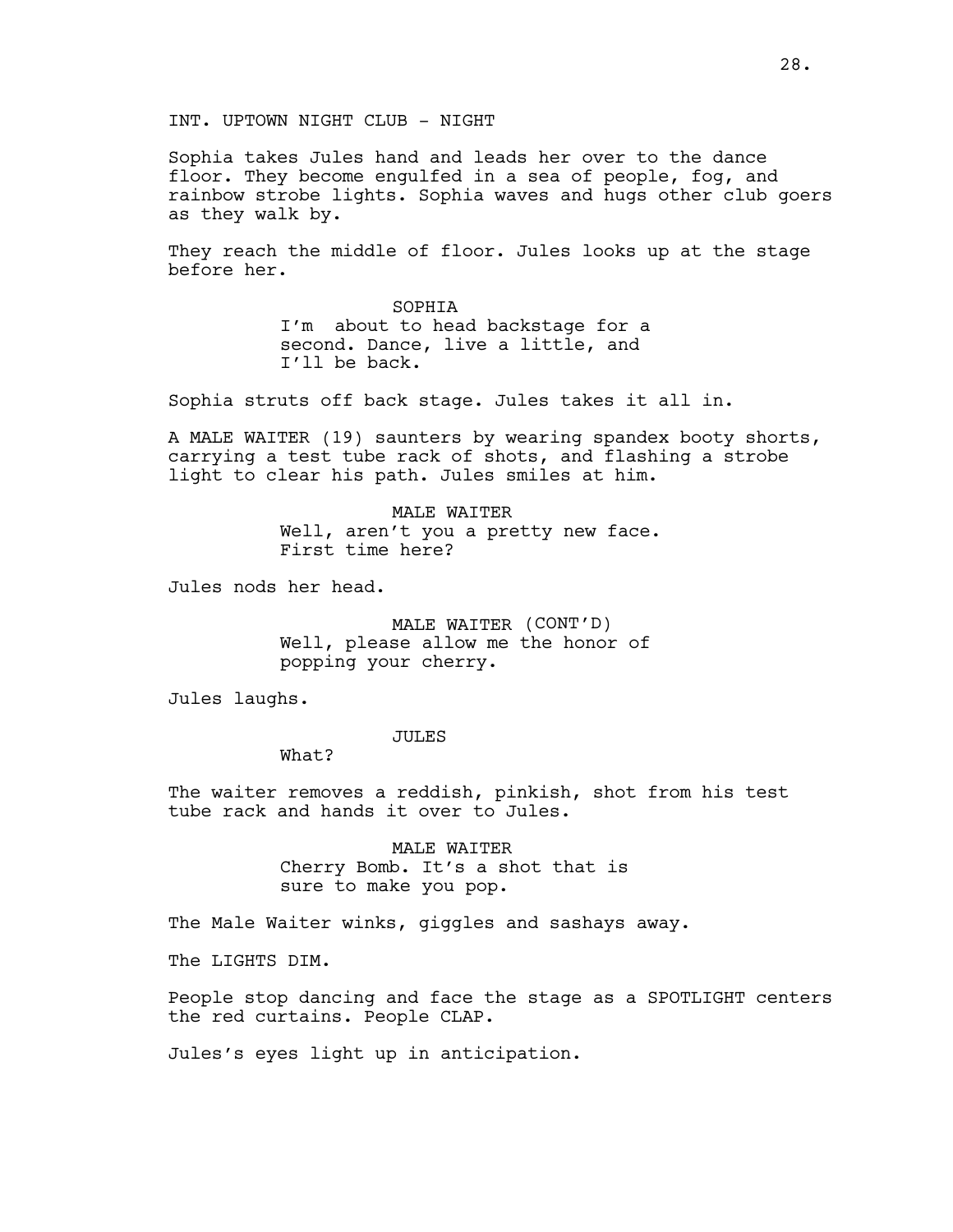ANNOUNCER (O.S.) Ok, y'all know how we do. And tonight we definitely have a show for you.

The audience erupts with applause.

ANNOUNCER (CONT'D) First up is everyone's favorite... Ms. Sophia.

The crowd cheers. Whistles.

RHIANNA'S S&M PLAYS.

SOPHIA (O.S.) Remember, sticks and stones may break my bones but chains and whips excite me.

Ms. Sophia emerges from the curtains wearing the same outfit (red hair and newspaper) that Rihanna wore in the S&M video.

Ms. Sophia lip sings, dances, and struts around on the stage doing acrobatic moves. Audience members hand her large bills. She intermittently accepts the cash as she continues her show.

Jules cheers Ms. Sophia on with delight.

Ms. Sophia cracks out a whip for her big finale.

MS. SOPHIA (Singing) I may be bad but I'm perfectly good at it.

POLICE, wearing black vest with I.C.E. written in block blue letters, storm the club with dogs.

THE MUSIC STOPS.

Ms. Sophia runs offstage.

Horror fills the audience as some run for the exits but the building is surrounded.

> ICE OFFICER 1 Now, we can do this easy way or the hard way.

Jules is frozen in fear. She breathes heavy as she nervously looks around. Sophia takes her hand.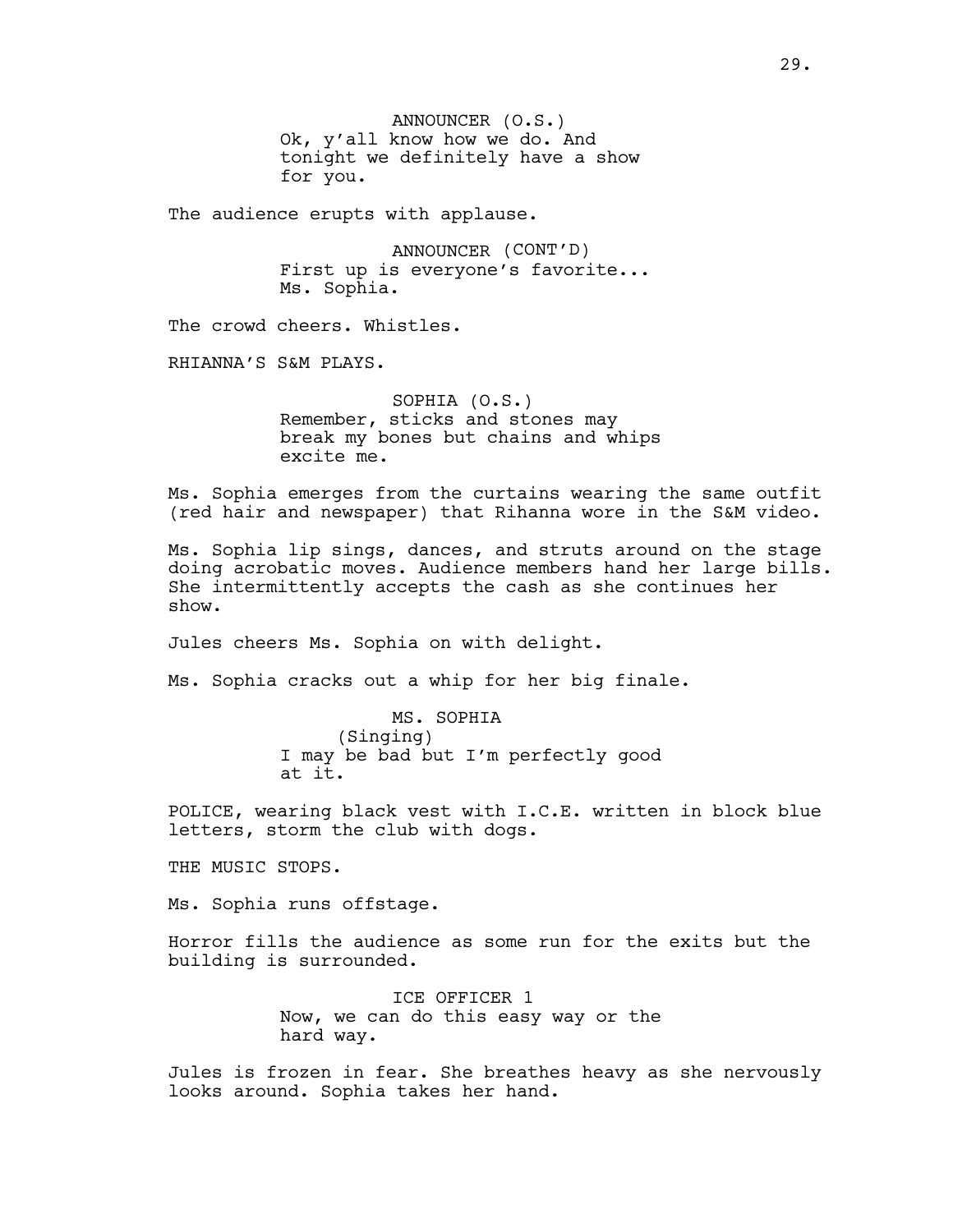ICE OFFICER 1 (CONT'D) Just show your IDs when the officers come around. If your ID checks out, you can go home. If not, well you get to take a ride with us.

Officers go around checking IDs. Most people pass. Those who don't are flagged and escorted outside.

Sophia peeks from back stage. She waves to Jules telling her to come.

Jules tries to walk to the back stage area. ICE OFFICER and ICE OFFICER 3 walk back stage.

ICE OFFICER 1 approaches Jules.

ICE OFFICER 1 (CONT'D)

ID?

Two officers forcefully escort, a now wig-less, Sophia from back stage. Sophia appears to have been hit in the face.

> ICE OFFICER 3 (To his fellow officer) We got another one.

JULES Hey, you can't take her! Let her go.

The Ice Officers ignore Jules and push Sophia towards the door.

> ICE OFFICER 1 I'm not going to ask again. Show me your ID.

Jules tearfully shows the officer her fake ID.

ICE OFFICER 1 (CONT'D) You've got to be kidding right.

Jules pulls in her lips and frowns.

ICE OFFICER 1 (CONT'D) (To his fellow officers) Take this one to the PD paddy wagon.

More Officers approach Jules as ICE Officer moves on to the next person.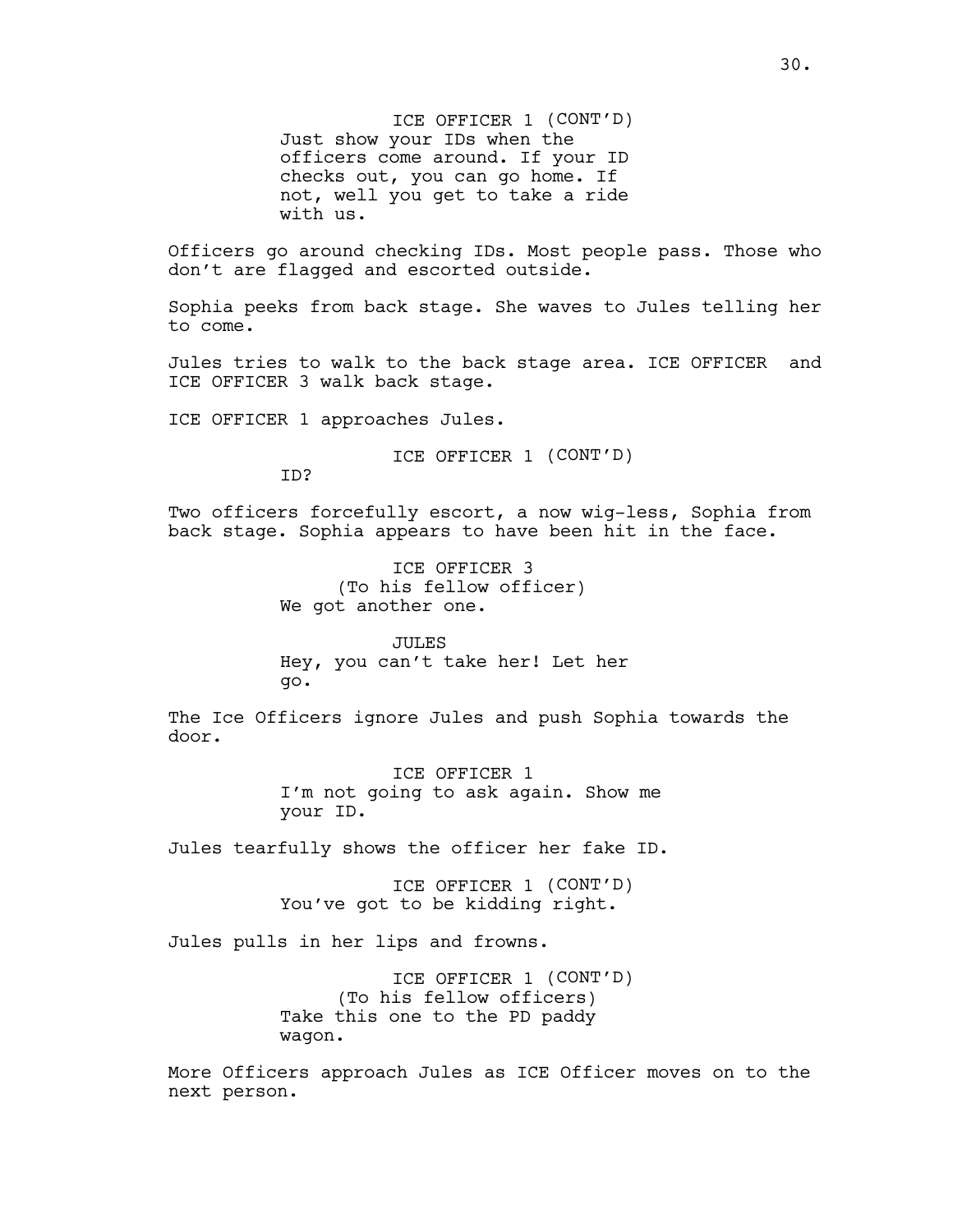EXT. UPTOWN NIGHT CLUB - NIGHT

Jules steps outside and sees Sophia among other Latinos. Jules looks on with horror as they are ushered into an I.C.E. detention van.

Jules is ushered towards an POLICE VAN. They approach two POLICE OFFICERS.

> ICE OFFICER 2 This one's yours.

Jules stands meekly before the two Police officers.

POLICE OFFICER 1 Let me guess, you have fake ID?

Jules frowns.

POLICE OFFICER 2 How old are you, 12? Give us your real ID.

Jules digs for her ID in her back pack.

POLICE OFFICER 1 I'll never understand why you kids are in such a rush to grow up. See this.

The Officer looks over at the club goers who are being ushered into the ICE van.

> POLICE OFFICER 1 (CONT'D) The real world is ugly.

Jules hands over her real ID to Police Officer 1. He examines it.

> POLICE OFFICER 1 (CONT'D) Is this your current address?

Jules stares over at the ICE van.

POLICE OFFICER 1 (CONT'D) You're a long way from home.

POLICE OFFICER 2 Where do you live?

Jules doesn't respond.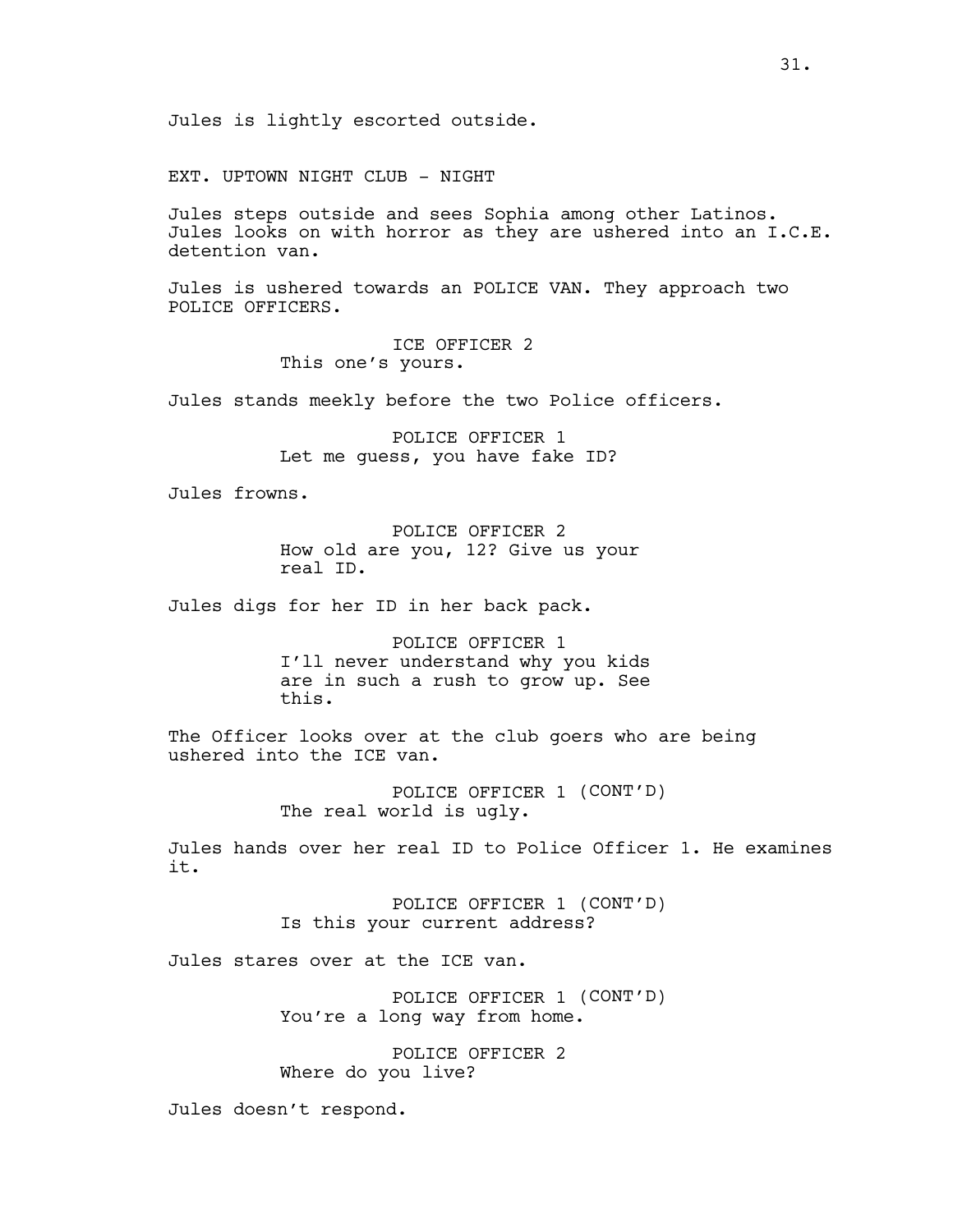POLICE OFFICER 2 (CONT'D) (Lowly to his partner) Might be a runaway. Let's take her down to the station.

The cops open the backdoor and they usher Jules inside.

### EXT. EAST HIGHLAND NEIGHBORHOOD - NIGHT

Rue bikes home. CHIME. Rue slows down to grab her phone and opens her text.

TEXT WORDS ON SCREEN: New Message from BB: "Did you hear about the video of Jules and Nate's Dad?"

Mortified, Rue's eyes widen as she reads the text.

Rue's bike wheel hits the curb. She falls off her bike on to the ground.

Rue's phone CHIMES again. Incoming text message. Rue checks it from the ground.

TEXT WORDS ON SCREEN: New Message from Lexi: "Are you ok? Have you heard from Jules? Please let me know that you're ok."

Rue's distracted by her phone when Nate rolls up on her in his pickup truck. Nate rolls down the window. Rue sees Nate and quickly hops on her bike. She avoids looking at him.

Nate speeds up and blocks Rue, knocking her off her bike.

RUE

Fuck!

Nate exits his truck. He towers over Rue.

NATE Why the fuck would you spread lies about Jules and my dad?

Nate chokes Rue.

RUE Fuck you! I didn't say shit about you or your trash ass Dad. He's a pedophile and you're fucking insane.

Rue spits on Nate. She gets him right below his left eye. The spit drips down Nate's face.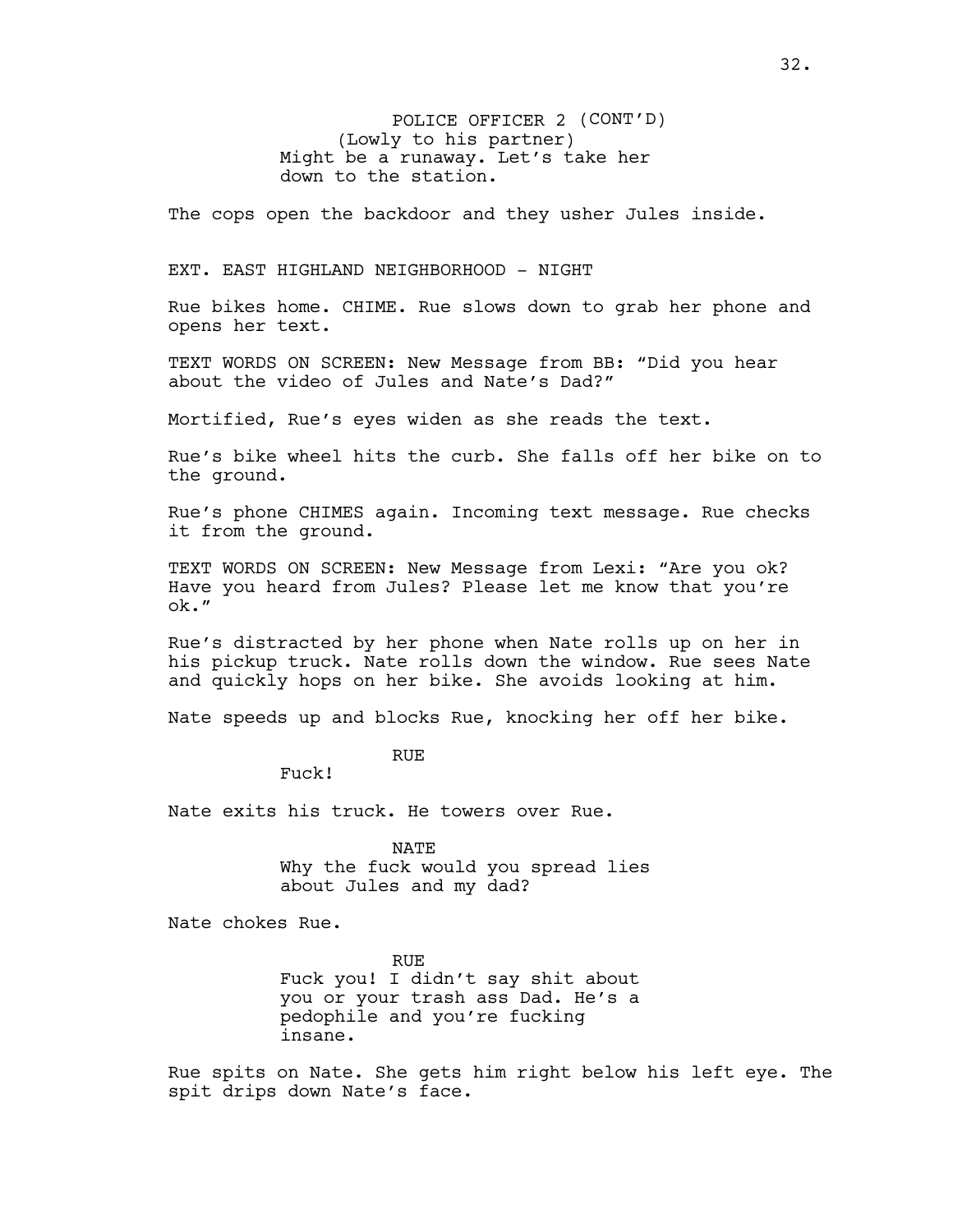Nate huffs and puffs. He tightens his grip around Rue's throat.

> RUE (CONT'D) Oh, you're big mad now, huh?

RUE (V.O.) Balls-ie, right?

RUE Go ahead. I don't have anything or anyone, anyway. Do your worst.

RUE (V.O.) At this moment. I really hoped Nate would put me out of my terrible misery. I wasn't so much trying him as I was pleading for him to do it.

Nate winds back his fist towards Rue's face. Rue doesn't even flinch.

> RUE But just so you know, I would never do that to Jules. I love her and promised I would never tell.

Nate lowers his fist.

NATE Jules didn't want you and she left you. That's why you told everyone to get back at her.

RUE Get back at her? No, our relationship is nothing like yours, Nate.

Nate lets go of Rue. Rue moves away from Nate. Nate raises his hands to the back of his head as he realizes Maddy is the leak.

> NATE Fuck! Maddy.

Rue picks up her bike.

Nate punches a large dent into the back side of his pick up truck. Nate's hand is bruised and bloody.

Rue puts her feet on her pedals and takes off.

A car pulls up and honks.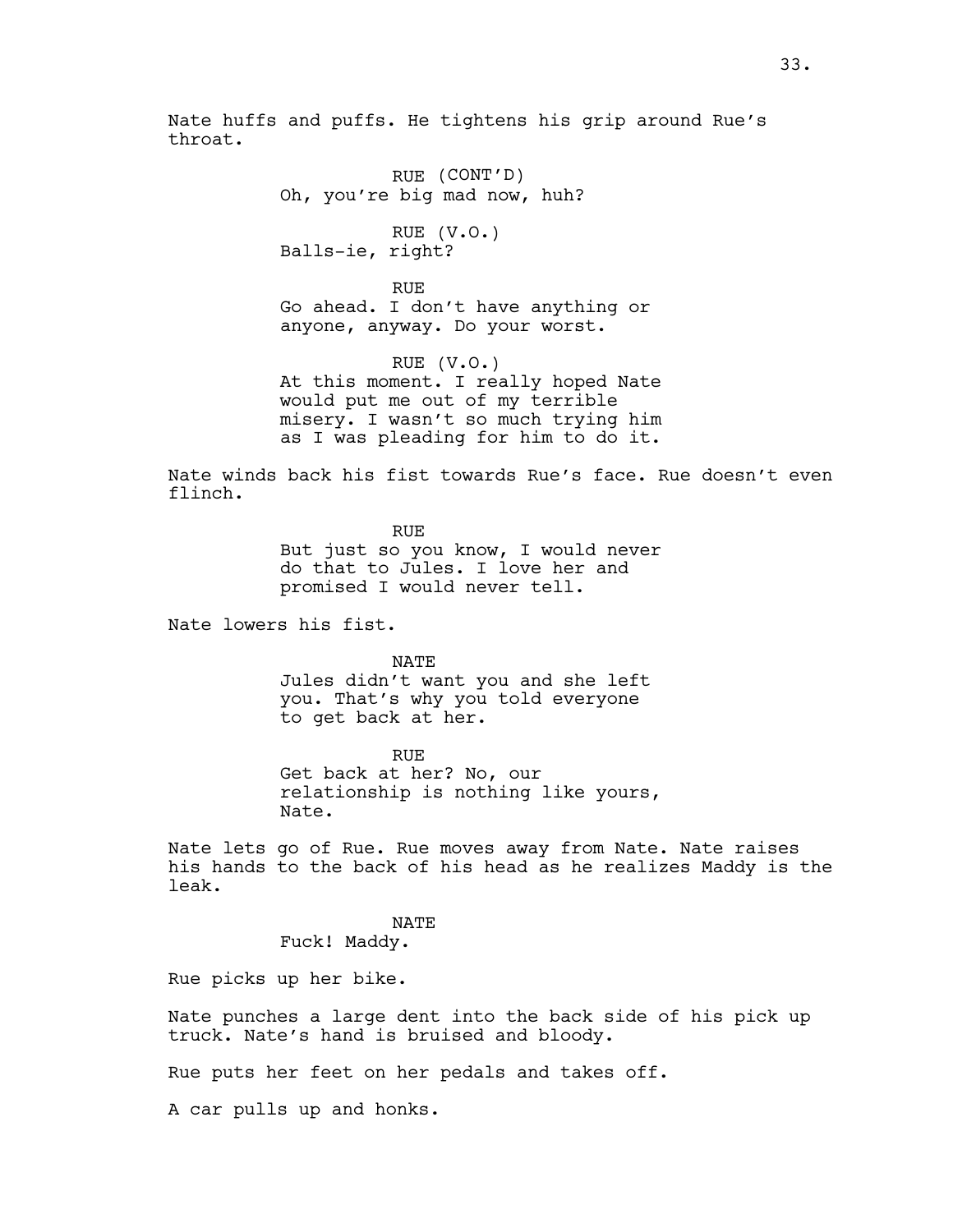## DRIVER Move your truck!

Nate hops back in his car. He quickly pulls off.

INT. DOWNTOWN LAPD POLICE STATION - NIGHT

Officers roam the station answering phones and typing at their desks.

Police Officer 2 approaches Police Officer 1 with papers in his hands.

> POLICE OFFICER 2 See, I told you the kid was a runaway.

Police Officer 2 shows Police Officer 1 a MISSING PERSON REPORT with Jules's image.

> POLICE OFFICER 1 You called it. So I'll make the call.

Police Officer 1 picks up his desk phone.

INT. DOWNTOWN POLICE STATION: HOLDING CELL - NIGHT

Jules glares as she sits alone in the corner. She is surrounded by six TEENAGE BOYS.

INT. FEZCO'S COUPE - NIGHT

Fezco sits in his parked car in the dark.

PHONE RINGS.

Fezco pulls out an old school burner flip phone. He clicks connect to answer it but doesn't say anything.

INT. FEZCO'S APARTMENT: LIVING ROOM - NIGHT

Ashtray sits alone in the dark apartment. Light from the tv flashes over his face. Ashtray speaks into his burner flip phone.

ASHTRAY

34.

Yo.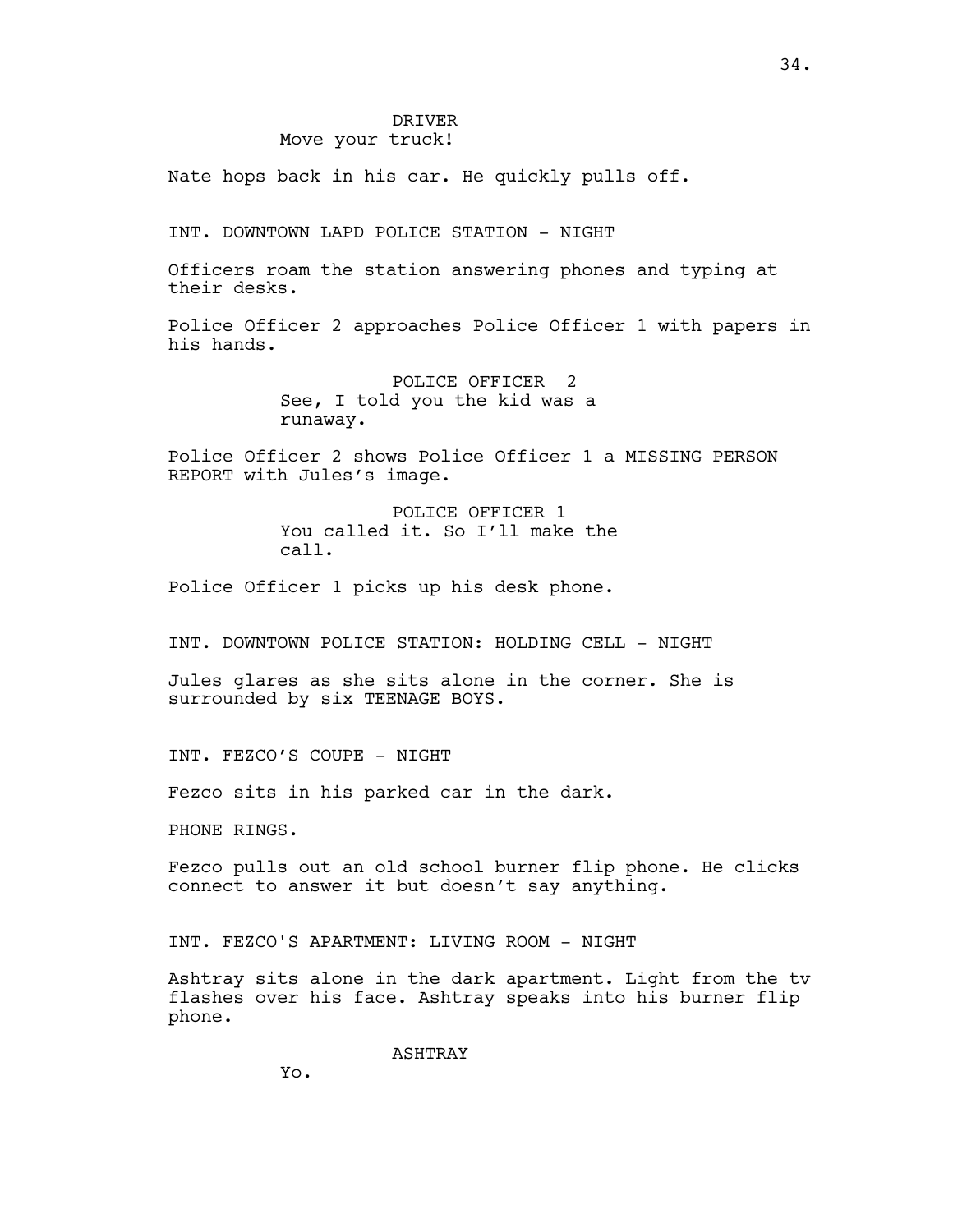FEZCO (V.O.)

Sup?

ASHTRAY Mouse's guys have been lurking in the parking lot.

INTERCUT - INT. FEZCO'S COUPE/ APARTMENT: LIVING ROOM - NIGHT

Fezco hangs his head.

FEZCO They say anything?

ASHTRAY (V.O.) You already know what it is, bro.

FEZCO They threaten you?

INT. FEZCO'S APARTMENT: LIVING ROOM

Ashtray places his hand on the pistol on his hip.

ASHTRAY You don't have to worry 'bout me, bro. I'm good. Just do what you gotta do on your end. Grams and I are good over here.

INT. FEZCO'S COUPE - NIGHT

Fezco grabs at the bridge of his nose.

FEZCO

Aight, bro.

ASHTRAY

Bet.

Fezco hangs up the phone.

INT. BEST WESTERN MOTEL ROOM - NIGHT

Nate looks out the window. Maddy lets herself inside with a key card. Nate rushes to meet her at the door. Maddy thinks he's coming into to passionately kiss her but Nate BANGS his fist on the door right beside Maddy's head.

> NATE What the fuck is wrong with you?!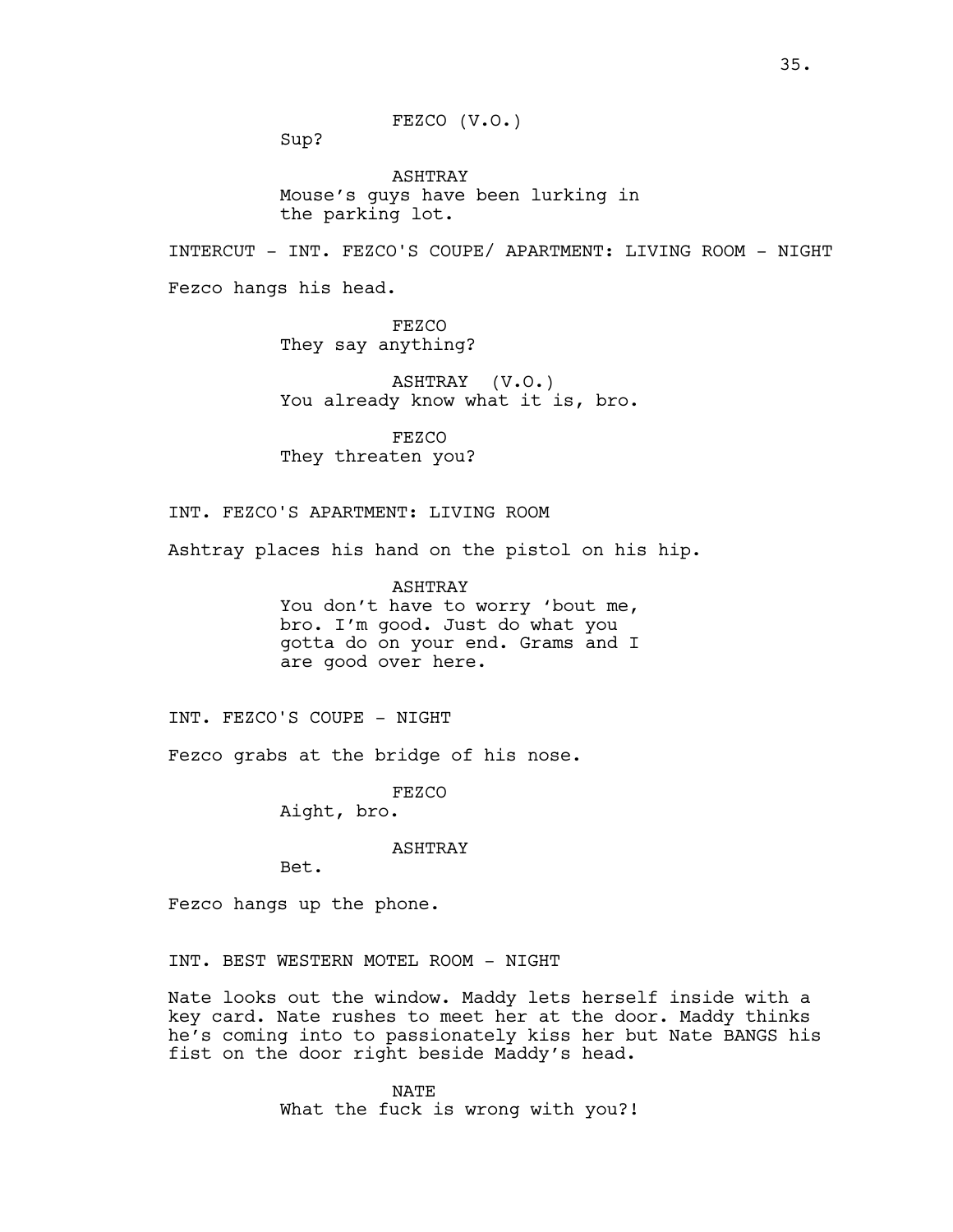Frightened, Maddy flinches.

MADDY Calm Down, Nate.

NATE Don't tell me to calm down. You stole the tape and showed all you little whore friends at school.

Maddy inches away from Nate. He's left fuming behind her. Her eyes scan the room, desperately searching for the right words to say.

> MADDY I don't know what you're talking about.

Nate gets close to Maddy, as if he's going to hug her from behind but he GRABS a fistful of her of her hair and YANKS her in close to him.

> NATE Don't play dumb, Maddison. I know you took it. Now give it to me.

Nate FUMES his breath against her neck, as he glares at her. Maddy blinks away her tears. She gently STROKES Nate's cheek.

> MADDY Stop it Nate, you're scaring me.

Nate ignores Maddy's touch and FLINGS her on to the bed.

Maddy squirms as she gets up. Nate SLAMS bad back own onto the bed with his hand as he CHOKES her.

> NATE You have no idea how much I've done for you. How much I've done for us.

Maddy wheezes for air. Her eyes bulge.

NATE (CONT'D) Give me the got damn disc!

Maddy turns BLUE. Frightened, Nate releases his grip.

Maddy springs up from the bed, gasping for air. Nate puts his arms around her. He leans his head into her neck and cries.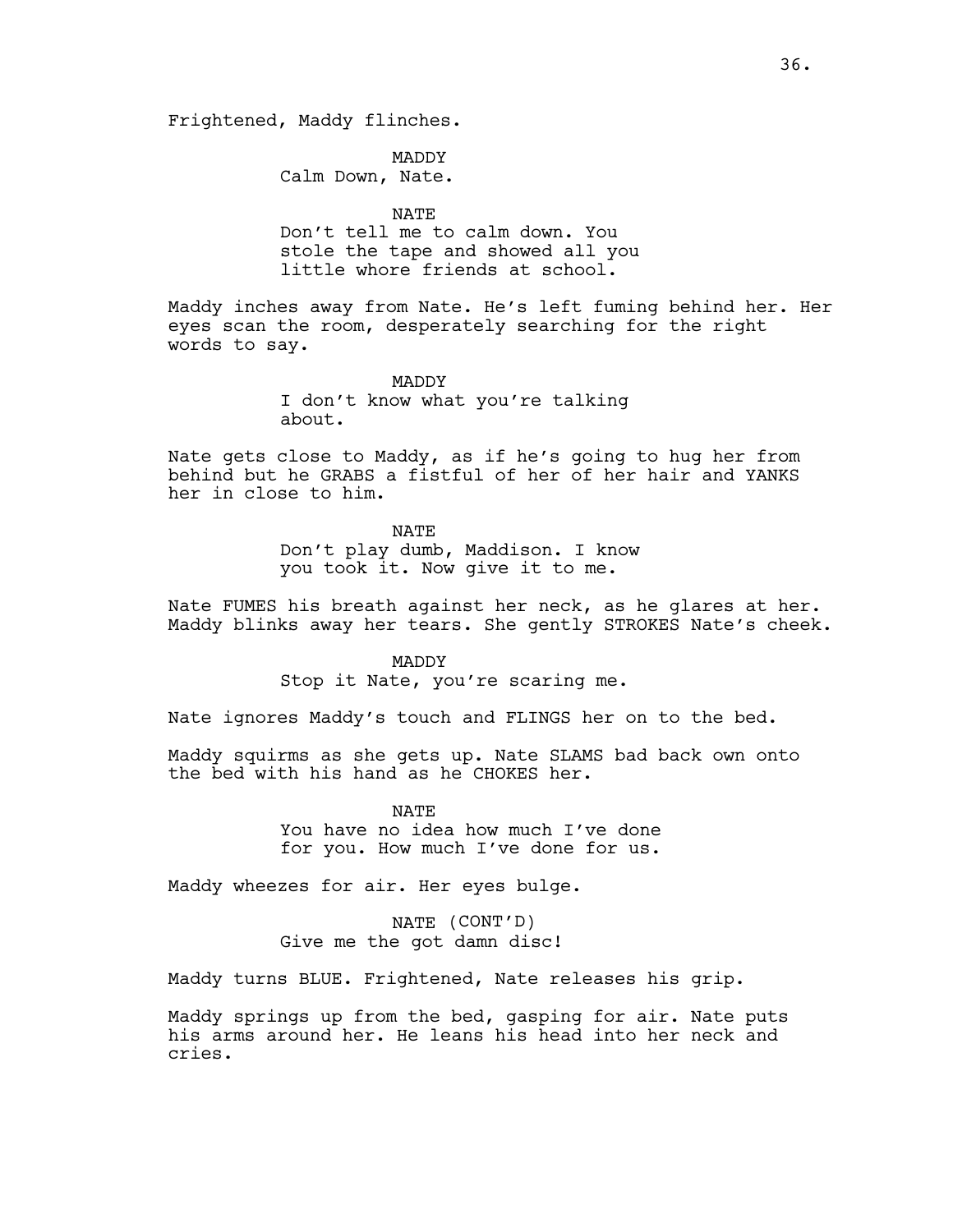Nate buries his head into Maddy's lap and sobs. Maddy's stares off into space, numb.

> RUE (V.O.) It gets much, much worse.

INT. EAST HIGHLAND HIGH SCHOOL: HALLWAY - DAY

BB posts up outside of a classroom. Lexi exits the class. They walk down the hall together, speaking in hushed tones.

> BB Have you heard from Rue yet?

> > LEXI

No. Why?

**BB** I just hope she's not taking the news too hard.

LEXI What news?

INT. RUE'S HOUSE: LIVING ROOM - DAY

Leslie and GIA sit on the couch and watch the morning news. Both appear deeply disturbed.

Rue enters the room with her book bag.

NEWS (O.S.) An unidentified, blonde, teenage transwoman was found dead on the train tracks at the West Hollywood station at 2am this morning.

Rue swallows hard.

NEWS (CONT'D) The victim suffered two shots to head. Officers are still reviewing the subway footage. We will have more details for you as this story develops.

Rue frowns.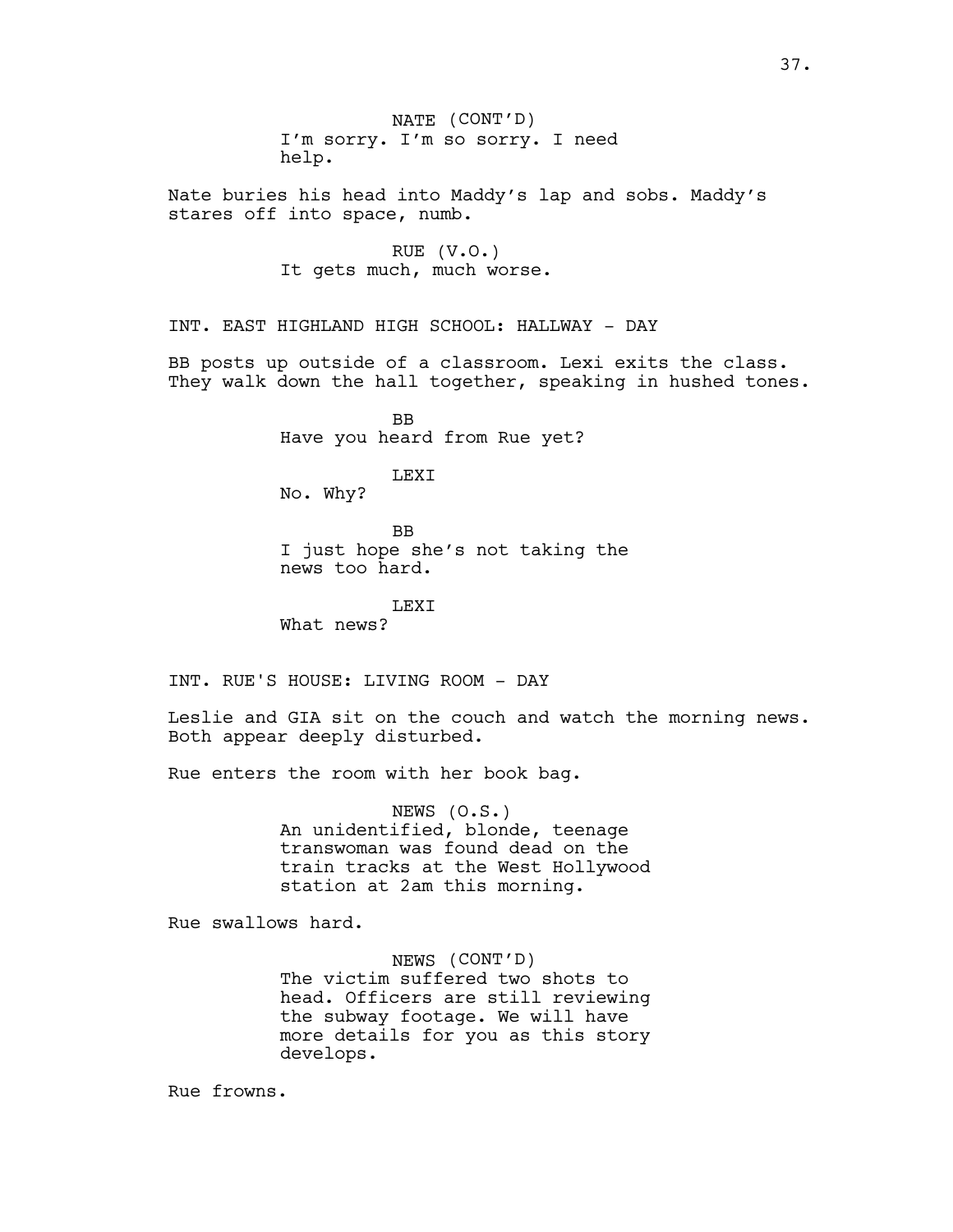Rue pulls out her phone and calls Jules.

BB  $(V.O.)$ Everyone thinks it's Jules.

PHONE RINGS and rings. JULES VOICEMAIL.

JULES VOICEMAIL Hey, you've reached Jules. Leave me a message. Or hang up and text me.

Rue dials her number again.

INT. EAST HIGHLAND HIGH SCHOOL: HALLWAY - DAY

Lexi stops in her tracks.

#### LEXI

No way!

BB Yup. And you didn't hear it from me but I bet Nate and his Dad are responsible.

Lexi pauses.

LEXI

Nate probably learned his ways from his Dad. They both always creeped me out.

BB

And you saw how they were able to make the accusations against Nate go away. Who's to say they didn't tell Jules to get lost, and ensured she never return to say a thing.

LEXI This is fucking insane. We've gotta go to the police!

INT. RUE'S HOUSE: LIVING ROOM - DAY

Rue dials her number again. Leslie walks over to Rue.

# RUE

She has to answer!

PHONE RINGS and rings. JULES VOICEMAIL.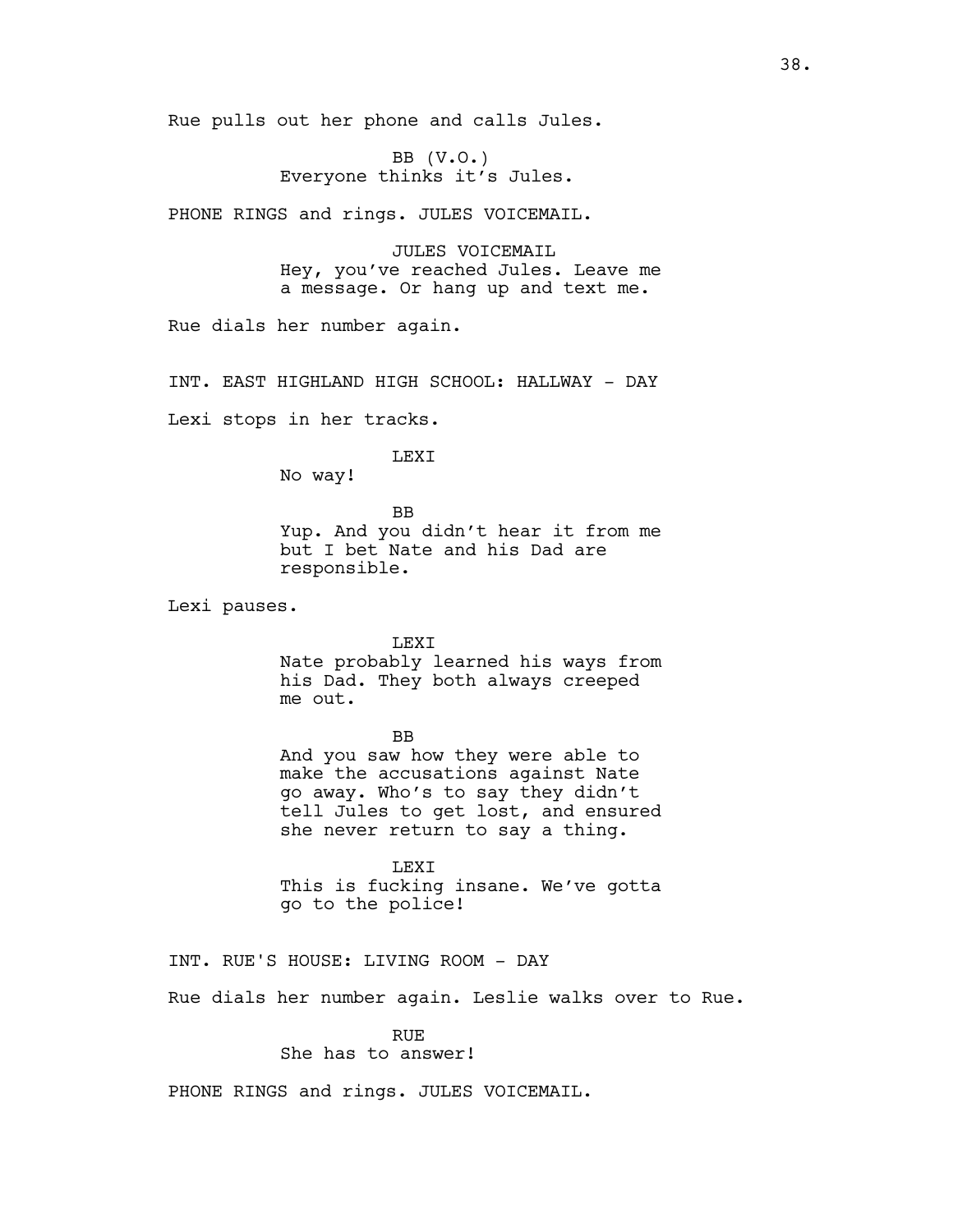JULES VOICEMAIL Hey, you've reached Jules. Leave me a message. --

Rue hangs up and dials again. Leslie takes Rue's phone. She hands it to Gia as she approaches them. Gia puts the phone on the table.

# LESLE

Rue.

RUE Why won't she answer?

Rue cries out.

RUE (CONT'D) Why won't she tell me she's okay?

Leslie takes Rue into her arms. Rue bawls.

RUE (CONT'D) I just want to know she's okay.

The action goes MUTE. Leslie and Gia console Rue.

RUE (V.O.) I told you, pathetic.

INT. EAST HIGHLAND HIGH SCHOOL: HALLWAY - DAY

Kat opens her locker. She discovers a note.

INSERT - NOTE

"Thunder Kit-Kat dances so pretty. You never danced like that when you were my Kitty."

PULLBACK.

Kat frowns as Daniel strides over to her.

DANIEL Hey there, Kitty Kat.

**KAT** What the fuck do you want?

Daniel frowns.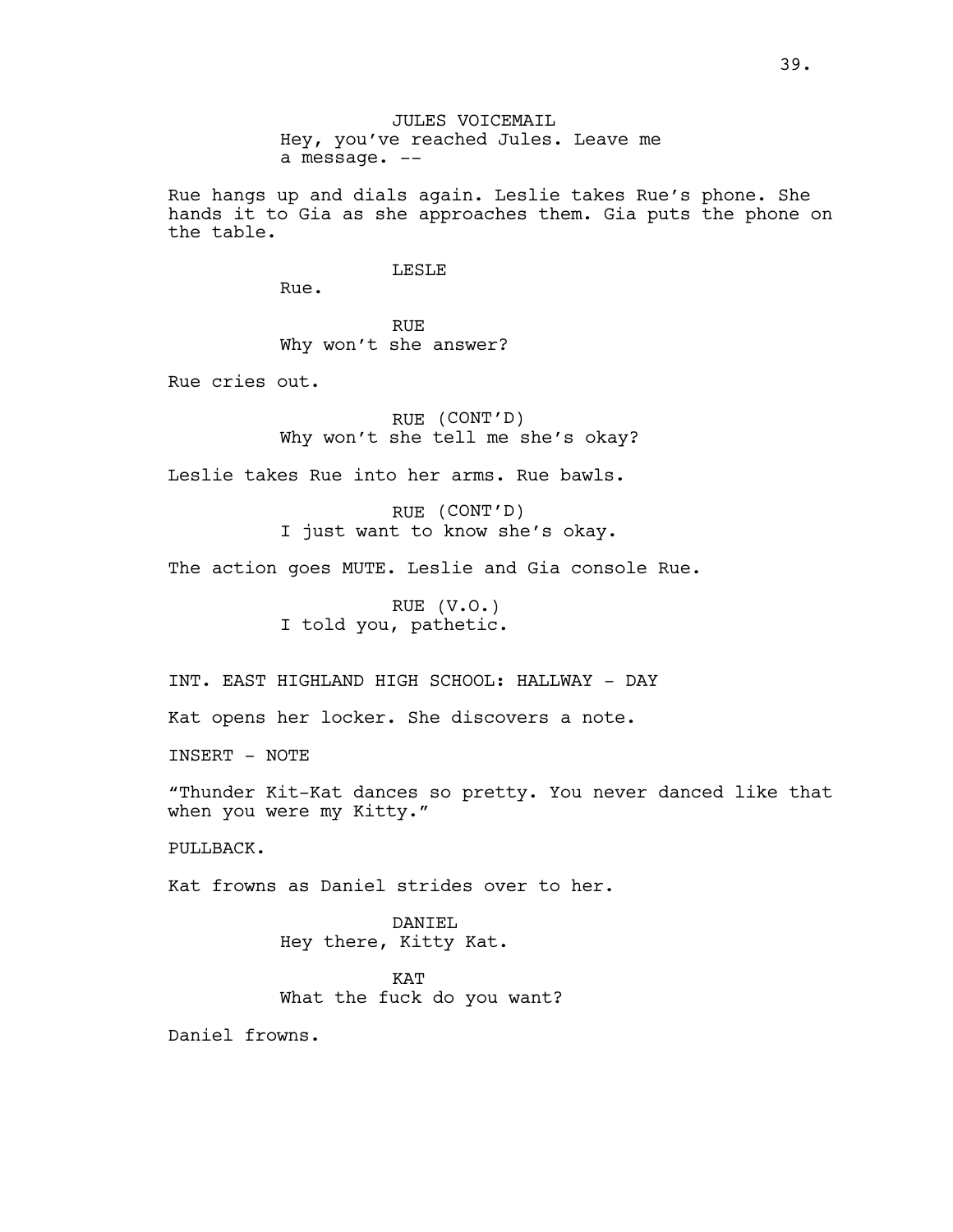DANIEL Why so mean, Kat? You don't want to be mean to a faithful customer, do you?

KAT I don't know what you're talking about.

Daniel scrolls on his phone.

DANIEL Oh, I think you do. How's your knee by the way?

Kat rolls her eyes.

DANIEL (CONT'D) I've subscribed to your channel and you have quite the following online. You're a star Kitty-Kat.

**KAT** 

Go away.

Kat slams her locker.

Daniel shows Kat his phone. On Daniel's phone screen is the latest video of masked, Kat twerking. Kat stubs her knee in the video.

> DANIEL I wonder how many of your online subbies know the real deal tho? I wonder if Ethan knows.

KAT Look asshole, you need to mind your fucking business.

DANIEL Don't worry. Your secret can be safe with me.

KAT I don't have any secrets. And that's not me.

DANIEL Meet me after school and no one will know. Think of it as one for the road.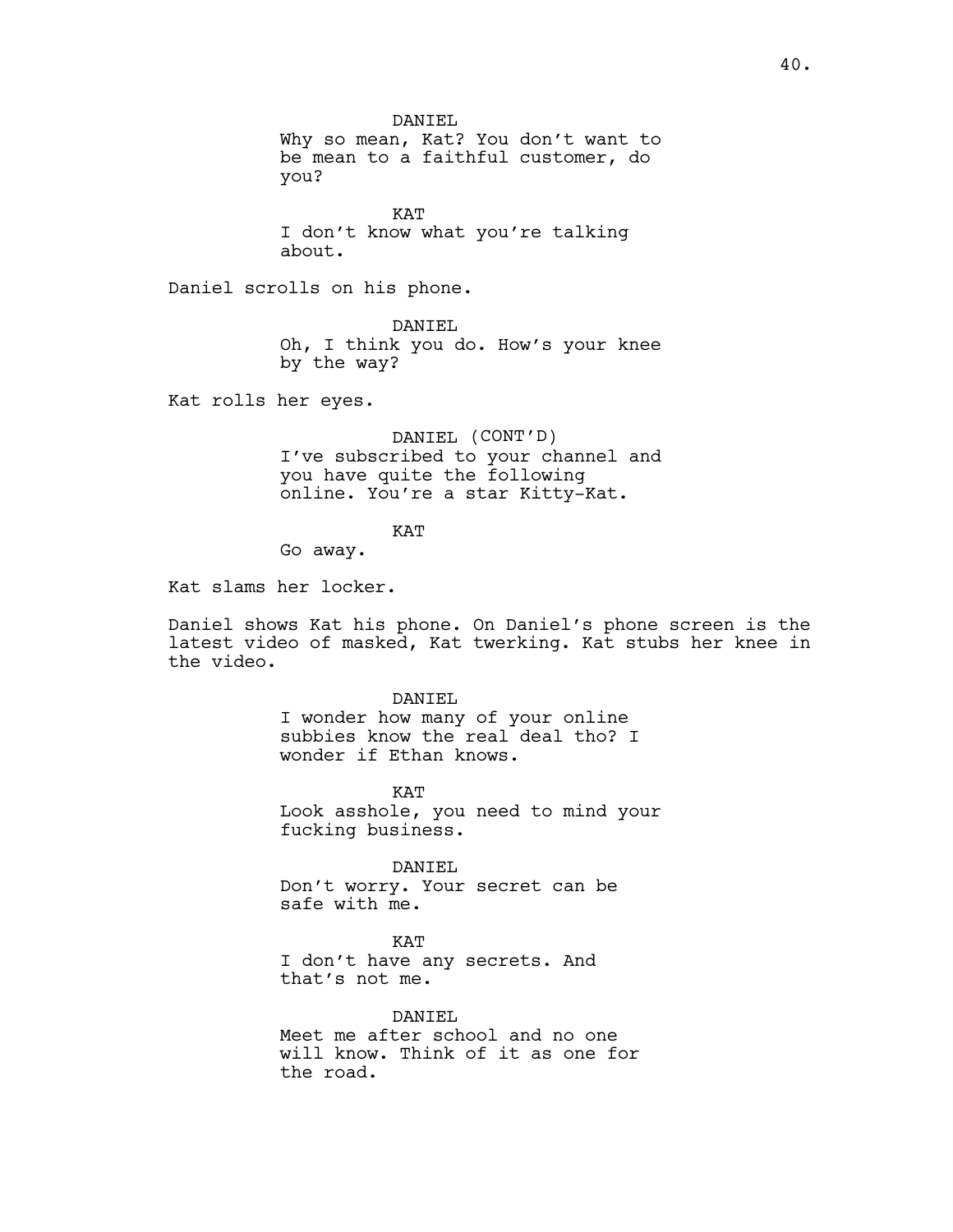**KAT** You can't be fucking serious?

Kat glares at Daniel. Daniel smirks.

DANIEL I'm sure Ethan doesn't even know you cam.

KAT Fuck off, Daniel! Stay the fuck away from me and Ethan!

Kat storms off.

DANIEL (Sotto Voce) Bitch.

INT. MADDY'S HOUSE: MADDY'S BEDROOM - DAY

Maddy lies crouched in a fetal position under her covers.

MADDY'S MOTHER (O.S.) She's been buried in that bed all day. Hopefully, y'all will perk her up.

Maddy's mom opens the door, revealing the large lump that is Maddy lying under her comforter.

MADDY'S MOTHER (CONT'D)

Maddy.

MADDY

Hmph.

MADDY'S MOTHER Maddy, *mija*. Your friends are here.

Cassie, Lexi, Kat, and BB enter the room. Maddy doesn't move.

MADDY'S MOTHER (CONT'D) (To Cassie) I'll be downstairs.

Maddy's mother leaves, closing the door behind her. The girls look at each other, nervous. Kat sucks her teeth. Cassie approaches Maddy.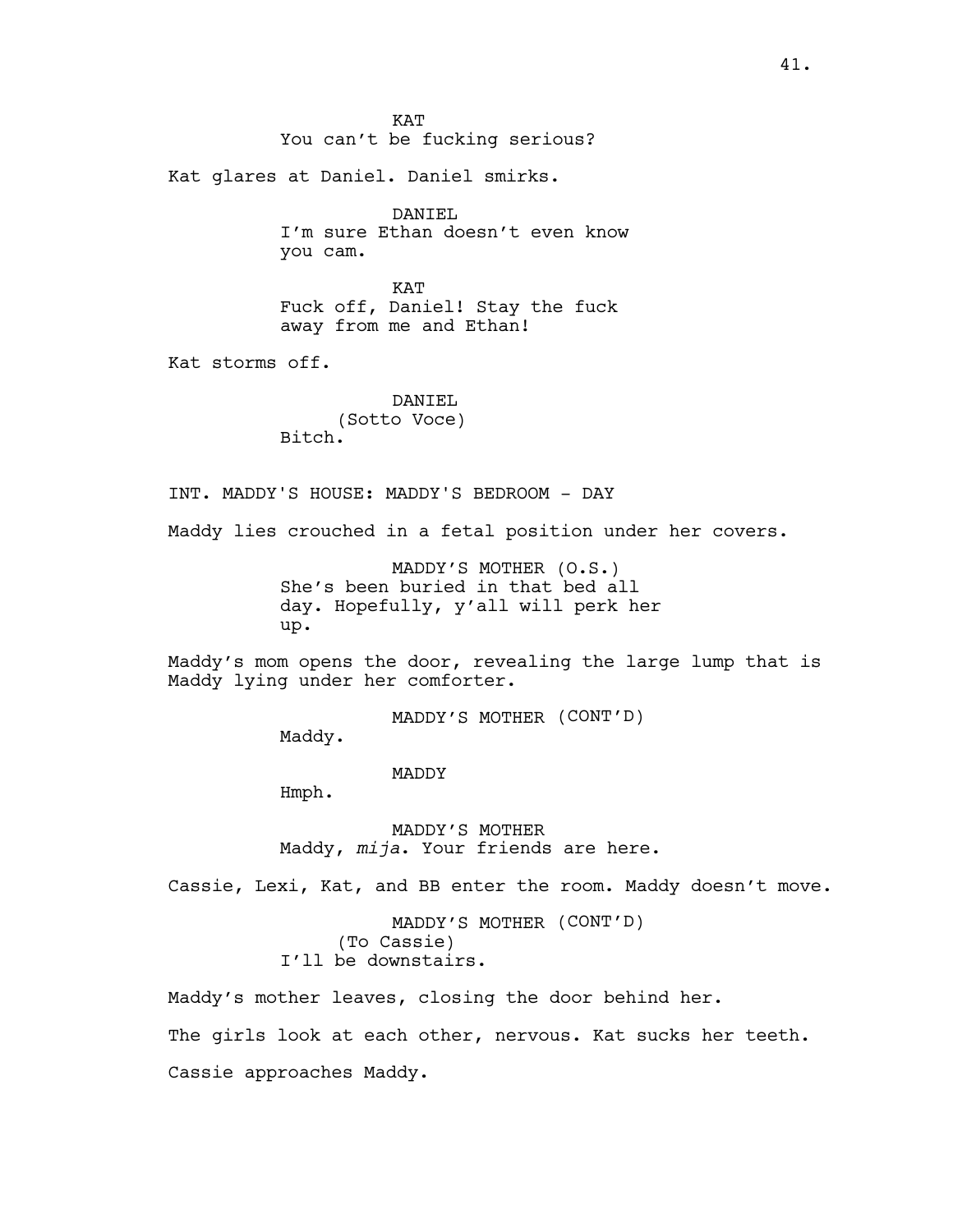CASSIE Maddy, we think you should turn the disc into the police.

Maddy doesn't say anything.

BB Yeah, things are getting too real. Jules might be dead.

Lexi scowls at BB. BB shrugs.

BB (CONT'D) What? She might.

LEXI We can go with you to the police, if you like.

Madison doesn't move.

Kat looks at the girls. She rolls her eyes.

KAT

Fuck it!

Kat strolls over to Maddy.

KAT (CONT'D) Listen Maddy, enough is eno--

Kat yanks the covers off of Maddy. The girls look on with shock as they see Maddy's neck and face. Cassie gasps.

> CASSIE What happened?

MADDY Nothing! Now all of you can just fuck off.

LEXI Nate did this to you, didn't he?

MADDY No. Now, go!

LEXI Maddy, Nate and his dad are really dangerous. You've got to go to the police.

BB Yeah, Maddy. Nate fucked you up.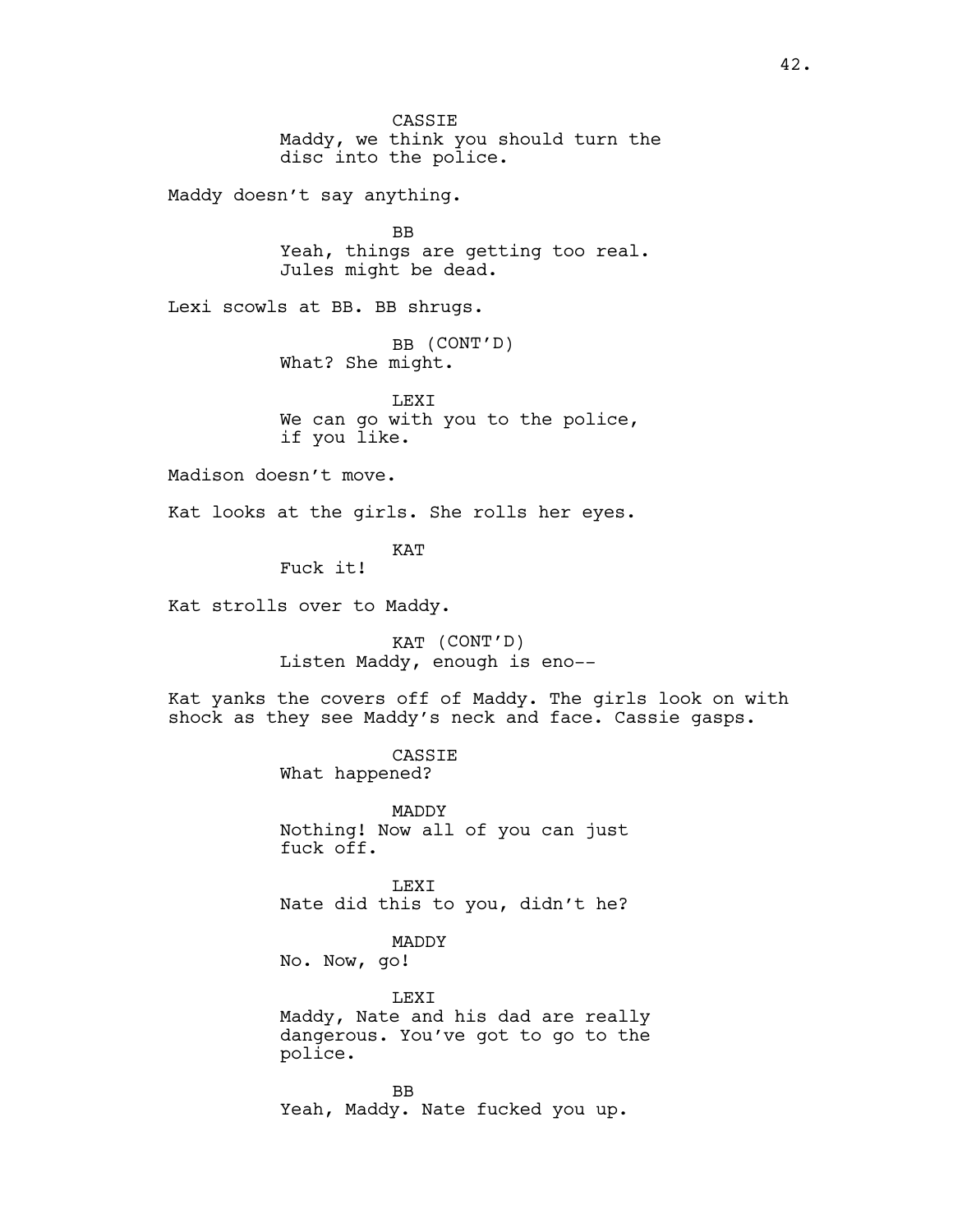They all glare at BB.

LEXI What she means is no one who truly cares about you would do something like this to you.

KAT Yeah, we're your friends Maddy, let us be here for you.

Cassie scoffs.

CASSIE Yes, your real friends only want what's best for you.

KAT What's that supposed to mean?

CASSIE Real friends are honest.

LEXI Y'all really gonna do this now?

Amused, BB smirks.

KAT Do what? What am I not honest about?

CASSIE

Nothing.

Cassie rolls her eyes.

KAT No, get it off of your chest.

BB Cassie's upset because you fucked Daniel, there.

Everyone's shocked. Kat turns red.

MADDY Well, did you?

KAT Why does it even matter? It's not like you dated him, Cassie.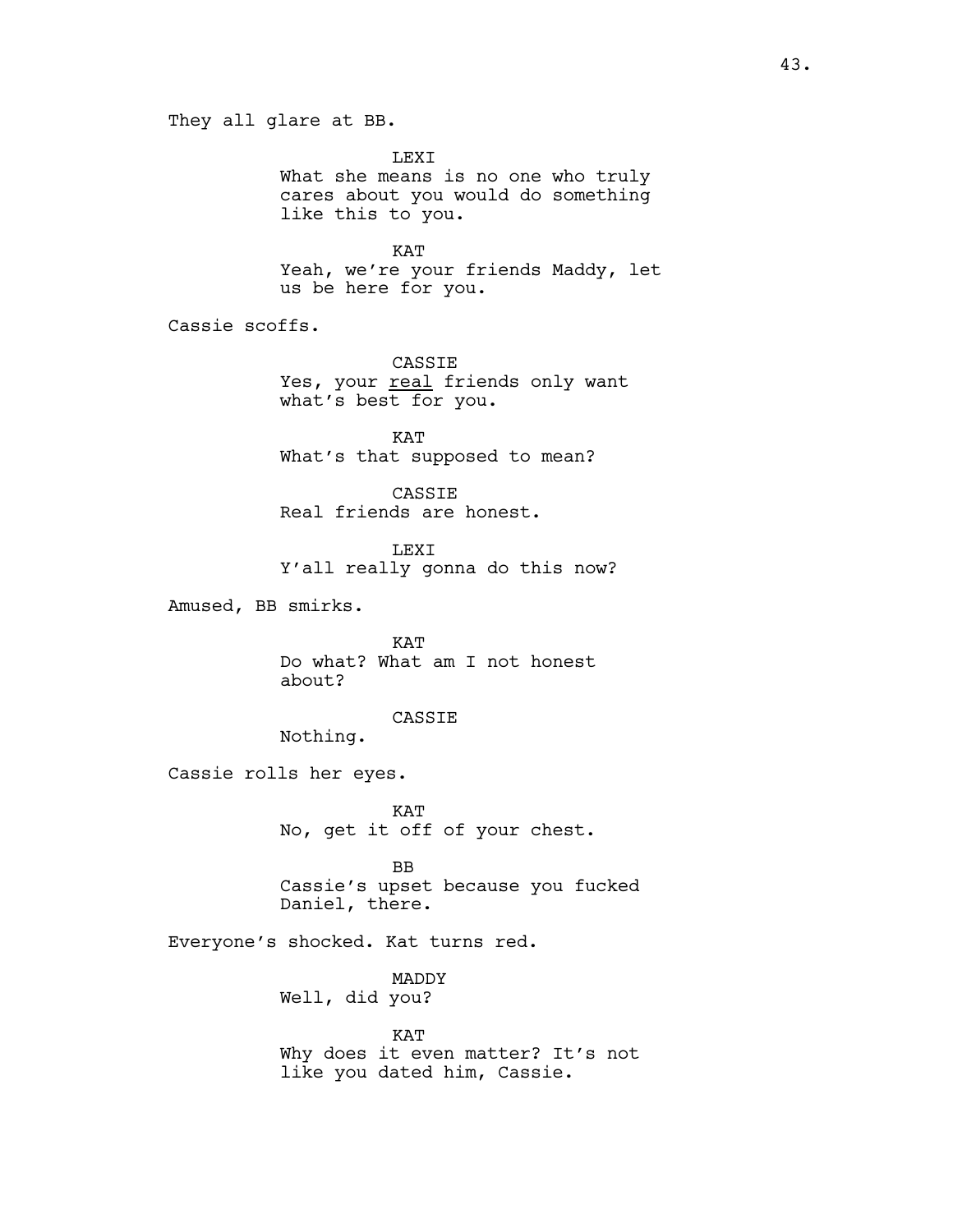**CASSTE** But you knew I liked him.

BB eyes them back and forth, entertained.

LEXI We're not here for Daniel drama.

We're here for Maddy.

MADDY

I'd much rather hear about this than to hear about how damaged I am.

A tear rolls down Maddy's face as she stares at herself in the vanity mirror before her from her bed.

LEXI

But that's why you've got to turn in the disc and turn Nate in. He's only going to keep doing this to you because you keep protecting him.

**KAT** The truth is Nate is a piece of shit, Maddy. And you honestly deserve better.

BB And we will go with you down to the station.

**LEXT** 

Besides, you don't want to be indicated as a coconspirator in the possible murder of Jules.

BB Or in possession of child porn.

They all look at BB and roll their eyes.

Cassie nods her head at Maddy.

Maddy wipes her eyes and gets up from her bed.

INT. NATE'S HOUSE: CAL'S OFFICE - DAY

Nate barges inside, heading straight for the desk. Nate opens the disc drawer. All of the DVDs are missing. Nate sits back in the chair.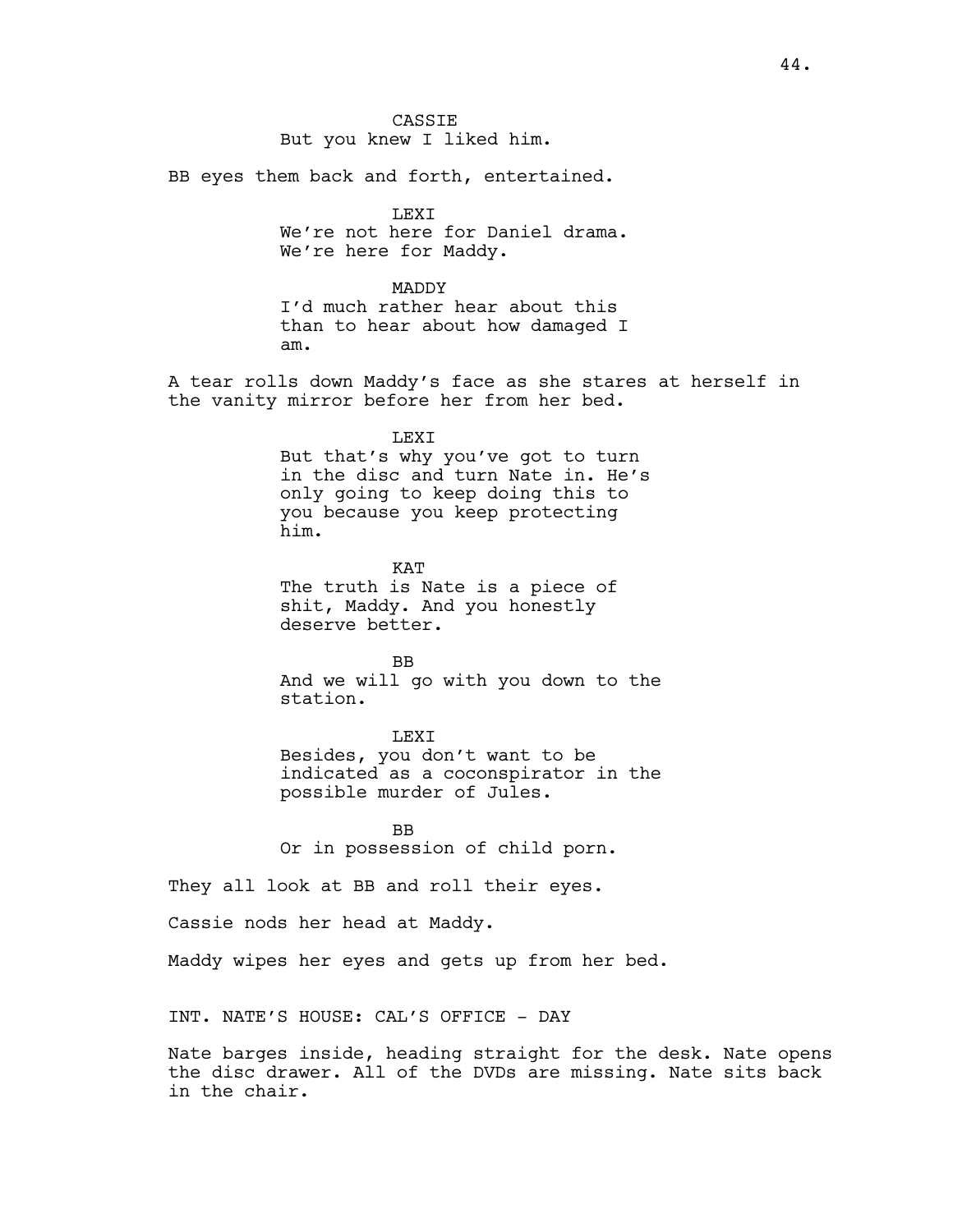Nate jumps up and goes to the closet. He opens the closet door. He reaches up and grabs the "Smith & Wesson" case. He opens it and discovers the gun is missing. Nate looks towards the door.

# INT. CASSIE'S CAR - DUSK

Cassie drives. Lexi rides shot gun. BB, Maddie, and Kat ride in the back seat. Maddie wears her battered woman disguise, shades, turtle neck covered by a black hoodie, sweat pants, etc.

MULTIPLE PHONE NOTIFICATION ALERTS sound off almost simultaneously.

Everyone except Cassie reaches for their phone.

INSERT: BB's PHONE SCREEN: MESSAGES

A link to a video is attached to a message that reads, "Thunder Kit-Kat Twerks."

BB clicks on the link. It opens the same video of a masked Kat dancing from before.

PULLBACK.

Kat is flushed in embarrassment.

BB Kat, is this really you?

Cassie tries to look over at Lexi's phone as she drives.

**LEXT** Watch the road, Cassie.

CASSIE

I am. I am.

#### MADDY

So spill the beans, bitch. You got this secret internet life?

BB Doesn't seem so secret. It actually makes sense. The change of clothes, hair, attitude.

MADDY Your secret porn life has turnt you out, Kat.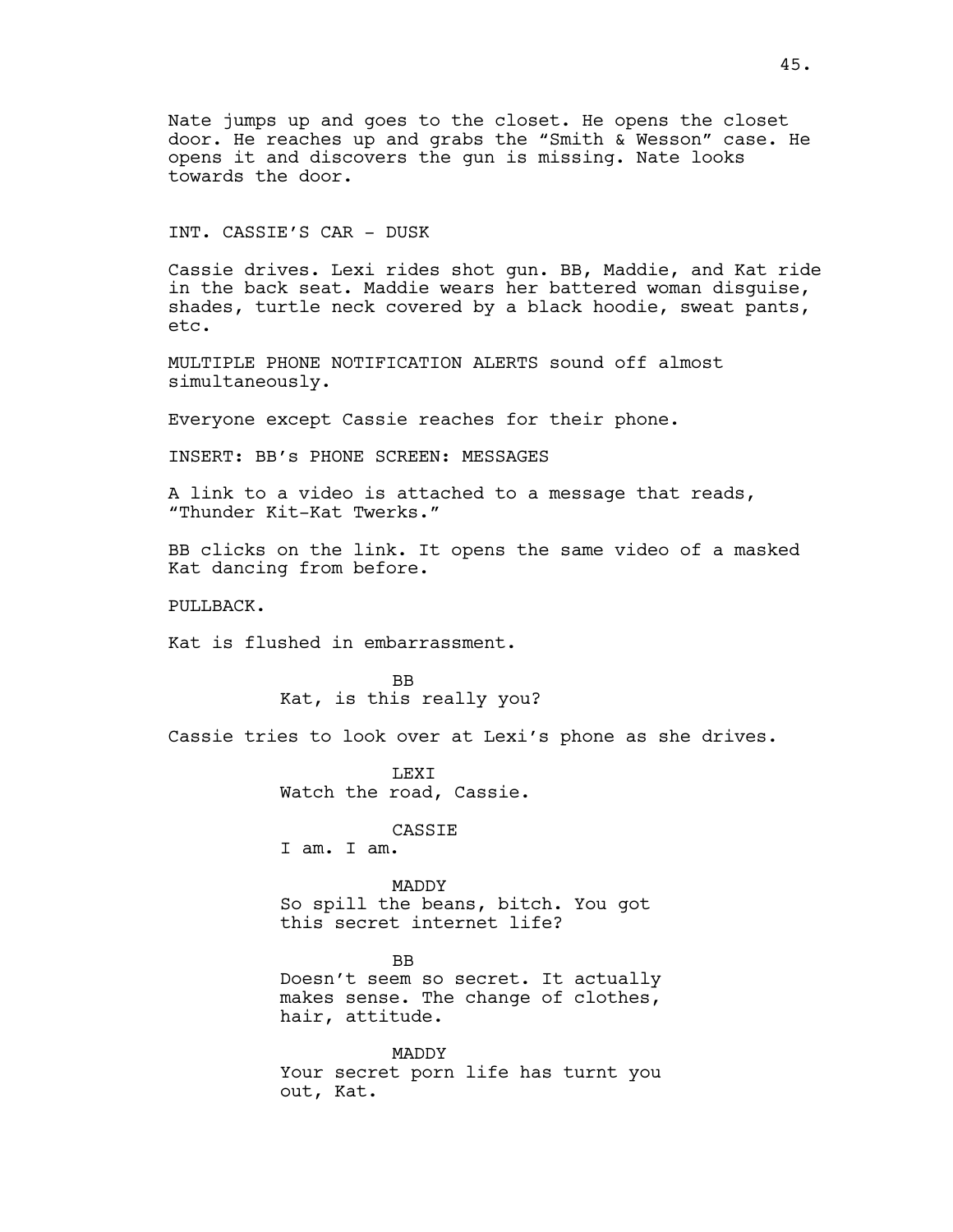BB and Maddy snicker and laugh. Lexi, frowns uncomfortably.

KAT That is NOT me, ok.

CASSIE Look Kat, it's okay. I've had my private life put out there too.

BB Yeah, but at least Kat is smart enough to get paid for it.

BB cracks up. Maddie chuckles lightly.

CASSIE

Fuck you, BB.

Kat stares out the window.

They pull up to the...

EXT. EAST HIGHLAND POLICE STATION - NIGHT

The girls all file out of the car. Cassie takes Maddy's trembling hand and they all inch towards the station, everyone except Kat.

Kat leans against the car and pulls out her phone. Lexi looks back and walks over to Kat.

> LEXI Look Kat, it's going to be ok.

KAT I'm fine. I'm just going to call an Uber and head home.

The other girls enter the station.

Lexi pulls in her lips. She carefully contemplates her words.

LEXI Are you sure, Kat? KAT I'm sure. It's already on the way. I'll be fine. LEXI

(concerned) Ok.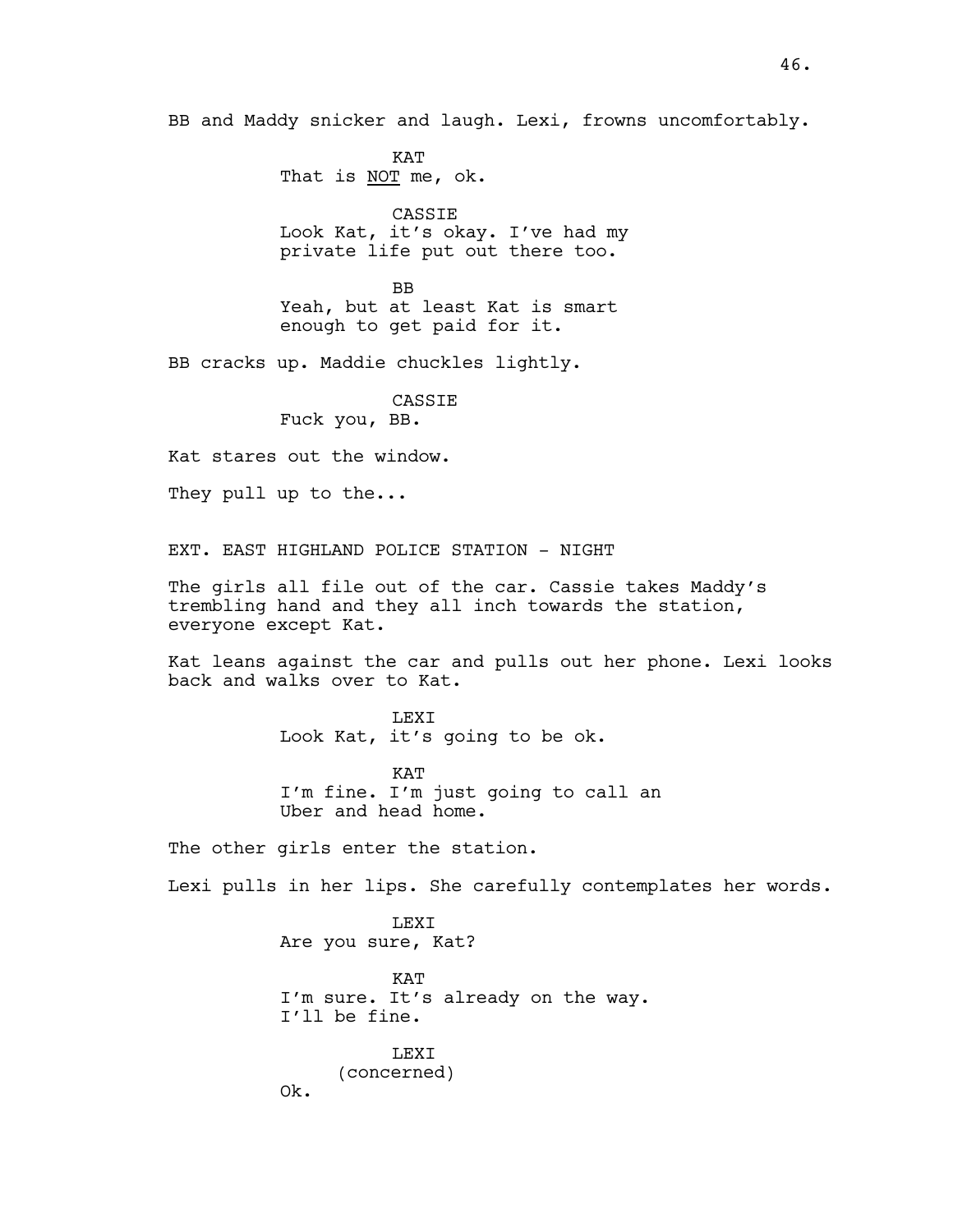BB leads the way as Cassie holds Maddy's begrudging arm.

Lexi rushes to catch up with them, as BB approaches the front desk counter.

The Front Desk Attendant slides open the counter window.

FRONT DESK ATTENDANT How may I help you young ladies?

BB (nervously) We'd like to turn in a piece of evidence.

BB reaches back towards Maddy. Maddy trembles a bit. Cassie feels it.

> CASSIE (To Maddy) You can do it.

Maddy holds the tape but BB takes it from her hand.

The Front Desk Attendant eyes them suspiciously.

FRONT DESK ATTENDANT Ok. Do you want to give a statement about this or would you like to keep this anonymous?

MADDY

Anonymous.

FRONT DESK ATTENDANT

Alright.

Cassie stares at the hooded and shades covered Maddy. Maddy nudges her head forward.

> FRONT DESK ATTENDANT (CONT'D) Anything else I can help y'all with?

Cassie nudges her head again. BB folds her arms. Maddy shakes her head no. Lexi walks up to the counter.

> LEXI Actually, there's one more thing.

Maddy shakes her head "no" faster.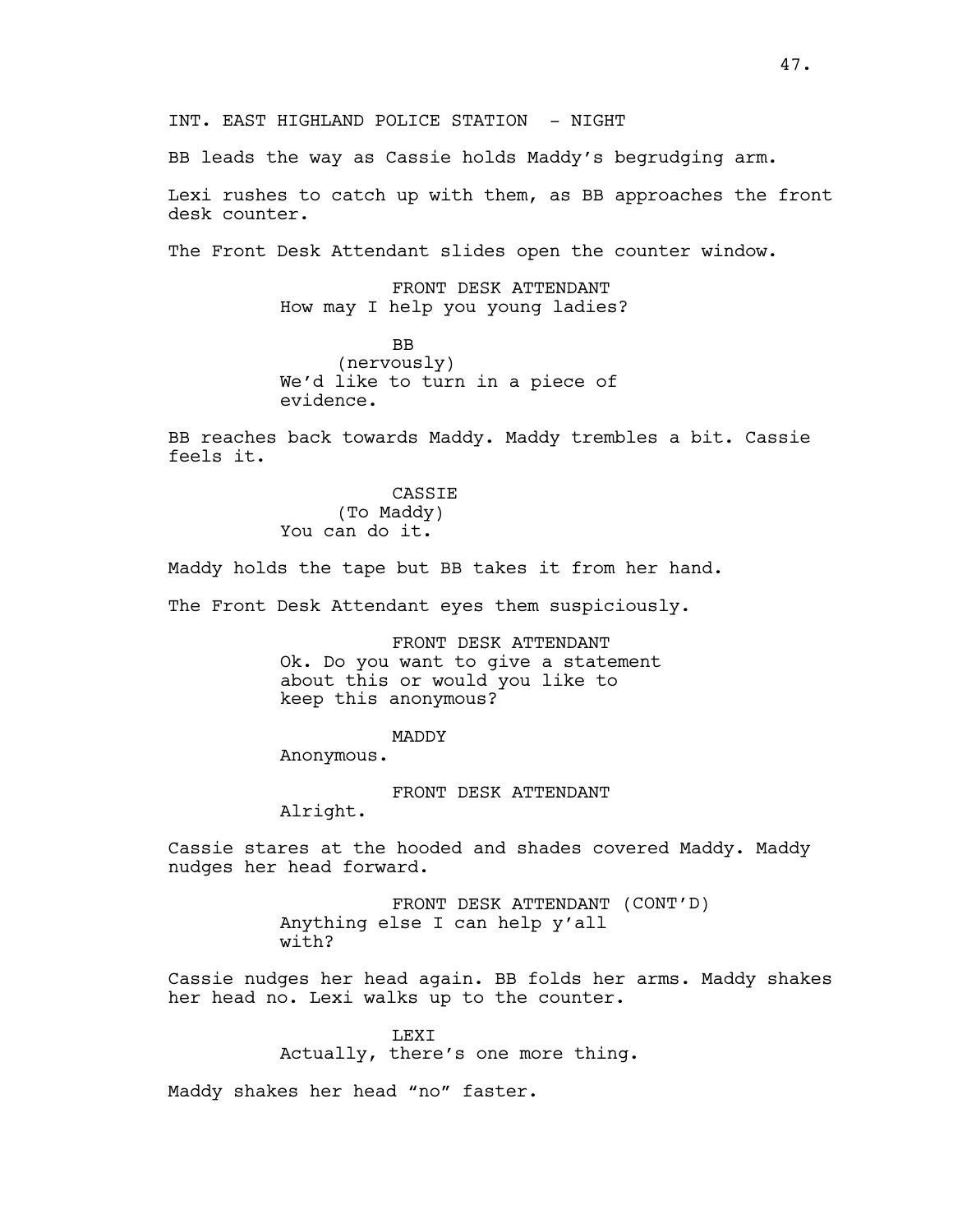# MADDY

No, no, no.

BB approached Maddy. Maddy steps back. BB reaches for Maddy's shades.

MADDY (CONT'D)

Nooooooo!

Maddy slaps at BB, as she swings her face away from BB's reach. Maddy's shades fall off.

The Front Desk Attendant gasps as she looks at Maddy's face.

Exposed, Maddy sobs as she collapses down to the floor.

BB Nate Jacobs did this to her and we want y'all to do something about it.

Lexi stares at BB, shocked at her blatancy.

Cassie consoles Maddy, throwing her arms around her and lifting her up.

INT. KAT'S ROOM - NIGHT

Kat lies and sulks in her bed. Her face is red and puffy from crying.

Someone KNOCKS.

Kat sits up, sniffles, and wipes her eyes.

KAT

Come in.

Ethan slowly enters.

## ETHAN Your mom let me up.

Ethan looks around Kat's room. He nods his head.

ETHAN (CONT'D) Looks just like the video.

Kat sighs.

ETHAN (CONT'D) So, it really was you?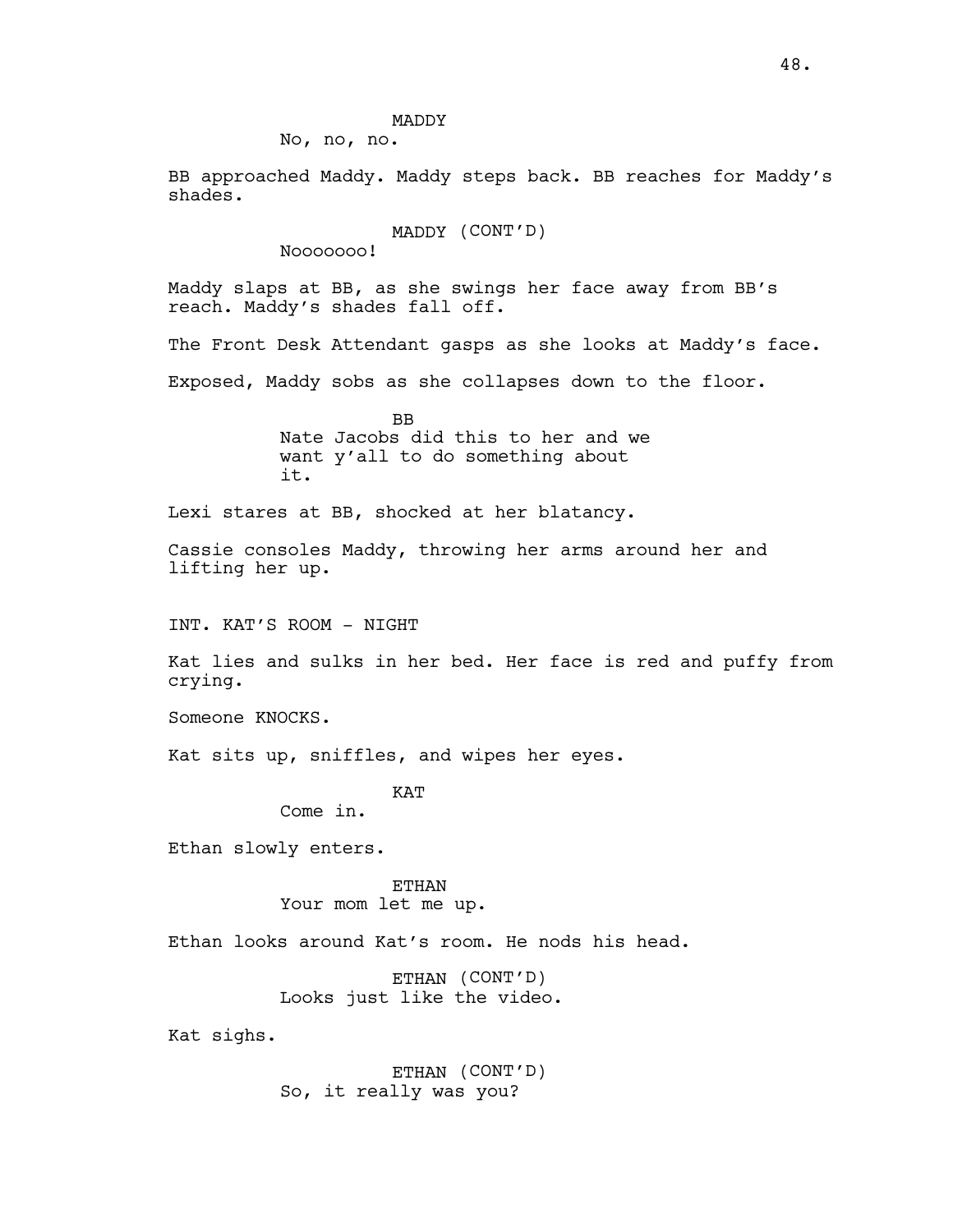Kat wipes her hand over her face. Ethan takes a seat in her chair over by her desk.

> ETHAN (CONT'D) How long have you been caming, Kat?

Kat removes her hand.

KAT I don't know. A few months now.

ETHAN But why do you do it? Do you need the money? Because--

Kat rolls her eyes.

KAT You wouldn't understand.

ETHAN

Help me.

Kat stands up and folds her arms.

KAT I do it cause I like it, Ethan.

ETHAN Have you done it since we've been together?

**KAT** A few times here and there.

Kat stares at herself in her vanity mirror. She reaches for a makeup wipe to remove her ruined eye liner and mascara.

Ethan frowns. Kate sees his reaction through the mirror.

KAT (CONT'D) What? It's not like it's cheating. None of them know me in real life... Well they didn't until now anyway. Damn Daniel.

Ethan stands up behind Kat. He stares at her reflection.

ETHAN What does he have to do with this?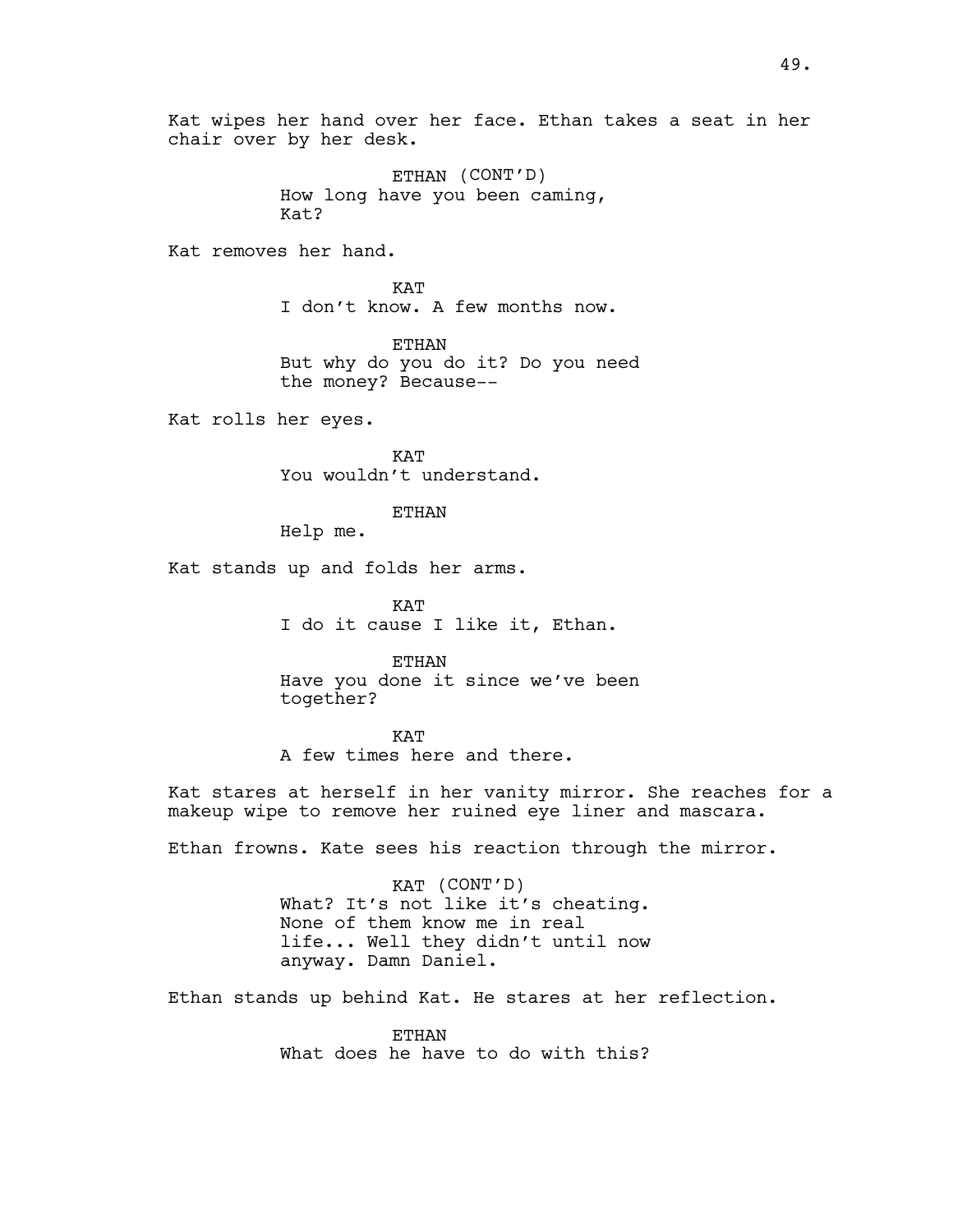He's the dick who found my videos and out'ed me to the whole school.

Kat reaches for her eyeliner and applies a fresh new line to her eye.

ETHAN

I just don't know why you would do this. Am I boring or something?

Kat reaches for her mascara. She applies a thick coat to both eyes.

> **KAT** No, camming just makes me feel powerful, sexy, and wanted.

ETHAN So, I don't make you feel

empowered, sexy, or wanted?

With her face now finished, she turns around and faces Ethan, head on.

KAT

No, it has nothing to do with you, Ethan. I spent my whole life in the shadows. But when I cam, I'm finally in the spotlight.

Kat looks Ethan right and in the eyes.

KAT (CONT'D) And it feels damn good to be in control under the lights.

The tension is thick. It's as if she's daring him to object to her assertion. Ethan takes Kat's hand.

> ETHAN Kat, you light up every room you're in.

Kat smiles back at Ethan. She kisses him.

INT. EAST HIGHLAND POLICE STATION: FRONT LOBBY - DAY

Rue paces back and forth in full manic mode. She mumbles to herself, counting the floor. Her hair is a mess and her pupils are dilated.

The Front Desk Attendant opens the window.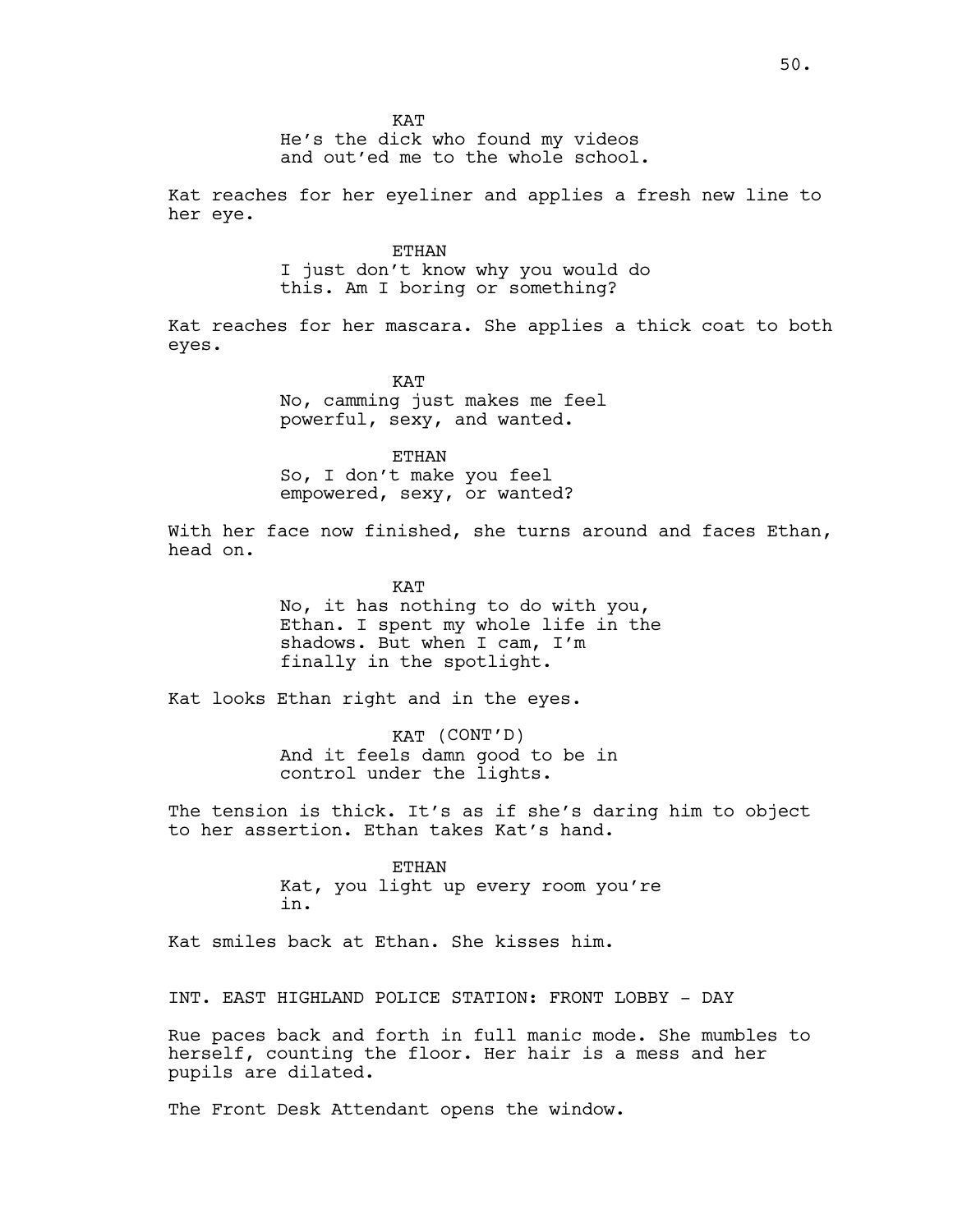FRONT DESK ATTENDANT Miss, are you alright? How can I help you?

Rue stops pacing and approaches the window.

RUE I have some very important information about a crime. No two crimes. Possibly 3.

RUE (V.O.) Looking back, I wish I could tell myself to calm the fuck down and go home. But I wasn't in control.

FRONT DESK ATTENDANT One moment.

The front desk attendant closes the window.

RUE And I know who killed my best friend.

Rue paces back and forth again.

INT. POLICE STATION: FONT DESK ROOM - DAY

The Front Desk attendant looks at the other Officer walking by near her with his coffee in his hand.

> FRONT DESK ATTENDANT We might need to get her to psych.

OFFICER Shit, it might be drugs.

FRONT DESK ATTENDANT Or both.

OFFICER Give me a second. I'll take her back.

The Officer walks to the back of the station.

INT. EAST HIGHLAND POLICE STATION: FRONT LOBBY - DAY The Front Desk Attendant reopens the window.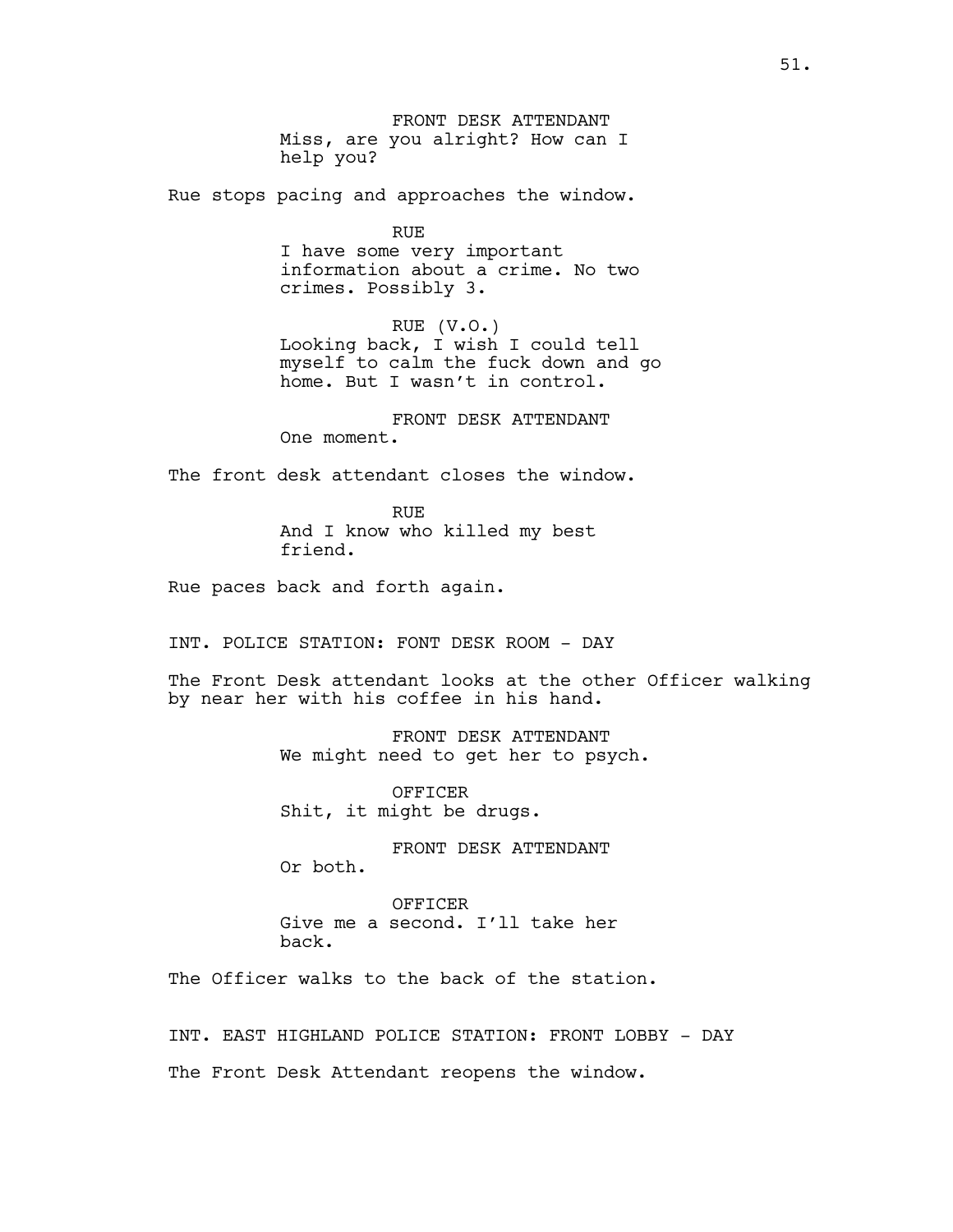Rue approaches the desk again.

FRONT DESK ATTENDANT (CONT'D) Someone will be with you in a few minutes ok.

RUE Ok. Ok. Good. Good.

Rue paces again. She counts the tiles as she steps.

The Front Desk Attendant eyes Rue as she closes the window.

INT. EAST HIGHLAND POLICE STATION: INTERROGATION ROOM - DAY Two DETECTIVES sit at a metal table across from weary Jules.

> DETECTIVE You're the same kid that testified in that case about the assault against Madison Perez.

JULES Please, I just want to go home. That's all.

DETECTIVE We've already contacted your Dad. He should be here shortly. In the meantime we want to ask you a few questions.

Jules can barely keep her puffy, baggy, eyes open.

DETECTIVE (CONT'D) Did you tell the truth about who assaulted Miss Perez?

Jules stares blankly.

DETECTIVE (CONT'D) So you don't want to talk, eh?

Jules blink repeatedly.

The detectives whisper to each other.

DETECTIVE (CONT'D) Give me one moment.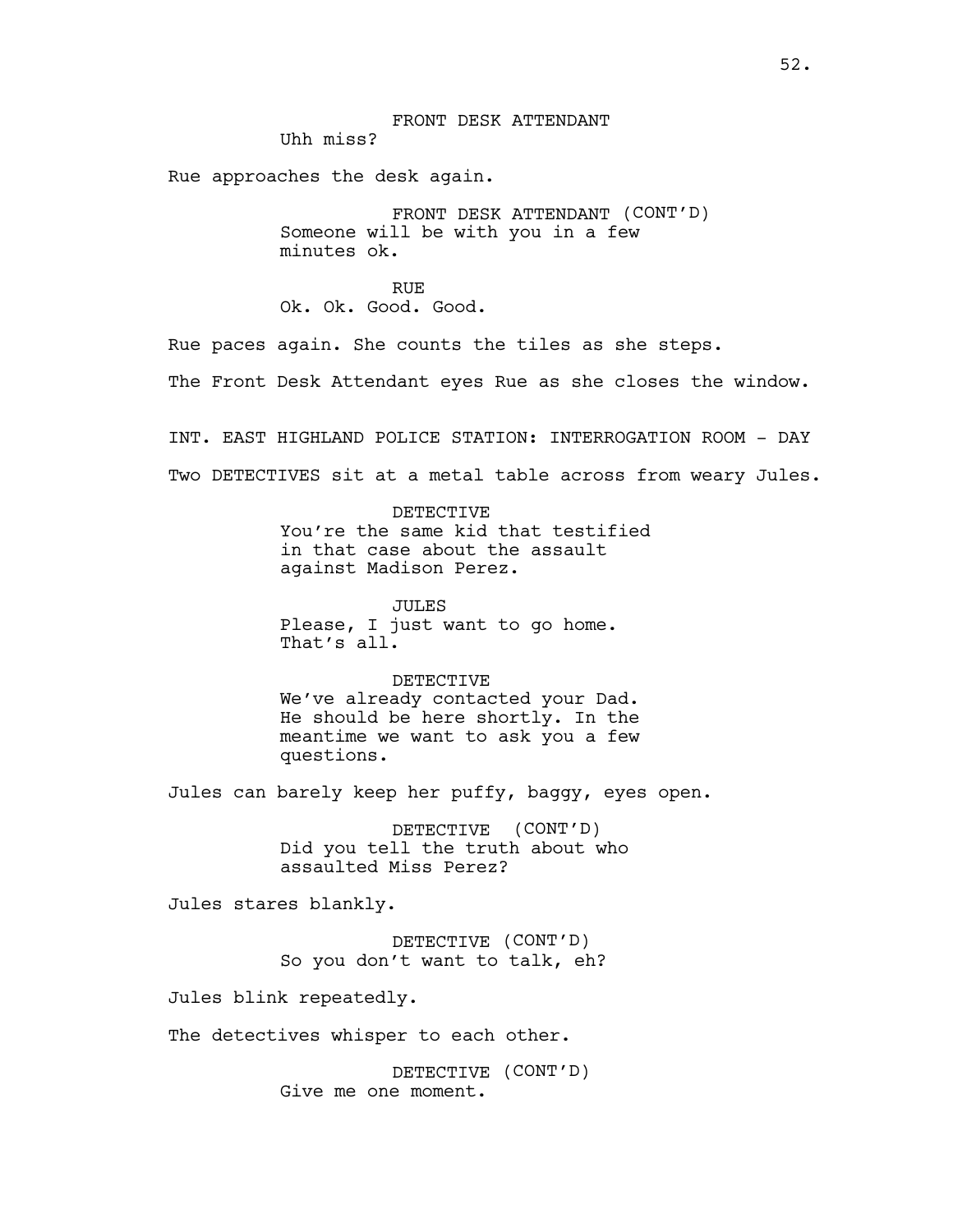Detective 2 steps out.

DETECTIVE (CONT'D) What were you doing in the city?

Jules puts her head down on the table.

Detective 2 returns with a remote in hand. Detective presses play on the remote.

> DETECTIVE (CONT'D) Ok, we just have one more question for you.

The tape plays.

INSERT - TV SCREEN - VIDEO FOOTAGE

Cal sticks his finger into Jules' mouth.

DETECTIVE (CONT'D) Is this you?

Jules lifts her head up and sees herself on the screen. She becomes ghostly pale.

INT. EAST HIGHLAND POLICE STATION: FRONT LOBBY - DAY

Jules' Dad rushes into the station. Rue halts in her tracks.

RUE Mr. Vaughn?

JULES DAD Rue? What are you doing here?

The Front Desk Attendant slides the window open.

FRONT DESK ATTENDANT May I help you sir?

Jules' Dad approaches the window.

JULES DAD I'm here because I was informed that you all have my daughter, Jules Vaughn.

Rue raises her hands to her head.

RUE She's alive?!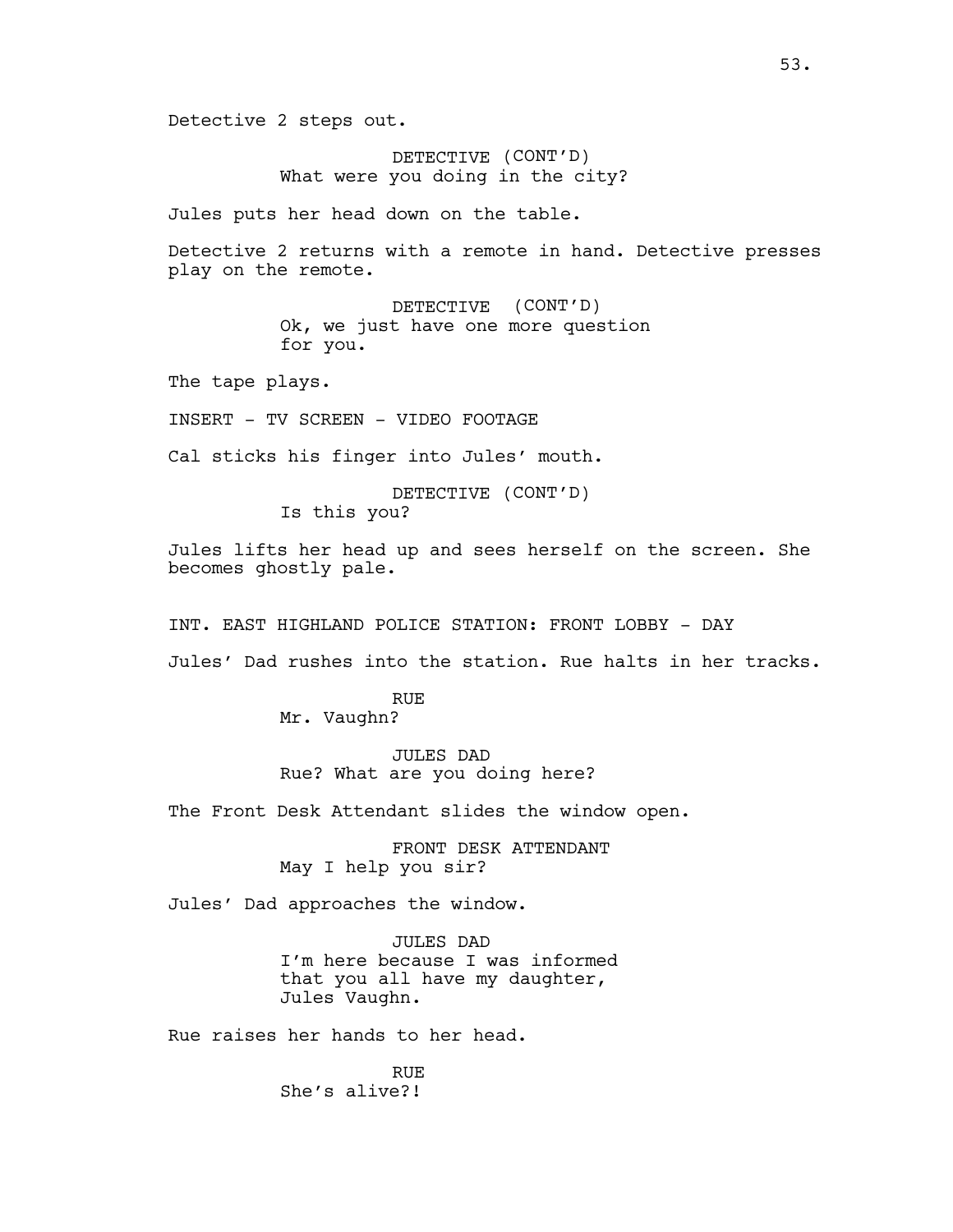JULES DAD Of course, Rue!

RUE (V.O.) Thank you deity.

Rue runs over and hugs Jules Dad.

RUE Can I please see her?

An Officer opens the adjoining door.

OFFICER I can take you back to her, sir.

JULES DAD I think it'll be best if you two catch up later, Rue.

Rue stands there disappointed while Jules Dad heads to the back of the station. The door closes.

EXT. BEST WESTERN MOTEL PARKING LOT - DAY

Nate pulls up in his pick up truck. He parks his car.

INT. JAIL VISITATION ROOM - DAY

Fezco, extra scruffy, sits at table in a waiting. The seat across from him is empty. Fezco stares blankly at the INMATE (32), father who hugs his DAUGHTER (5), across the room.

> LITTLE GIRL Look Daddy, look!

The little girl shows her father her newly pierced ears.

#### INMATE

Very Pretty!

The mother sitting next to the little girl warmly smiles. The little girl reaches into her backpack. She pulls out a book.

> LITTLE GIRL Daddy, can I read this book to you?

# INMATE

Sure princess.

The little girl takes her seat next to her Dad and eloquently reads to him.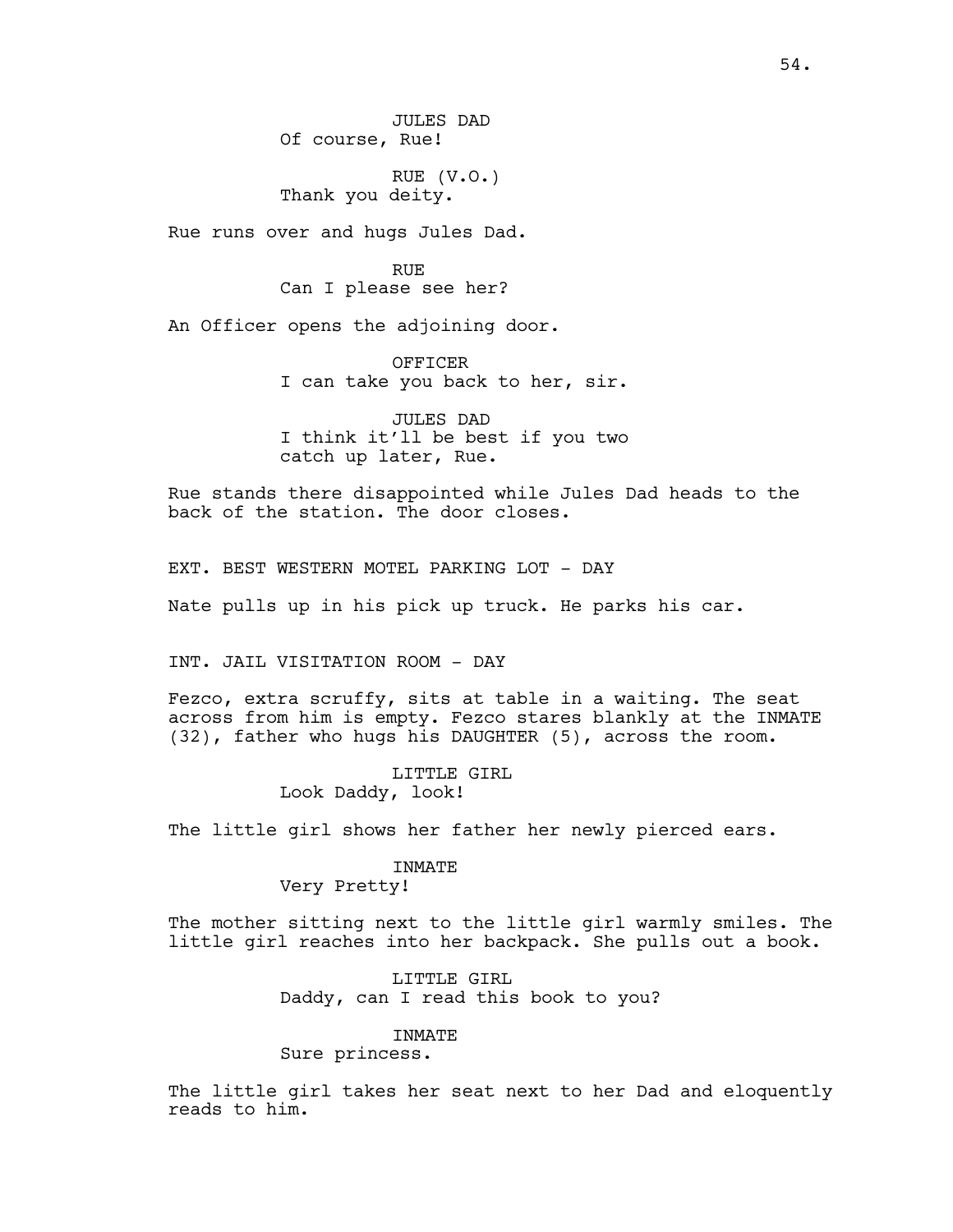INT. BEST WESTERN MOTEL ROOM - DAY

Cal dismally sits at the table. A halfway empty bottle of Johnnie Walker Gold Label Scotch sits on the table next to an empty glass. Cal pours himself another glass. He swishes it around as he stares deeply into the glass.

# INT. JAIL VISITATION ROOM - DAY

White canvas shoes enter the room. The CAMERA slowly PANS UP as the Person approaches Fezco's table. His face is not revealed.

Fezco looks up at the man, his eyes are wide.

MAN (O.C.) Well, look who's all grown up.

Fezco's face is stoic.

The man takes a seat across from Fezco. REVEAL an older, buff, clean-cut SEAN.

> SEAN Aren't you gonna say hello to your old man, or did you come to simply admire my good looks?

> > FEZCO

Sup Dad.

Sean shakes his head.

SEAN You never said much as a kid, either.

INT. BEST WESTERN MOTEL ROOM - DAY

Cal downs his drink and exhales. He puts his glass down next to his .45 GUN, which now rest on the table.

Cal picks up the gun. He steps in front of the mirror. He swallows hard. Cal puts the gun to his head.

SOMEONE KNOCKS at the front door.

Cal ignores it, rolls his eyes.

SOMEONE KNOCKS again.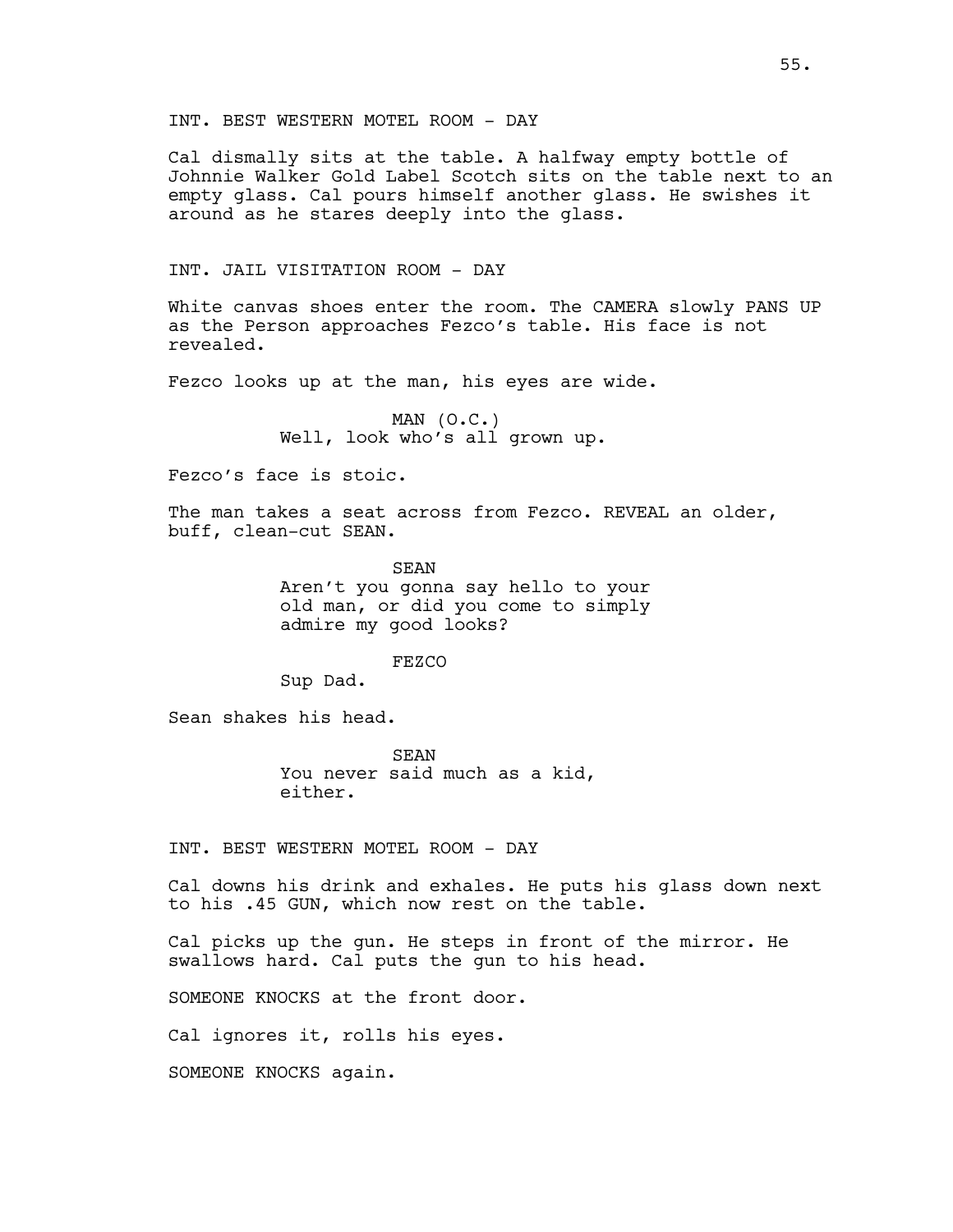A male voice that sounds like it is trying to be higher than it is says,

> DISGUISED VOICE (O.S.) Housekeeping.

Cal wipes his face with his hands.

CAL (Yelling) No thanks.

KNOCKING continues, more determined and intense.

```
DISGUISED VOICE (O.S.)
Housekeeping.
```
KNOCK. KNOCK. BANG. BANG.

Cal sighs. He places the gun behind his back and goes towards the door.

INT. JAIL VISITATION ROOM - DAY

A MALE CORRECTION OFFICER walks over to the Inmate Fezco was staring at before.

> MALE CORRECTION OFFICER Alright Davidson. That's your time.

LITTLE GIRL But we're not done with the story.

The Male Correction Officer stares at the Inmate (Davidson). Davidson bends down to his daughter's level.

> DAVIDSON It's alright, princess. Daddy's gotta go now. You can finish it next time.

> > LITTLE GIRL

No!

Tears form in the Little Girl's eyes. Her mother picks her up, as Davidson's escorted out of the room to make room for another inmate. The Little Girl is carried out by her mother.

> FEZCO Looks like they're treating you pretty well in here.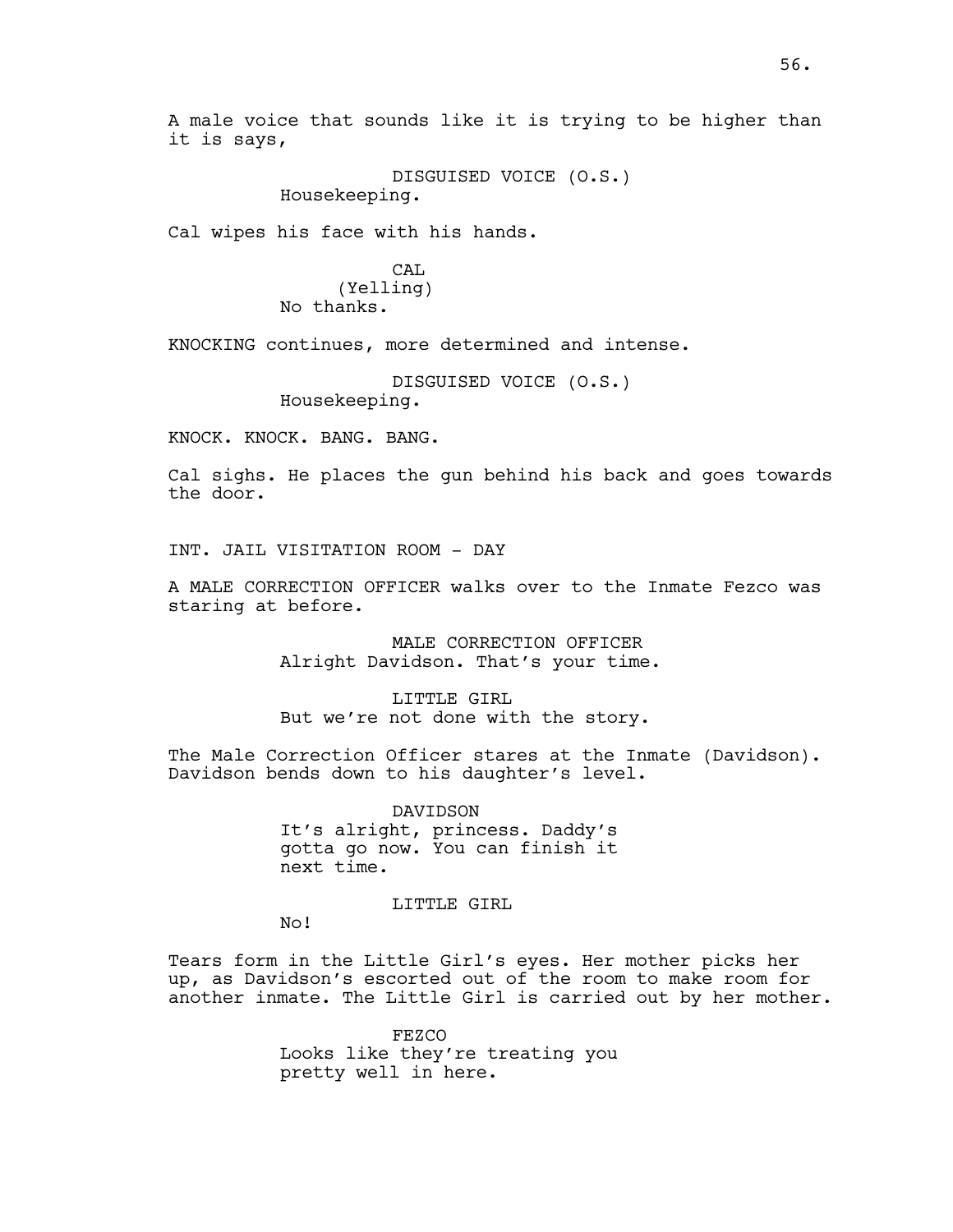SEAN Shit. I can't complain.

FEZCO You look better in here than you did outside.

Sean leans in.

SEAN Let me tell you something, Junior.

Fezco leans in too.

SEAN (CONT'D) Don't let 'em fool you. You can get anything up in prison except for a car and a woman.

Sean nudges his head as Fez stares blankly.

SEAN (CONT'D) And let me tell you, you act right you can get a female C.O. too.

Sean smirks as he looks over Fezco's shoulder and winks at a FEMALE CORRECTION OFFICER, who stands up against the wall in the back of the room. The Female Correction Officer blushes and smiles. Fezco appears unfazed.

INT. BEST WESTERN MOTEL ROOM - DAY

Cal cracks the door open. Nate barges in.

Cal holds the gun behind his back.

CAL

Nate?

NATE Give me the gun, Dad!

CAL

Son, I--

NATE Give me the gun or I'll fucking take it from you.

Nate TACKLES Cal. Both fall to the floor. Cal drops the gun near the half-open front door. Cal scrambles for the Gun. Nate WRESTLES Cal, holding him back from grabbing it. Cal REACHES for it. Almost.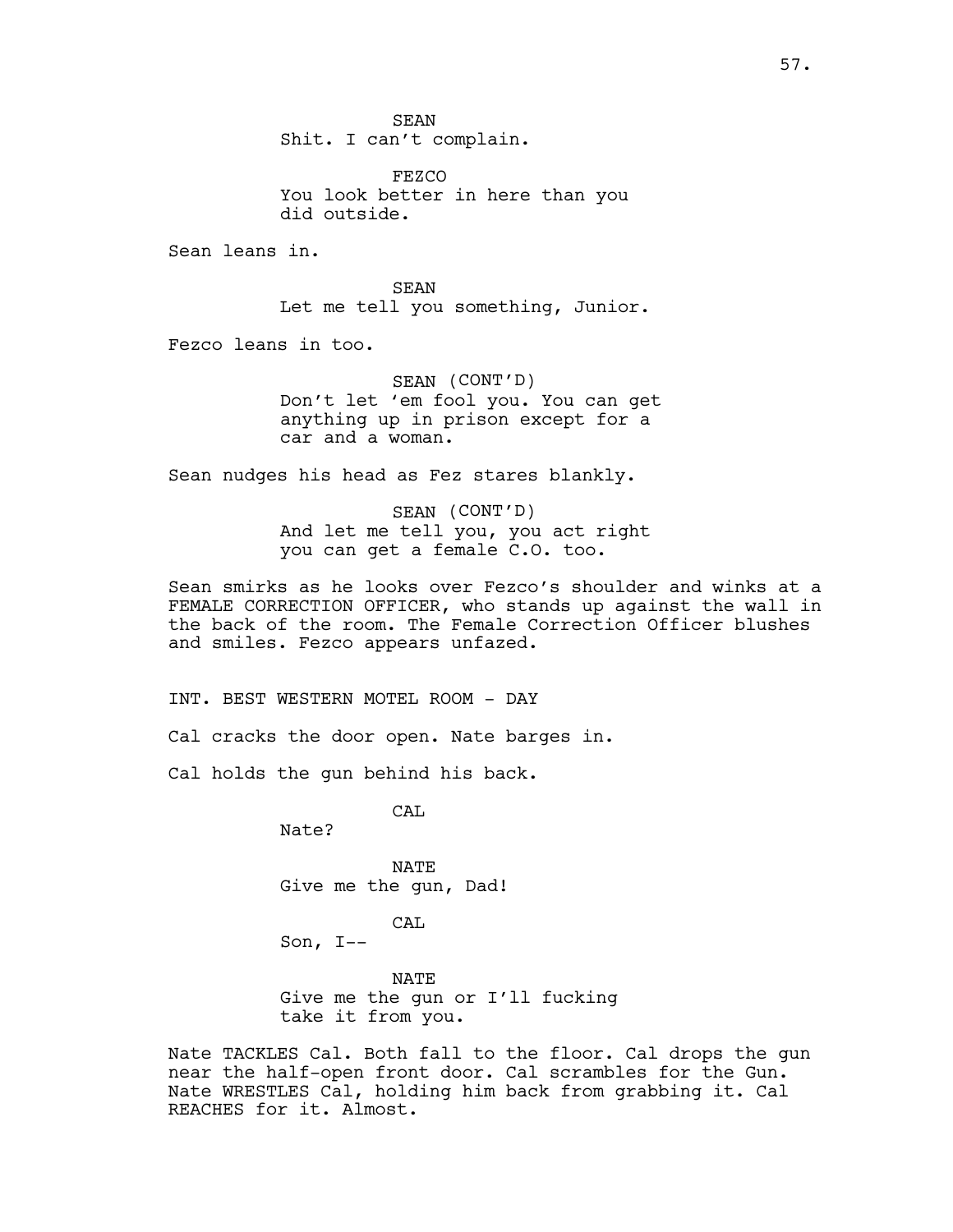INT. JAIL VISITATION ROOM - DAY

Sean leans back and folds his arms.

SEAN Now come on, Junior. Tell me what done happened that made you come 'round to see me. Ya Gram ok?

FEZCO Yeah, she's the same. Ash and I take good care of her. She's fine.

Sean nods his head.

FEZCO (CONT'D) But I done got into some shit and I need your help.

INT. BEST WESTERN MOTEL ROOM - DAY

Cal grabs the gun. He COCKS it. Frightened, Nate backs off. Nate stares in anticipation.

Tired from the scuffle, Cal laboriously breathes as he slides back towards the door. Cal points the gun at his own head.

Nate stares with bated breath.

A tear falls from Cal's eye.

CAL I'm fucked up, Nate. I've fucked up. It's over.

Nate heaves in frustration and tears up.

NATE If it's over for you, it's over for me too.

AARON rushes in the room. Aaron instinctually, snatches the gun from Cal from behind him.

There's a moment where Cal and Nate are unsure what Aaron might do. Aaron lowers the gun.

> AARON It doesn't have to be.